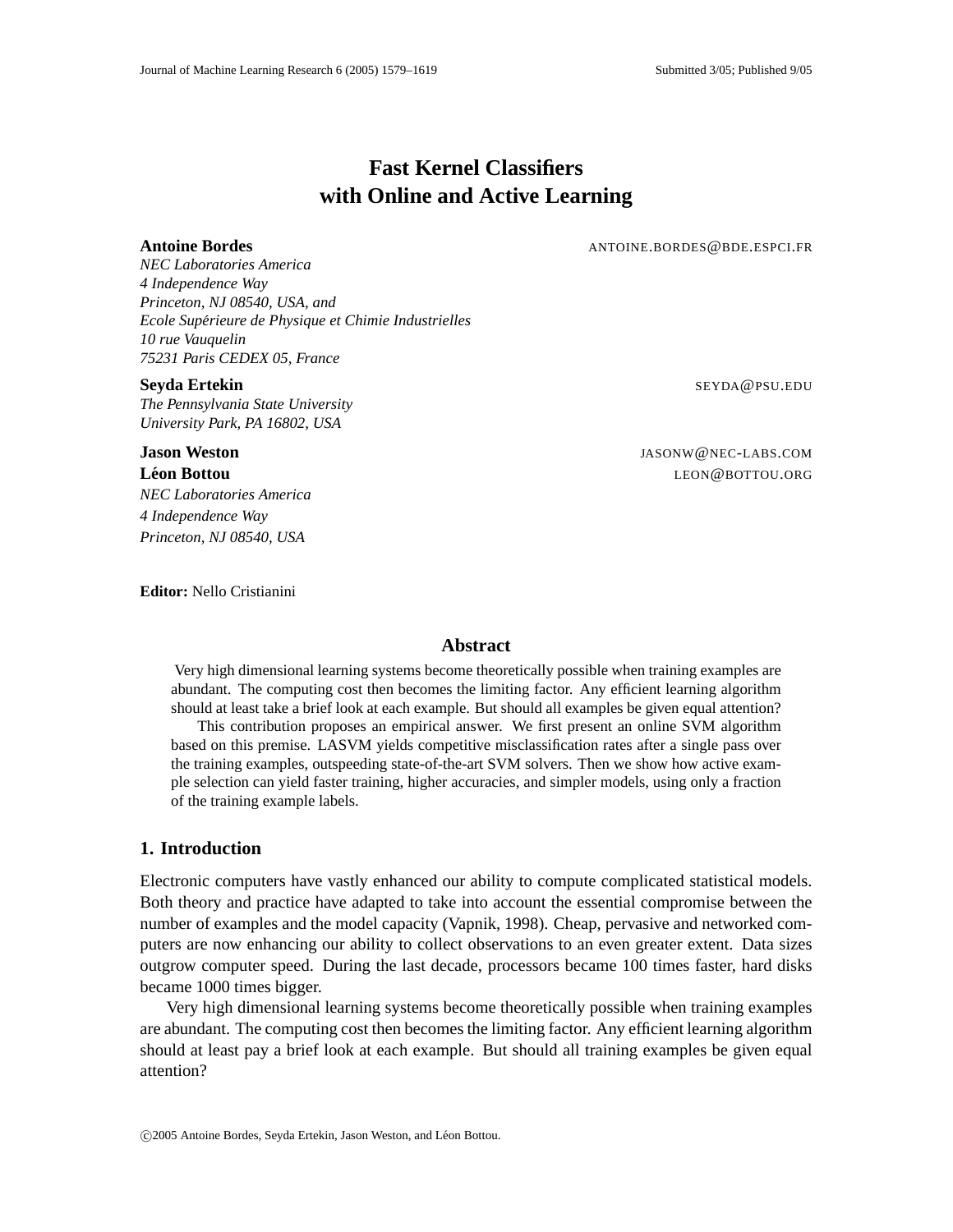This contribution proposes an empirical answer:

- Section 2 presents kernel classifiers such as Support Vector Machines (SVM). Kernel classifiers are convenient for our purposes because they clearly express their internal states in terms of subsets of the training examples.
- Section 3 proposes a novel online algorithm, LASVM, which converges to the SVM solution. Experimental evidence on diverse data sets indicates that it reliably reaches competitive accuracies after performing a single pass over the training set. It uses less memory and trains significantly faster than state-of-the-art SVM solvers.
- Section 4 investigates two criteria to select informative training examples at each iteration instead of sequentially processing all examples. Empirical evidence shows that selecting informative examples without making use of the class labels can drastically reduce the training time and produce much more compact classifiers with equivalent or superior accuracy.
- Section 5 discusses the above results and formulates theoretical questions. The simplest question involves the convergence of these algorithms and is addressed by the appendix. Other questions of greater importance remain open.

# **2. Kernel Classifiers**

Early linear classifiers associate classes  $y = \pm 1$  to patterns x by first transforming the patterns into feature vectors  $\Phi(x)$  and taking the sign of a linear discriminant function:

$$
\hat{y}(x) = w'\Phi(x) + b.\tag{1}
$$

The parameters  $w$  and  $b$  are determined by running some learning algorithm on a set of training examples  $(x_1, y_1) \cdots (x_n, y_n)$ . The feature function  $\Phi$  is usually hand chosen for each particular problem (Nilsson, 1965).

Aizerman et al. (1964) transform such linear classifiers by leveraging two theorems of the *Reproducing Kernel* theory (Aronszajn, 1950).

The *Representation Theorem* states that many Φ-machine learning algorithms produce parameter vectors  $w$  that can be expressed as a linear combinations of the training patterns:

$$
w=\sum_{i=1}^n\alpha_i\Phi(x_i).
$$

The linear discriminant function (1) can then be written as a *kernel expansion*

$$
\hat{y}(x) = \sum_{i=1}^{n} \alpha_i K(x, x_i) + b,\tag{2}
$$

where the *kernel* function  $K(x, y)$  represents the dot products  $\Phi(x)'\Phi(y)$  in feature space. This expression is most useful when a large fraction of the coefficients  $\alpha_i$  are zero. Examples such that  $\alpha_i \neq 0$  are then called *Support Vectors*.

*Mercer's Theorem* precisely states which kernel functions correspond to a dot product for some feature space. Kernel classifiers deal with the kernel function  $K(x, y)$  without explicitly using the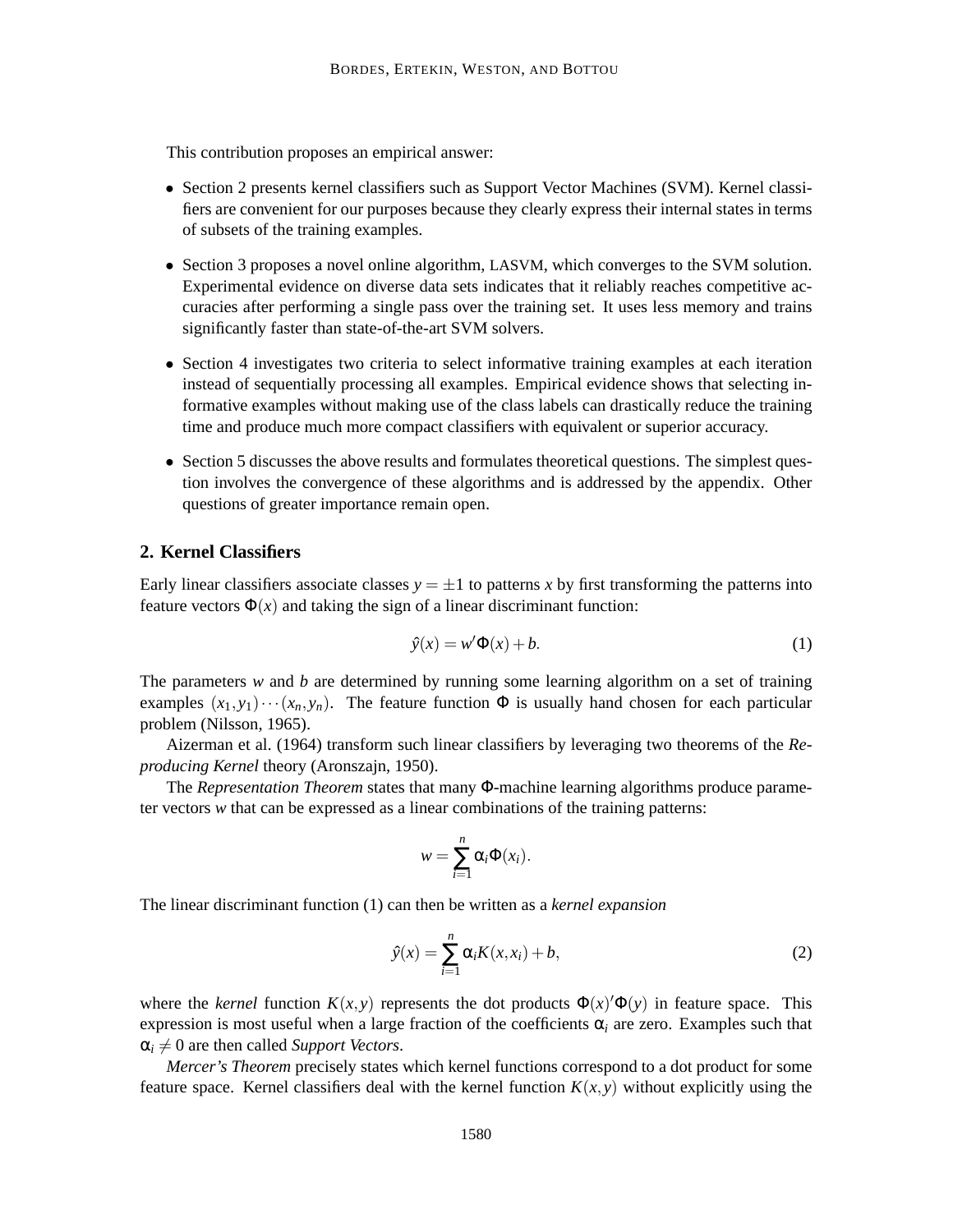corresponding feature function  $\Phi(x)$ . For instance, the well known *RBF* kernel  $K(x, y) = e^{-\gamma ||x - y||^2}$ defines an implicit feature space of infinite dimension.

Kernel classifiers handle such large feature spaces with the comparatively modest computational costs of the kernel function. On the other hand, kernel classifiers must control the decision funcion complexity in order to avoid overfitting the training data in such large feature spaces. This can be achieved by keeping the number of support vectors as low as possible (Littlestone and Warmuth, 1986) or by searching decision boundaries that separate the examples with the largest margin (Vapnik and Lerner, 1963; Vapnik, 1998).

## **2.1 Support Vector Machines**

Support Vector Machines were defined by three incremental steps. First, Vapnik and Lerner (1963) propose to construct the *Optimal Hyperplane*, that is, the linear classifier that separates the training examples with the widest margin. Then, Guyon, Boser, and Vapnik (1993) propose to construct the Optimal Hyperplane in the feature space induced by a kernel function. Finally, Cortes and Vapnik (1995) show that noisy problems are best addressed by allowing some examples to violate the margin condition.

Support Vector Machines minimize the following objective function in feature space:

$$
\min_{W,b} \|w\|^2 + C \sum_{i=1}^n \xi_i \quad \text{with} \quad \begin{cases} \forall i & y_i \hat{y}(x_i) \ge 1 - \xi_i \\ \forall i & \xi_i \ge 0. \end{cases}
$$
 (3)

For very large values of the hyper-parameter C, this expression minimizes  $||w||^2$  under the constraint that all training examples are correctly classified with a margin  $y_i \hat{y}(x_i)$  greater than 1. Smaller values of*C* relax this constraint and produce markedly better results on noisy problems (Cortes and Vapnik, 1995).

In practice this is achieved by solving the dual of this convex optimization problem. The coefficients  $\alpha_i$  of the SVM kernel expansion (2) are found by defining the dual objective function

$$
W(\alpha) = \sum_{i} \alpha_{i} y_{i} - \frac{1}{2} \sum_{i,j} \alpha_{i} \alpha_{j} K(x_{i}, x_{j})
$$
\n(4)

and solving the SVM *Quadratic Programming* (QP) problem:

$$
\max_{\mathbf{\alpha}} W(\mathbf{\alpha}) \quad \text{with} \quad \begin{cases} \sum_{i} \alpha_{i} = 0 \\ A_{i} \leq \alpha_{i} \leq B_{i} \\ A_{i} = \min(0, C_{Yi}) \\ B_{i} = \max(0, C_{Yi}). \end{cases} \tag{5}
$$

The above formulation slightly deviates from the standard formulation (Cortes and Vapnik, 1995) because it makes the  $\alpha_i$  coefficients positive when  $y_i = +1$  and negative when  $y_i = -1$ .

SVMs have been very successful and are very widely used because they reliably deliver stateof-the-art classifiers with minimal tweaking.

**Computational Cost of SVMs** There are two intuitive lower bounds on the computational cost of any algorithm able to solve the SVM QP problem for arbitrary matrices  $K_{ij} = K(x_i, x_j)$ .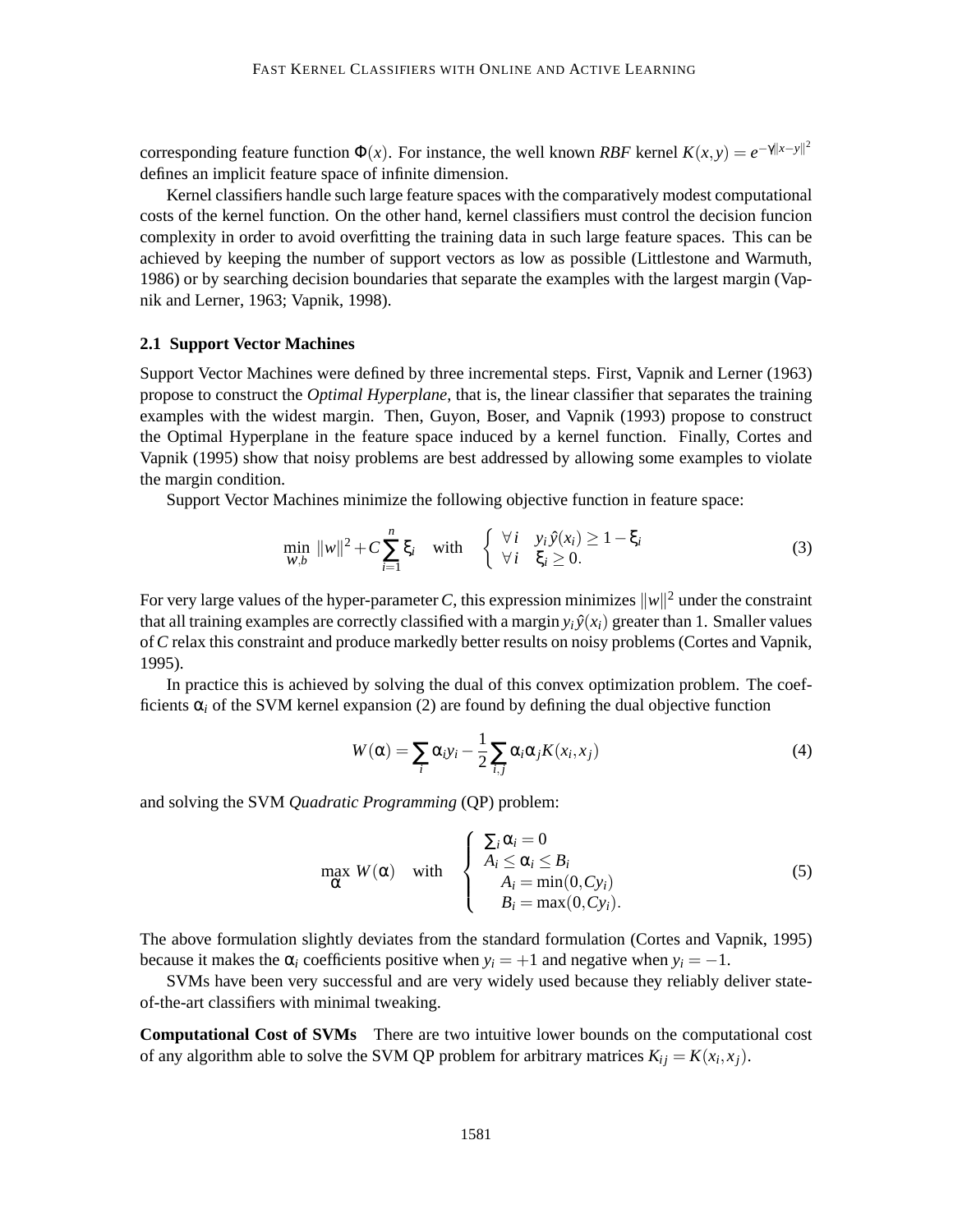- 1. Suppose that an oracle reveals whether  $\alpha_i = 0$  or  $\alpha_i = \pm C$  for all  $i = 1...n$ . Computing the remaining  $0 < |\alpha_i| < C$  amounts to inverting a matrix of size  $R \times R$  where R is the number of support vectors such that  $0 < |\alpha_i| < C$ . This typically requires a number of operations proportional to  $R^3$ .
- 2. Simply verifying that a vector  $\alpha$  is a solution of the SVM QP problem involves computing the gradients of  $W(\alpha)$  and checking the Karush-Kuhn-Tucker optimality conditions (Vapnik, 1998). With *n* examples and *S* support vectors, this requires a number of operations proportional to *n S*.

Few support vectors reach the upper bound *C* when it gets large. The cost is then dominated by the  $R^3 \approx S^3$ . Otherwise the term *n S* is usually larger. The final number of support vectors therefore is the critical component of the computational cost of the SVM QP problem.

Assume that increasingly large sets of training examples are drawn from an unknown distribution  $P(x, y)$ . Let B be the error rate achieved by the best decision function (1) for that distribution. When  $B > 0$ , Steinwart (2004) shows that the number of support vectors is asymptotically equivalent to  $2n\mathcal{B}$ . Therefore, regardless of the exact algorithm used, the asymptotical computational cost of solving the SVM QP problem grows at least like  $n^2$  when *C* is small and  $n^3$  when *C* gets large. Empirical evidence shows that modern SVM solvers (Chang and Lin, 2001-2004; Collobert and Bengio, 2001) come close to these scaling laws.

Practice however is dominated by the constant factors. When the number of examples grows, the kernel matrix  $K_{ij} = K(x_i, x_j)$  becomes very large and cannot be stored in memory. Kernel values must be computed on the fly or retrieved from a cache of often accessed values. When the cost of computing each kernel value is relatively high, the kernel cache hit rate becomes a major component of the cost of solving the SVM QP problem (Joachims, 1999). Larger problems must be addressed by using algorithms that access kernel values with very consistent patterns.

Section 3 proposes an Online SVM algorithm that accesses kernel values very consistently. Because it computes the SVM optimum, this algorithm cannot improve on the  $n^2$  lower bound. Because it is an online algorithm, early stopping strategies might give approximate solutions in much shorter times. Section 4 suggests that this can be achieved by carefully choosing which examples are processed at each iteration.

Before introducing the new Online SVM, let us briefly describe other existing online kernel methods, beginning with the kernel Perceptron.

#### **2.2 Kernel Perceptrons**

The earliest kernel classifiers (Aizerman et al., 1964) were derived from the Perceptron algorithm (Rosenblatt, 1958). The decision function (2) is represented by maintaining the set *S* of the indices *i* of the support vectors. The bias parameter *b* remains zero.

## **Kernel Perceptron**

1)  $S \leftarrow \emptyset$ ,  $b \leftarrow 0$ . 2) Pick a random example  $(x_t, y_t)$ 3) Compute  $\hat{y}(x_t) = \sum_{i \in S} \alpha_i K(x_t, x_i) + b$ 4) If  $y_t \hat{y}(x_t) \leq 0$  then  $S \leftarrow S \cup \{t\}, \alpha_t \leftarrow y_t$ 5) Return to step 2.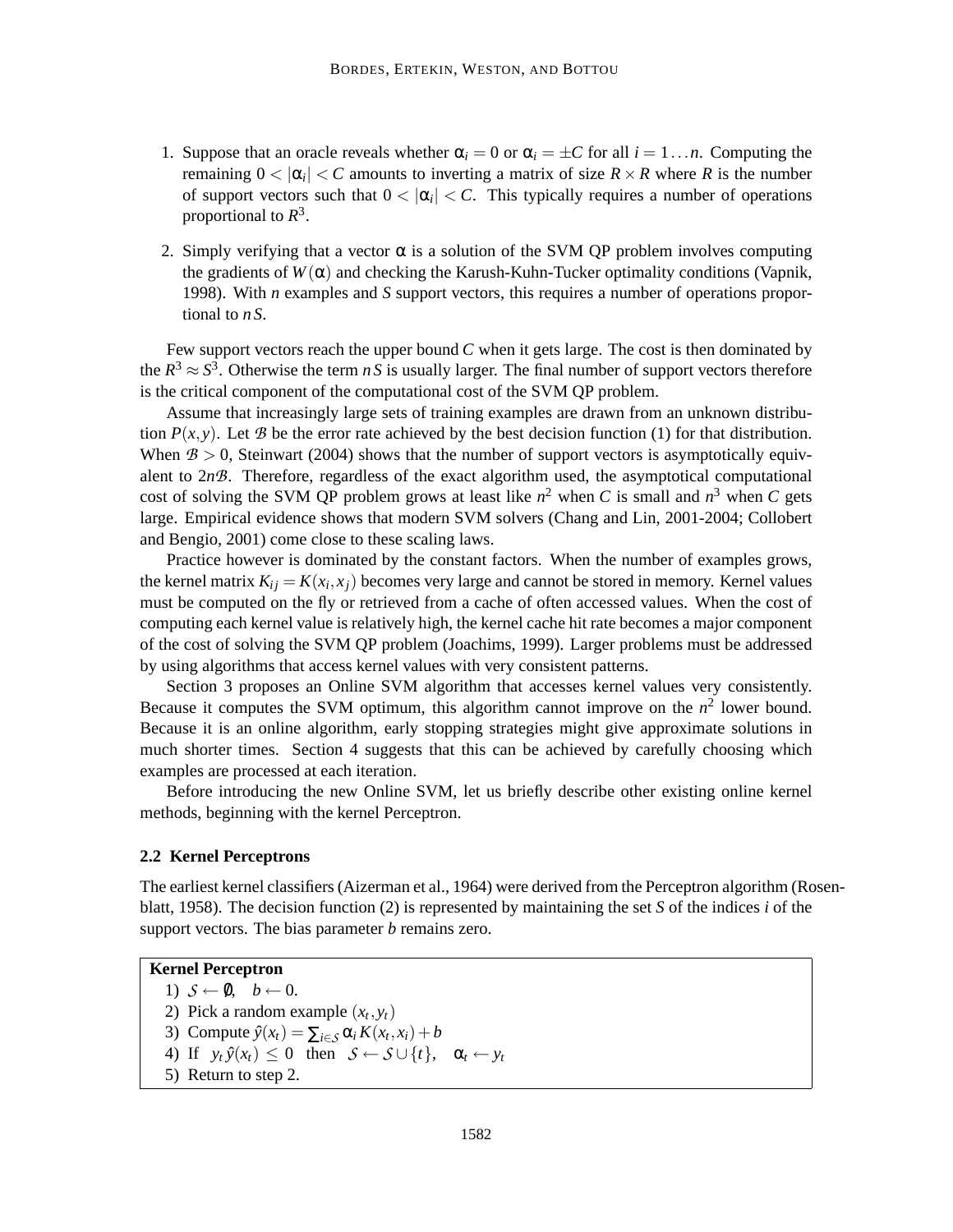Such *Online Learning Algorithms* require very little memory because the examples are processed one by one and can be discarded after being examined.

Iterations such that  $y_t$   $\hat{y}(x_t)$  < 0 are called *mistakes* because they correspond to patterns misclassified by the perceptron decision boundary. The algorithm then modifies the decision boundary by inserting the misclassified pattern into the kernel expansion. When a solution exists, Novikoff's Theorem (Novikoff, 1962) states that the algorithm converges after a finite number of mistakes, or equivalently after inserting a finite number of support vectors. Noisy data sets are more problematic.

**Large Margin Kernel Perceptrons** The success of Support Vector Machines has shown that large classification margins were desirable. On the other hand, the Kernel Perceptron (Section 2.2) makes no attempt to achieve large margins because it happily ignores training examples that are very close to being misclassified.

Many authors have proposed to close the gap with online kernel classifiers by providing larger margins. The Averaged Perceptron (Freund and Schapire, 1998) decision rule is the majority vote of all the decision rules obtained after each iteration of the Kernel Perceptron algorithm. This choice provides a bound comparable to those offered in support of SVMs. Other algorithms (Frieß et al., 1998; Gentile, 2001; Li and Long, 2002; Crammer and Singer, 2003) explicitely construct larger margins. These algorithms modify the decision boundary whenever a training example is either misclassified or classified with an insufficient margin. Such examples are then inserted into the kernel expansion with a suitable coefficient. Unfortunately, this change significantly increases the number of mistakes and therefore the number of support vectors. The increased computational cost and the potential overfitting undermines the positive effects of the increased margin.

**Kernel Perceptrons with Removal Step** This is why Crammer et al. (2004) suggest an additional step for *removing* support vectors from the kernel expansion (2). The Budget Perceptron performs very nicely on relatively clean data sets.

**Budget Kernel Perceptron (**β,*N***)** 1)  $S \leftarrow \emptyset$ ,  $b \leftarrow 0$ . 2) Pick a random example  $(x_t, y_t)$ 3) Compute  $\hat{y}(x_t) = \sum_{i \in S} \alpha_i K(x_t, x_i) + b$ 4) If  $y_t \hat{y}(x_t) \leq \beta$  then, 4a)  $S \leftarrow S \cup \{t\}, \quad \alpha_t \leftarrow y_t$ 4b) If  $|S| > N$  then  $S \leftarrow S - \{\argmax_{i \in S} y_i (\hat{y}(x_i) - \alpha_i K(x_i, x_i))\}$ 5) Return to step 2.

Online kernel classifiers usually experience considerable problems with noisy data sets. Each iteration is likely to cause a mistake because the best achievable misclassification rate for such problems is high. The number of support vectors increases very rapidly and potentially causes overfitting and poor convergence. More sophisticated support vector removal criteria avoid this drawback (Weston et al., 2005). This modified algorithm outperforms all other *online* kernel classifiers on noisy data sets and matches the performance of Support Vector Machines with less support vectors.

# **3. Online Support Vector Machines**

This section proposes a novel online algorithm named LASVM that converges to the SVM solution. This algorithm furthers ideas first presented by Bordes and Bottou (2005). Unlike this previous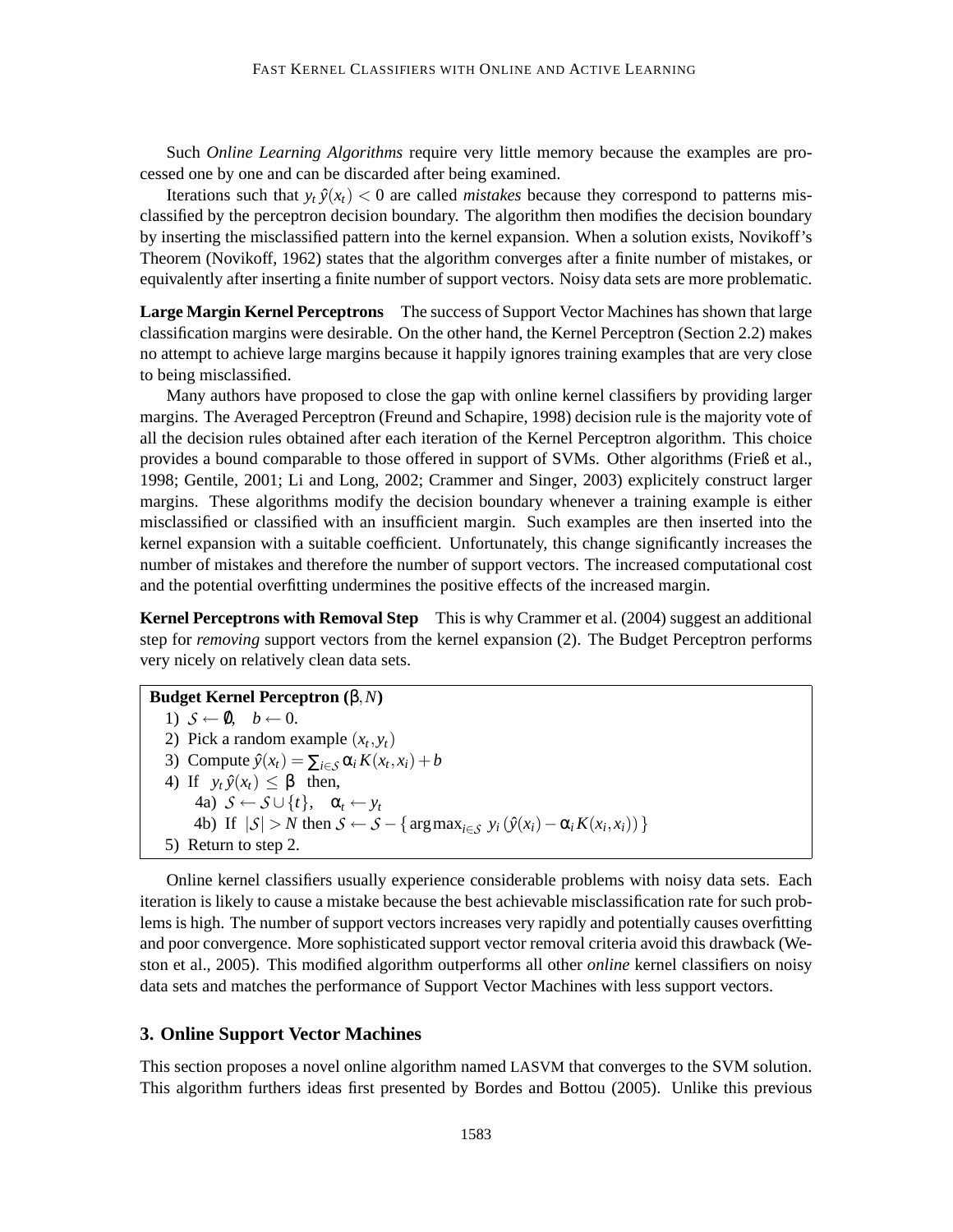work, LASVM relies on the traditional "soft margin" SVM formulation, handles noisy data sets, and is nicely related to the SMO algorithm. Experimental evidence on multiple data sets indicates that it reliably reaches competitive test error rates after performing a single pass over the training set. It uses less memory and trains significantly faster than state-of-the-art SVM solvers.

## **3.1 Quadratic Programming Solvers for SVMs**

**Sequential Direction Search** Efficient numerical algorithms have been developed to solve the SVM QP problem (5). The best known methods are the Conjugate Gradient method (Vapnik, 1982, pages 359–362) and the Sequential Minimal Optimization (Platt, 1999). Both methods work by making successive searches along well chosen directions.

Each direction search solves the restriction of the SVM problem to the half-line starting from the current vector  $\alpha$  and extending along the specified direction  $\mu$ . Such a search yields a new feasible vector  $\alpha + \lambda^* u$ , where

$$
\lambda^* = \arg \max W(\alpha + \lambda u) \quad \text{with} \quad 0 \le \lambda \le \phi(\alpha, u). \tag{6}
$$

The upper bound  $\phi(\alpha, u)$  ensures that  $\alpha + \lambda u$  is feasible as well:

$$
\phi(\alpha, u) = \min \left\{ \begin{array}{ll} 0 & \text{if } \sum_{k} u_k \neq 0 \\ (B_i - \alpha_i)/u_i & \text{for all } i \text{ such that } u_i > 0 \\ (A_j - \alpha_j)/u_j & \text{for all } j \text{ such that } u_j < 0. \end{array} \right\}
$$
(7)

Calculus shows that the optimal value is achieved for

$$
\lambda^* = \min \left\{ \phi(\alpha, u) , \frac{\sum_i g_i u_i}{\sum_{i,j} u_i u_j K_{ij}} \right\}
$$
 (8)

where  $K_{ij} = K(x_i, x_j)$  and  $g = (g_1 \dots g_n)$  is the gradient of  $W(\alpha)$ , and

$$
g_k = \frac{\partial W(\alpha)}{\partial \alpha_k} = y_k - \sum_i \alpha_i K(x_i, x_k) = y_k - \hat{y}(x_k) + b. \tag{9}
$$

**Sequential Minimal Optimization** Platt (1999) observes that direction search computations are much faster when the search direction *u* mostly contains zero coefficients. At least two coefficients are needed to ensure that  $\sum_{k} u_k = 0$ . The *Sequential Minimal Optimization* (SMO) algorithm uses search directions whose coefficients are all zero except for a single  $+1$  and a single  $-1$ .

Practical implementations of the SMO algorithm (Chang and Lin, 2001-2004; Collobert and Bengio, 2001) usually rely on a small positive tolerance  $\tau > 0$ . They only select directions *u* such that  $\phi(\alpha, u) > 0$  and  $u'g > \tau$ . This means that we can move along direction *u* without immediately reaching a constraint and increase the value of  $W(\alpha)$ . Such directions are defined by the so-called τ*-violating pair* (*i*, *j*):

$$
(i, j) \text{ is a } \tau\text{-violating pair } \Longleftrightarrow \left\{ \begin{array}{l} \alpha_i < B_i \\ \alpha_j > A_j \\ g_i - g_j > \tau. \end{array} \right.
$$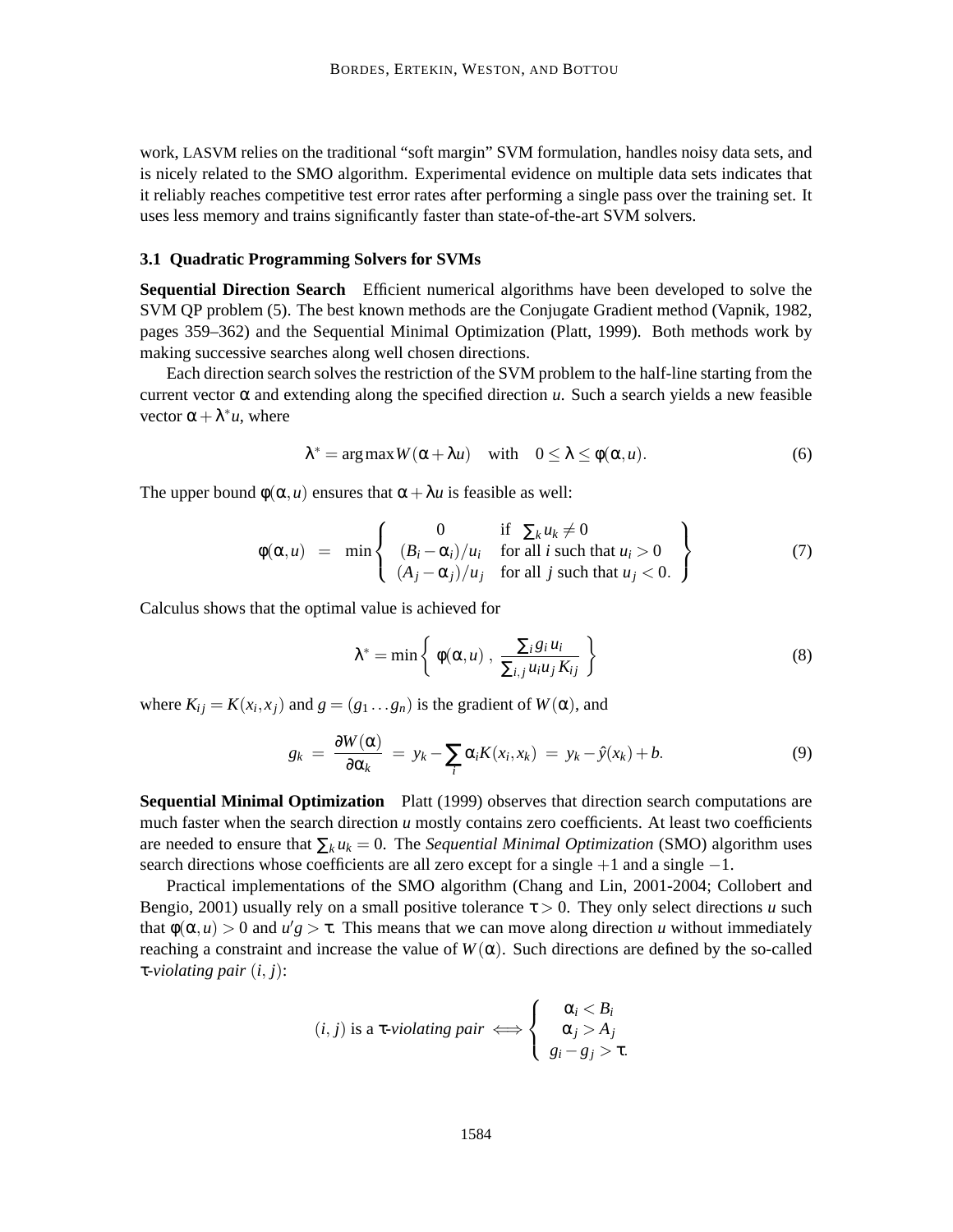| <b>SMO Algorithm</b>                                                                                                      |
|---------------------------------------------------------------------------------------------------------------------------|
| 1) Set $\alpha \leftarrow 0$ and compute the initial gradient g (equation 9)                                              |
| 2) Choose a $\tau$ -violating pair $(i, j)$ . Stop if no such pair exists.                                                |
| 3) $\lambda \leftarrow \min \left\{ \frac{g_i - g_j}{K_{ii} + K_{ij} - 2K_{ii}}, B_i - \alpha_i, \alpha_j - A_j \right\}$ |
| $\alpha_i \leftarrow \alpha_i + \lambda$ , $\alpha_j \leftarrow \alpha_j - \lambda$                                       |
| $g_s \leftarrow g_s - \lambda (K_{is} - K_{is}) \quad \forall s \in \{1 \dots n\}$                                        |
| 4) Return to step (2)                                                                                                     |

The above algorithm does not specify how exactly the  $\tau$ -violating pairs are chosen. Modern implementations of SMO select the  $\tau$ -violating pair  $(i, j)$  that maximizes the directional gradient  $u'g$ . This choice was described in the context of Optimal Hyperplanes in both (Vapnik, 1982, pages 362– 364) and (Vapnik et al., 1984).

Regardless of how exactly the τ-violating pairs are chosen, Keerthi and Gilbert (2002) assert that the SMO algorithm stops after a finite number of steps. This assertion is correct despite a slight flaw in their final argument (Takahashi and Nishi, 2003).

When SMO stops, no τ-violating pair remain. The corresponding α is called a τ*-approximate solution*. Proposition 13 in appendix A establishes that such approximate solutions indicate the location of the solution(s) of the SVM QP problem when the tolerance τ become close to zero.

#### **3.2 Online LASVM**

This section presents a novel online SVM algorithm named LASVM. There are two ways to view this algorithm. LASVM is an online kernel classifier sporting a support vector removal step: vectors collected in the current kernel expansion can be removed during the online process. LASVM also is a reorganization of the SMO sequential direction searches and, as such, converges to the solution of the SVM QP problem.

Compared to basic kernel perceptrons (Aizerman et al., 1964; Freund and Schapire, 1998), the LASVM algorithm features a removal step and gracefully handles noisy data. Compared to kernel perceptrons with removal steps (Crammer et al., 2004; Weston et al., 2005), LASVM converges to the known SVM solution. Compared to a traditional SVM solver (Platt, 1999; Chang and Lin, 2001- 2004; Collobert and Bengio, 2001), LASVM brings the computational benefits and the flexibility of online learning algorithms. Experimental evidence indicates that LASVM matches the SVM accuracy after a single sequential pass over the training examples.

This is achieved by alternating two kinds of direction searches named PROCESS and REPRO-CESS. Each direction search involves a pair of examples. Direction searches of the PROCESS kind involve at least one example that is not a support vector of the current kernel expansion. They potentially can change the coefficient of this example and make it a support vector. Direction searches of the REPROCESS kind involve two examples that already are support vectors in the current kernel expansion. They potentially can zero the coefficient of one or both support vectors and thus remove them from the kernel expansion.

**Building Blocks** The LASVM algorithm maintains three essential pieces of information: the set S of potential support vector indices, the coefficients  $\alpha_i$  of the current kernel expansion, and the partial derivatives  $g_i$  defined in (9). Variables  $\alpha_i$  and  $g_i$  contain meaningful values when  $i \in S$  only.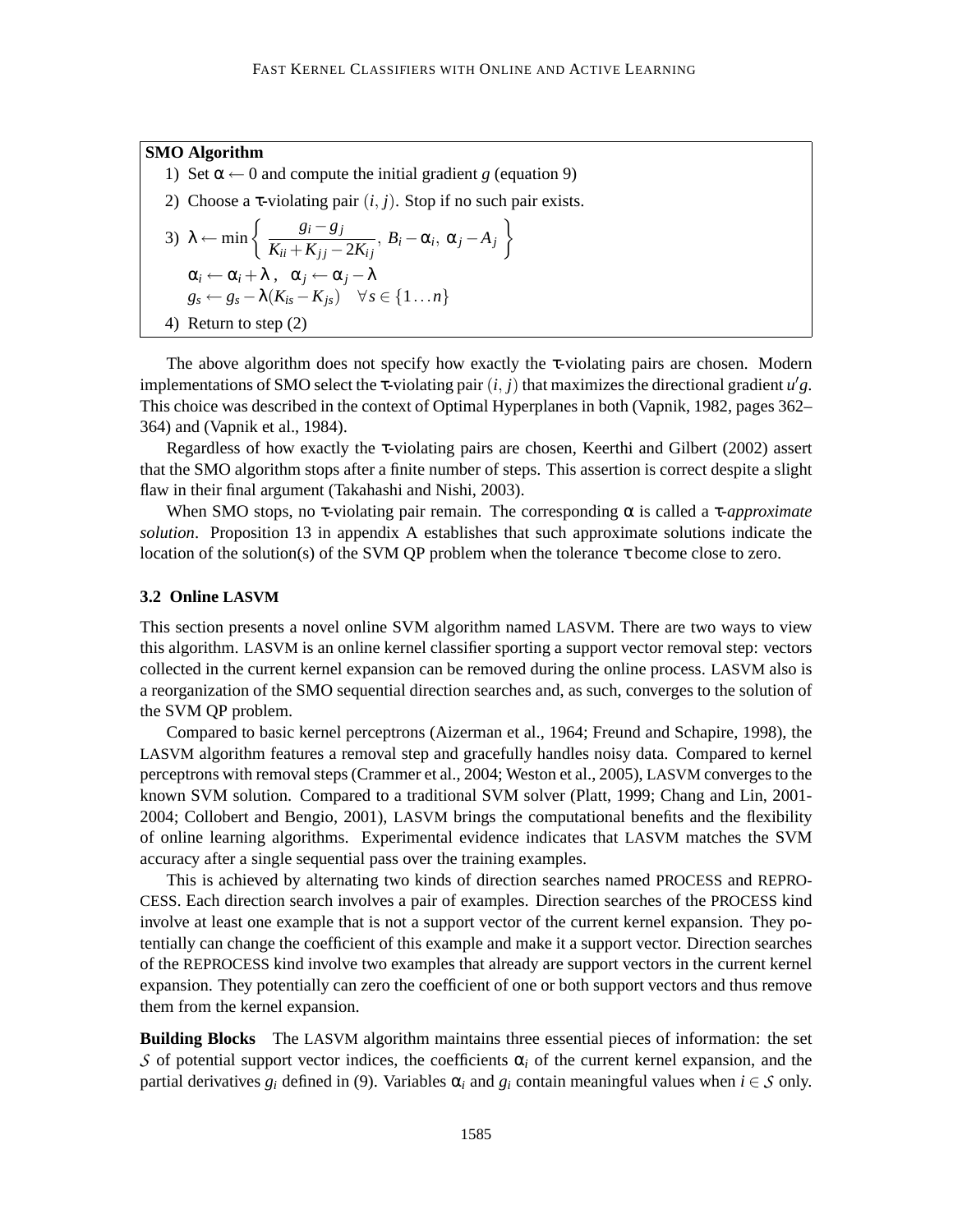The coefficient  $\alpha_i$  are assumed to be null if  $i \notin S$ . On the other hand, set S might contain a few indices *i* such that  $\alpha_i = 0$ .

The two basic operations of the Online LASVM algorithm correspond to steps 2 and 3 of the SMO algorithm. These two operations differ from each other because they have different ways to select τ-violating pairs.

The first operation, PROCESS, attempts to insert example  $k \notin S$  into the set of current support vectors. In the online setting this can be used to process a new example at time *t*. It first adds example  $k \notin S$  into S (step 1-2). Then it searches a second example in S to find the  $\tau$ -violating pair with maximal gradient (steps 3-4) and performs a direction search (step 5).

# **LASVM PROCESS(***k***)**

1) Bail out if  $k \in S$ . 2)  $\alpha_k \leftarrow 0$ ,  $g_k \leftarrow y_k - \sum_{s \in S} \alpha_s K_{ks}$ ,  $S \leftarrow S \cup \{k\}$ 3) If  $y_k = +1$  then  $i \leftarrow k$ ,  $j \leftarrow \arg \min_{s \in S} g_s$  with  $\alpha_s > A_s$ else  $j \leftarrow k$ ,  $i \leftarrow \arg \max_{s \in S} g_s$  with  $\alpha_s < B_s$ 4) Bail out if  $(i, j)$  is not a  $\tau$ -violating pair. 5)  $\lambda \leftarrow \min \left\{ \frac{g_i - g_j}{K_i + K_i} \right\}$  $\left\{\frac{g_i-g_j}{K_{ii}+K_{jj}-2K_{ij}}, B_i-\alpha_i, \alpha_j-A_j\right\}$  $\alpha_i \leftarrow \alpha_i + \lambda$ ,  $\alpha_j \leftarrow \alpha_j - \lambda$  $g_s \leftarrow g_s - \lambda (K_{is} - K_{is}) \quad \forall s \in S$ 

The second operation, REPROCESS, removes some elements from  $S$ . It first searches the  $\tau$ violating pair of elements of  $S$  with maximal gradient (steps 1-2), and performs a direction search (step 3). Then it removes blatant non support vectors (step 4). Finally it computes two useful quantities: the bias term *b* of the decision function (2) and the gradient  $\delta$  of the most  $\tau$ -violating pair in S.

## **LASVM REPROCESS**

1)  $i \leftarrow \arg \max_{s \in S} g_s$  with  $\alpha_s < B_s$  $j \leftarrow \arg \min_{s \in S} g_s$  with  $\alpha_s > A_s$ 2) Bail out if  $(i, j)$  is not a  $\tau$ -violating pair. 3)  $\lambda \leftarrow \min \left\{ \frac{g_i - g_j}{K_i + K_i} \right\}$  $\left\{\frac{g_i - g_j}{K_{ii} + K_{jj} - 2K_{ij}}, B_i - \alpha_i, \alpha_j - A_j\right\}$  $\alpha_i \leftarrow \alpha_i + \lambda$ ,  $\alpha_i \leftarrow \alpha_i - \lambda$  $g_s \leftarrow g_s - \lambda (K_{is} - K_{is}) \quad \forall s \in S$ 4)  $i \leftarrow \arg \max_{s \in S} g_s$  with  $\alpha_s < B_s$  $j \leftarrow \arg \min_{s \in S} g_s$  with  $\alpha_s > A_s$ For all  $s \in S$  such that  $\alpha_s = 0$ If  $y_s = -1$  and  $g_s \ge g_i$  then  $S = S - \{s\}$ If  $y_s = +1$  and  $g_s \leq g_j$  then  $S = S - \{s\}$ 5)  $b \leftarrow (g_i + g_j)/2$ ,  $\delta \leftarrow g_i - g_j$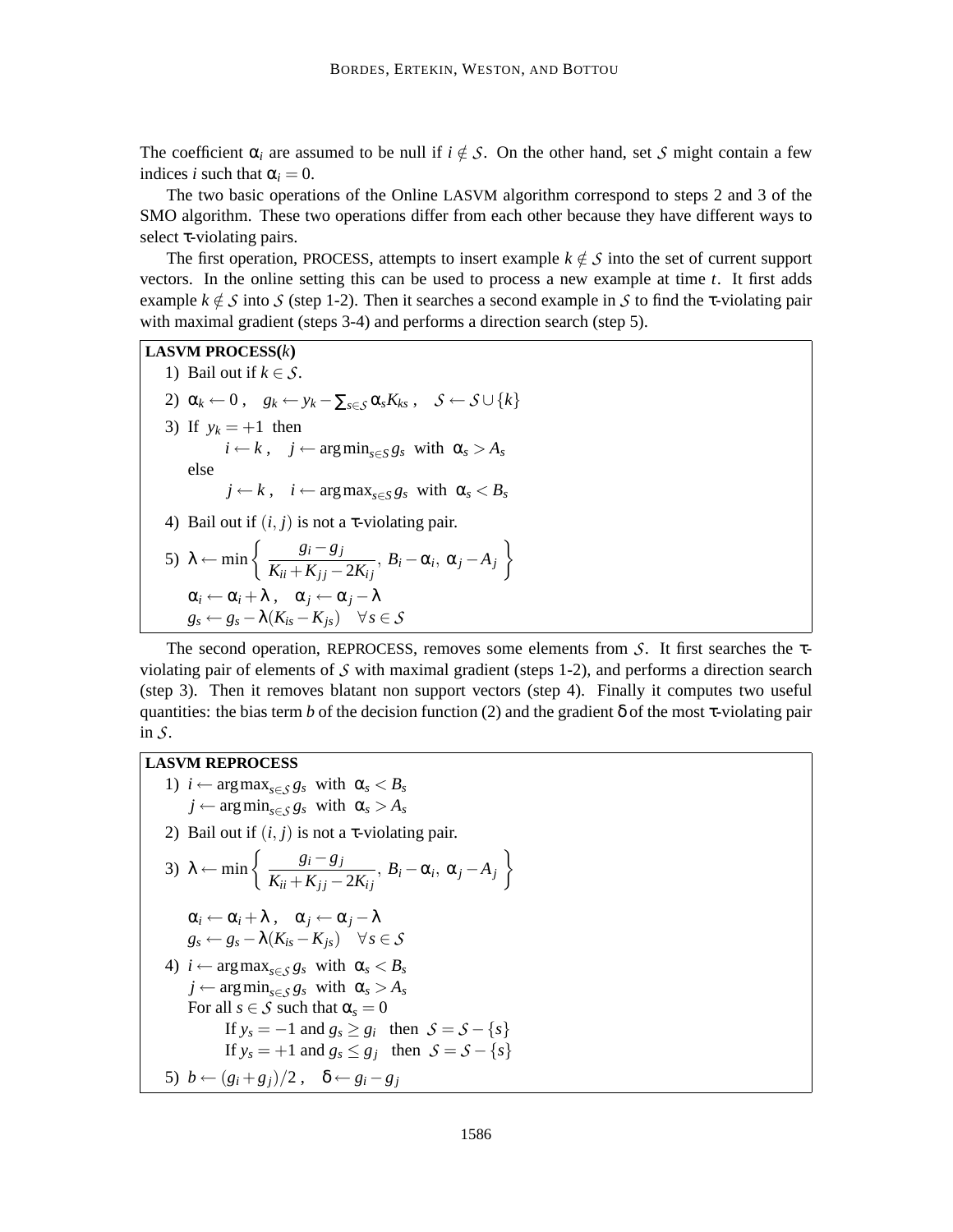**Online LASVM** After initializing the state variables (step 1), the Online LASVM algorithm alternates PROCESS and REPROCESS a predefined number of times (step 2). Then it simplifies the kernel expansion by running REPROCESS to remove all τ-violating pairs from the kernel expansion (step 3).

| <b>LASVM</b>                                                              |
|---------------------------------------------------------------------------|
| Initialization:<br>1)                                                     |
| Seed $S$ with a few examples of each class.                               |
| Set $\alpha \leftarrow 0$ and compute the initial gradient g (equation 9) |
| 2) Online Iterations:                                                     |
| Repeat a predefined number of times:                                      |
| - Pick an example $k_t$                                                   |
| - Run PROCESS $(k_t)$ .                                                   |
| - Run REPROCESS once.                                                     |
| 3) <b>Finishing</b> :                                                     |
| Repeat REPROCESS until $\delta \leq \tau$ .                               |
|                                                                           |

LASVM can be used in the online setup where one is given a continuous stream of fresh random examples. The online iterations process fresh training examples as they come. LASVM can also be used as a stochastic optimization algorithm in the offline setup where the complete training set is available before hand. Each iteration randomly picks an example from the training set.

In practice we run the LASVM online iterations in epochs. Each epoch sequentially visits all the randomly shuffled training examples. After a predefined number *P* of epochs, we perform the finishing step. A single epoch is consistent with the use of LASVM in the online setup. Multiple epochs are consistent with the use of LASVM as a stochastic optimization algorithm in the offline setup.

**Convergence of the Online Iterations** Let us first ignore the finishing step (step 3) and assume that online iterations (step 2) are repeated indefinitely. Suppose that there are remaining τ-violating pairs at iteration *T*.

- a.) If there are  $\tau$ -violating pairs  $(i, j)$  such that  $i \in S$  and  $j \in S$ , one of them will be exploited by the next REPROCESS.
- b.) Otherwise, if there are  $\tau$ -violating pairs  $(i, j)$  such that  $i \in S$  or  $j \in S$ , each subsequent PRO-CESS has a chance to exploit one of them. The intervening REPROCESS do nothing because they bail out at step 2.
- c.) Otherwise, all  $\tau$ -violating pairs involve indices outside S. Subsequent calls to PROCESS and REPROCESS bail out until we reach a time  $t > T$  such that  $k_t = i$  and  $k_{t+1} = j$  for some  $\tau$ violating pair  $(i, j)$ . The first PROCESS then inserts *i* into S and bails out. The following REPROCESS bails out immediately. Finally the second PROCESS locates pair (*i*, *j*).

This case is not important in practice. There usually is a support vector  $s \in S$  such that  $A_s < \alpha_s < B_s$ . We can then write  $g_i - g_j = (g_i - g_s) + (g_s - g_j) \leq 2\tau$  and conclude that we already have reached a 2τ-approximate solution.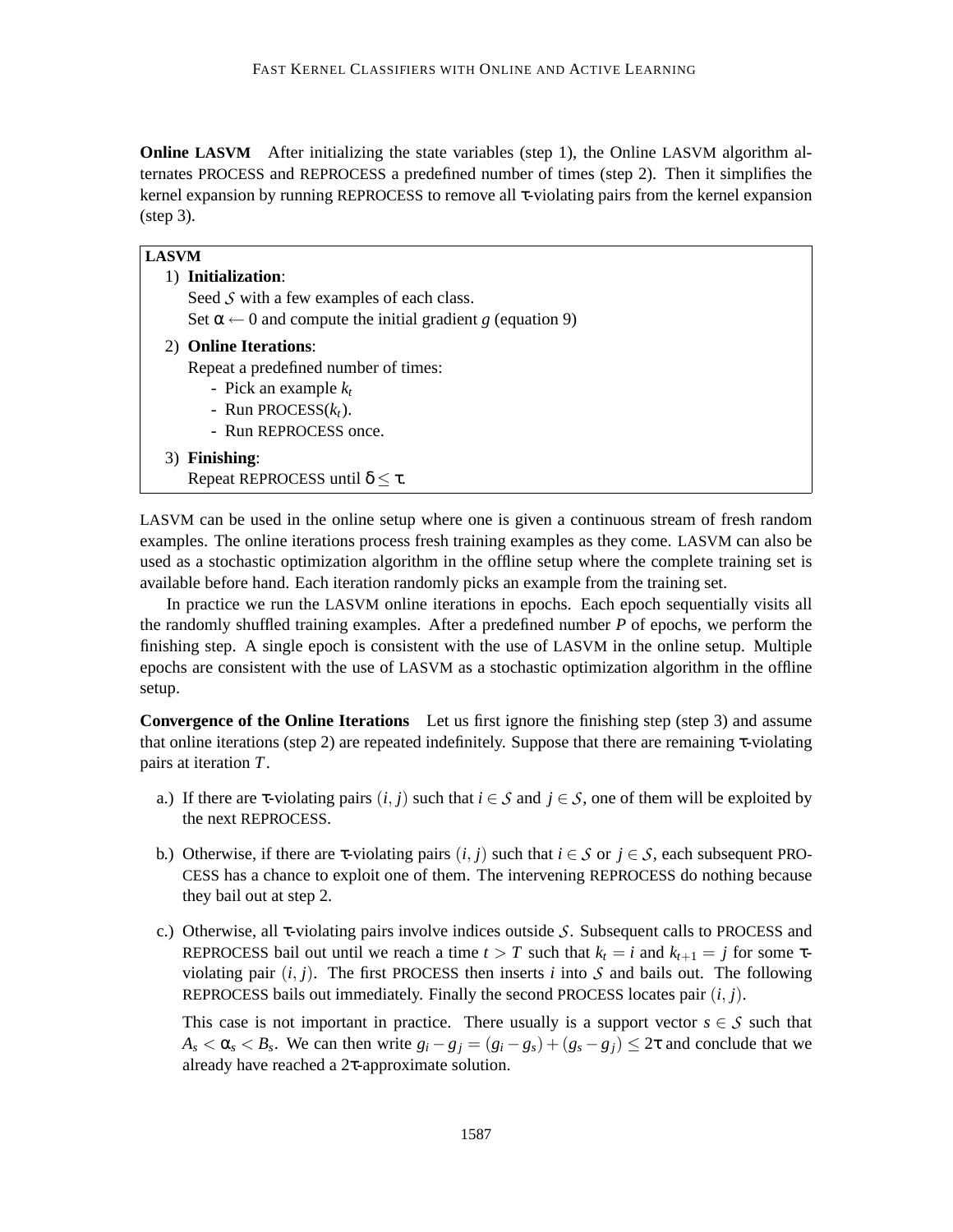The LASVM online iterations therefore work like the SMO algorithm. Remaining  $\tau$ -violating pairs is sooner or later exploited by either PROCESS or REPROCESS. As soon as a τ-approximate solution is reached, the algorithm stops updating the coefficients  $\alpha$ . Theorem 18 in the appendix gives more precise convergence results for this stochastic algorithm.

The finishing step (step 3) is only useful when one limits the number of online iterations. Running LASVM usually consists in performing a predefined number *P* of epochs and running the finishing step. Each epoch performs *n* online iterations by sequentially visiting the randomly shuffled training examples. Empirical evidence suggests indeed that a *single epoch* yields a classifier almost as good as the SVM solution.

**Computational Cost of LASVM** Both PROCESS and REPROCESS require a number of operations proportional to the number *S* of support vectors in set S. Performing *P* epochs of online iterations requires a number of operations proportional to  $n P \overline{S}$ . The average number  $\overline{S}$  of support vectors scales no more than linearly with *n* because each online iteration brings at most one new support vector. The asymptotic cost therefore grows like  $n^2$  at most. The finishing step is similar to running a SMO solver on a SVM problem with only *S* training examples. We recover here the  $n^2$  to  $n^3$ behavior of standard SVM solvers.

Online algorithms access kernel values with a very specific pattern. Most of the kernel values accessed by PROCESS and REPROCESS involve only support vectors from set  $S$ . Only PROCESS on a new example  $x_{k_t}$  accesses *S* fresh kernel values  $K(x_{k_t}, x_i)$  for  $i \in S$ .

**Implementation Details** Our LASVM implementation reorders the examples after every PRO-CESS or REPROCESS to ensure that the current support vectors come first in the reordered list of indices. The kernel cache records truncated rows of the reordered kernel matrix. SVMLight (Joachims, 1999) and LIBSVM (Chang and Lin, 2001-2004) also perform such reorderings, but do so rather infrequently (Joachims, 1999). The reordering overhead is acceptable during the online iterations because the computation of fresh kernel values takes much more time.

Reordering examples during the finishing step was more problematic. We eventually deployed an adaptation of the *shrinking* heuristic (Joachims, 1999) for the finishing step only. The set  $S$  of support vectors is split into an active set  $S_a$  and an inactive set  $S_i$ . All support vectors are initially active. The REPROCESS iterations are restricted to the active set  $S_a$  and do not perform any reordering. About every 1000 iterations, support vectors that hit the boundaries of the box constraints are either removed from the set S of support vectors or moved from the active set  $S_a$  to the inactive set  $S_i$ . When all  $\tau$ -violating pairs of the active set are exhausted, the inactive set examples are transferred back into the active set. The process continues as long as the merged set contains τ-violating pairs.

## **3.3 MNIST Experiments**

The Online LASVM was first evaluated on the MNIST<sup>1</sup> handwritten digit data set (Bottou et al., 1994). Computing kernel values for this data set is relatively expensive because it involves dot products of 784 gray level pixel values. In the experiments reported below, all algorithms use the same code for computing kernel values. The ten binary classification tasks consist of separating each digit class from the nine remaining classes. All experiments use RBF kernels with  $\gamma = 0.005$ 

<sup>1.</sup> This data set is available at http://yann.lecun.com/exdb/mnist.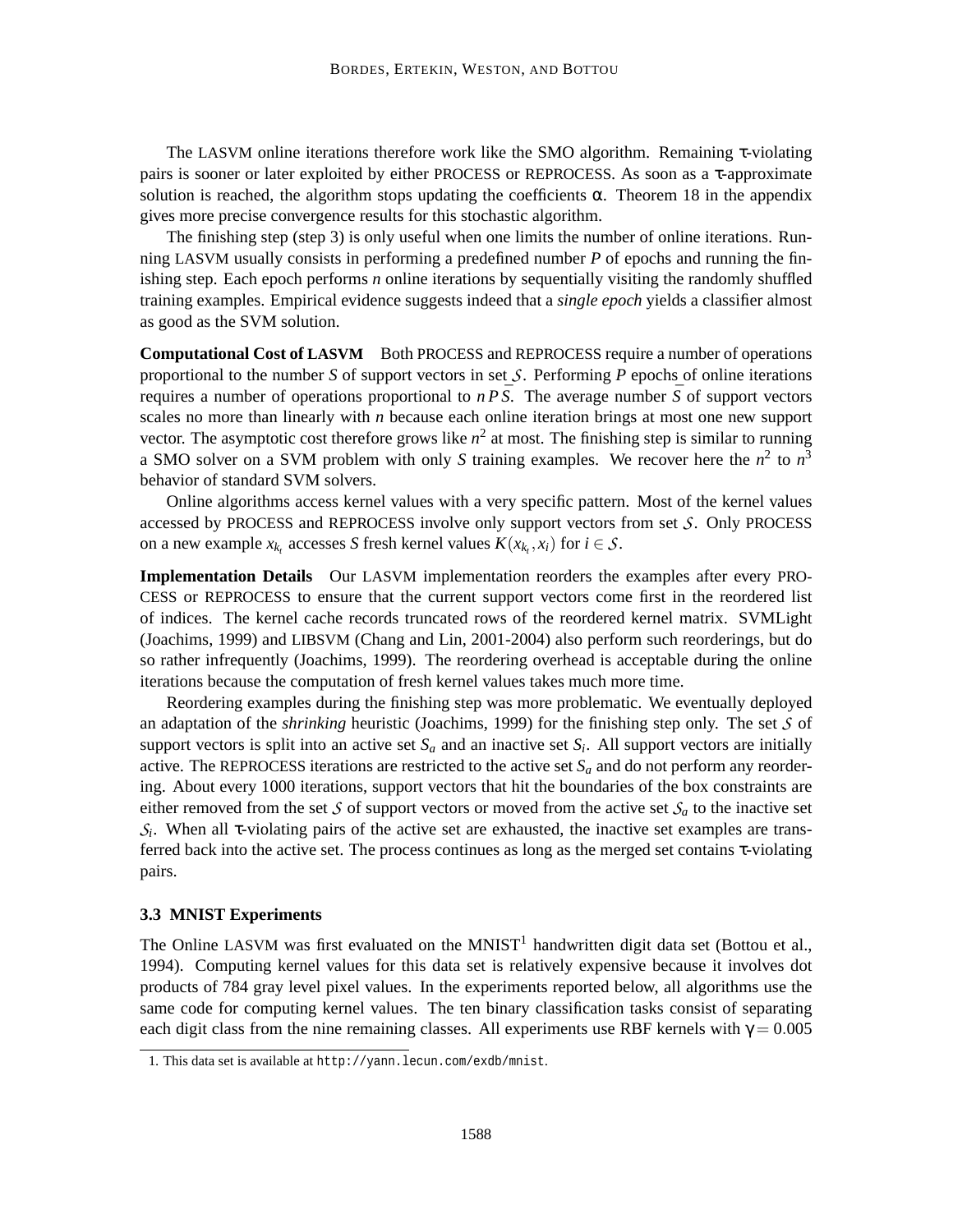

Figure 1: Compared test error rates for the ten MNIST binary classifiers.



Figure 2: Compared training times for the ten MNIST binary classifiers.

and the same training parameters  $C = 1000$  and  $\tau = 0.001$ . Unless indicated otherwise, the kernel cache size is 256MB.

**LASVM versus Sequential Minimal Optimization** Baseline results were obtained by running the state-of-the-art SMO solver LIBSVM (Chang and Lin, 2001-2004). The resulting classifier accurately represents the SVM solution.

Two sets of results are reported for LASVM. The LASVM×1 results were obtained by performing a single epoch of online iterations: each training example was processed exactly once during a single sequential sweep over the training set. The LASVM $\times$ 2 results were obtained by performing two epochs of online iterations.

Figures 1 and 2 show the resulting test errors and training times. LASVM $\times$ 1 runs about three times faster than LIBSVM and yields test error rates very close to the LIBSVM results. Standard paired significance tests indicate that these small differences are not significant. LASVM $\times$ 2 usually runs faster than LIBSVM and very closely tracks the LIBSVM test errors.

Neither the LASVM $\times$ 1 or LASVM $\times$ 2 experiments yield the exact SVM solution. On this data set, LASVM reaches the exact SVM solution after about five epochs. The first two epochs represent the bulk of the computing time. The remaining epochs run faster when the kernel cache is large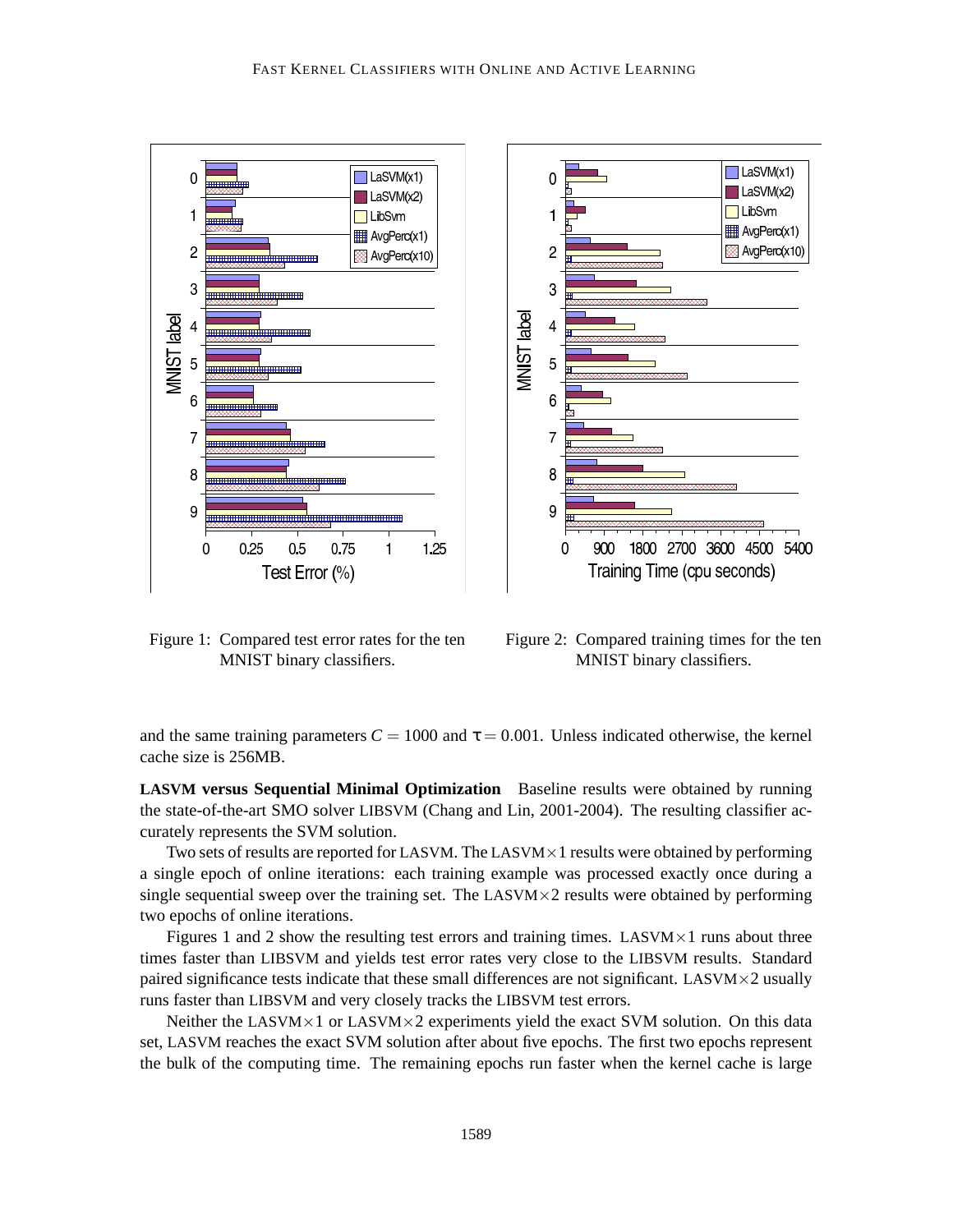

**Algorithm Error Time** LIBSVM **1.36%** 17400s LASVM×1 1.42% **4950s** LASVM×2 **1.36%** 12210s

Figure 3: Training time as a function of the number of support vectors.



Figure 5: Compared numbers of support vectors for the ten MNIST binary classifiers.

Figure 4: Multiclass errors and training times for the MNIST data set.



Figure 6: Training time variation as a function of the cache size. Relative changes with respect to the 1GB LIBSVM times are averaged over all ten MNIST classifiers.

enough to hold all the dot products involving support vectors. Yet the overall optimization times are not competitive with those achieved by LIBSVM.

Figure 3 shows the training time as a function of the final number of support vectors for the ten binary classification problems. Both LIBSVM and LASVM×1 show a linear dependency. The Online LASVM algorithm seems more efficient overall.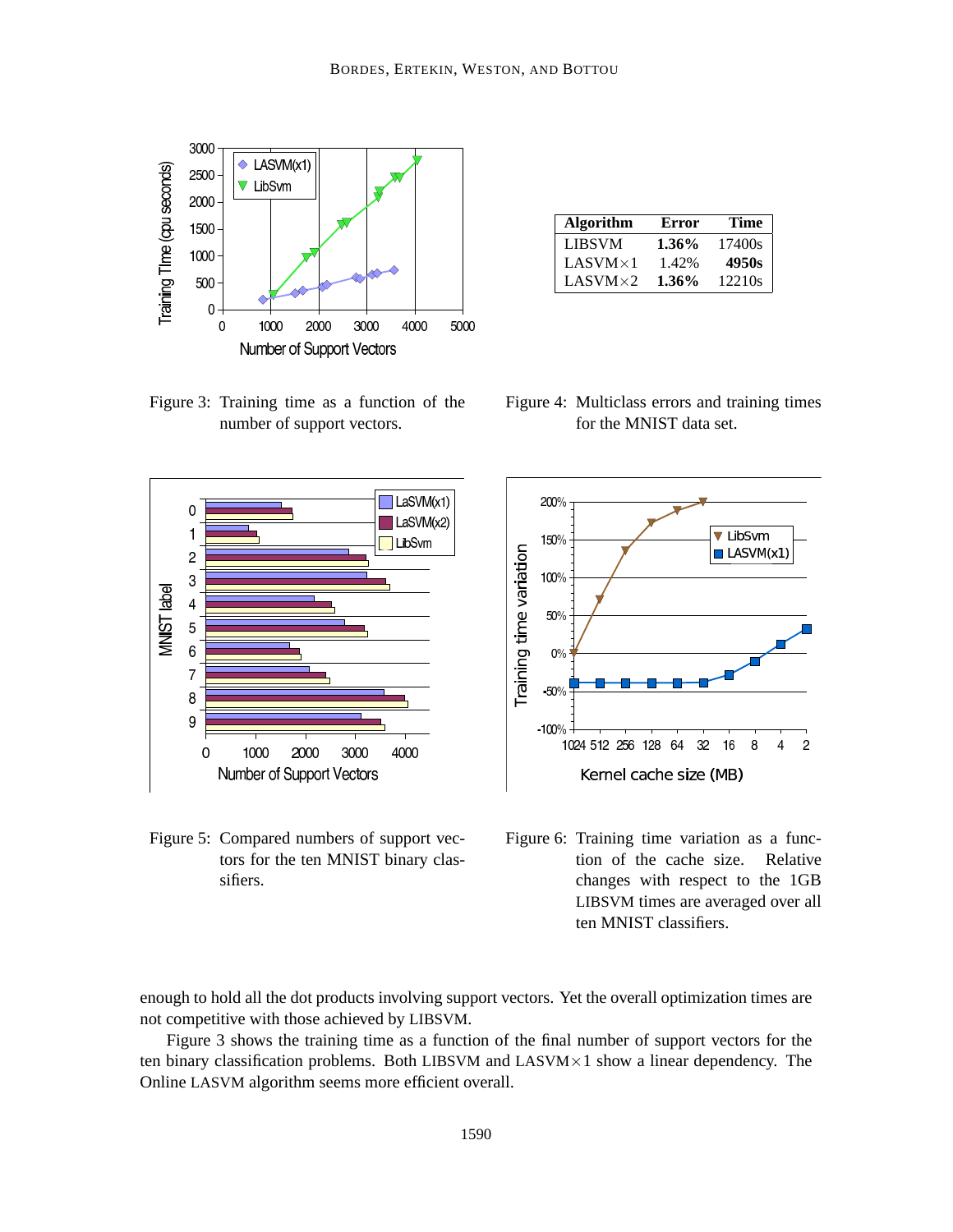Figure 4 shows the multiclass error rates and training times obtained by combining the ten classifiers using the well known 1-versus-rest scheme (Schölkopf and Smola, 2002). LASVM $\times 1$ provides almost the same accuracy with much shorter training times. LASVM $\times$ 2 reproduces the LIBSVM accuracy with slightly shorter training time.

Figure 5 shows the resulting number of support vectors. A single epoch of the Online LASVM algorithm gathers most of the support vectors of the SVM solution computed by LIBSVM. The first iterations of the Online LASVM might indeed ignore examples that later become support vectors. Performing a second epoch captures most of the missing support vectors.

**LASVM versus the Averaged Perceptron** The computational advantage of LASVM relies on its apparent ability to match the SVM accuracies after a single epoch. Therefore it must be compared with algorithms such as the Averaged Perceptron (Freund and Schapire, 1998) that provably match well known upper bounds on the SVM accuracies. The AVGPERC $\times$ 1 results in Figures 1 and 2 were obtained after running a single epoch of the Averaged Perceptron. Although the computing times are very good, the corresponding test errors are not competitive with those achieved by either LIBSVM or LASVM. Freund and Schapire (1998) suggest that the Averaged Perceptron approaches the actual SVM accuracies after 10 to 30 epochs. Doing so no longer provides the theoretical guarantees. The  $AVGPERC \times 10$  results in Figures 1 and 2 were obtained after ten epochs. Test error rates indeed approach the SVM results. The corresponding training times are no longer competitive.

**Impact of the Kernel Cache Size** These training times stress the importance of the kernel cache size. Figure 2 shows how the AVGPERC $\times$ 10 runs much faster on problems 0, 1, and 6. This is happening because the cache is large enough to accomodate the dot products of all examples with all support vectors. Each repeated iteration of the Average Perceptron requires very few additional kernel evaluations. This is much less likely to happen when the training set size increases. Computing times then increase drastically because repeated kernel evaluations become necessary.

Figure 6 compares how the LIBSVM and LASVM $\times$ 1 training times change with the kernel cache size. The vertical axis reports the relative changes with respect to LIBSVM with one gigabyte of kernel cache. These changes are averaged over the ten MNIST classifiers. The plot shows how LASVM tolerates much smaller caches. On this problem, *LASVM with a 8MB cache runs slightly faster than LIBSVM with a 1024MB cache.*

Useful orders of magnitude can be obtained by evaluating how large the kernel cache must be to avoid the systematic recomputation of dot-products. Following the notations of Section 2.1, let *n* be the number of examples, *S* be the number of support vectors, and  $R \leq S$  the number of support vectors such that  $0 < |\alpha_i| < C$ .

- In the case of LIBSVM, the cache must accommodate about *nR* terms: the examples selected for the SMO iterations are usually chosen among the *R* free support vectors. Each SMO iteration needs *n* distinct dot-products for each selected example.
- To perform a *single* LASVM epoch, the cache must only accommodate about *SR* terms: since the examples are visited only once, the dot-products computed by a PROCESS operation can only be reutilized by subsequent REPROCESS operations. The examples selected by RE-PROCESS are usually chosen amont the *R* free support vectors; for each selected example, REPROCESS needs one distinct dot-product per support vector in set S.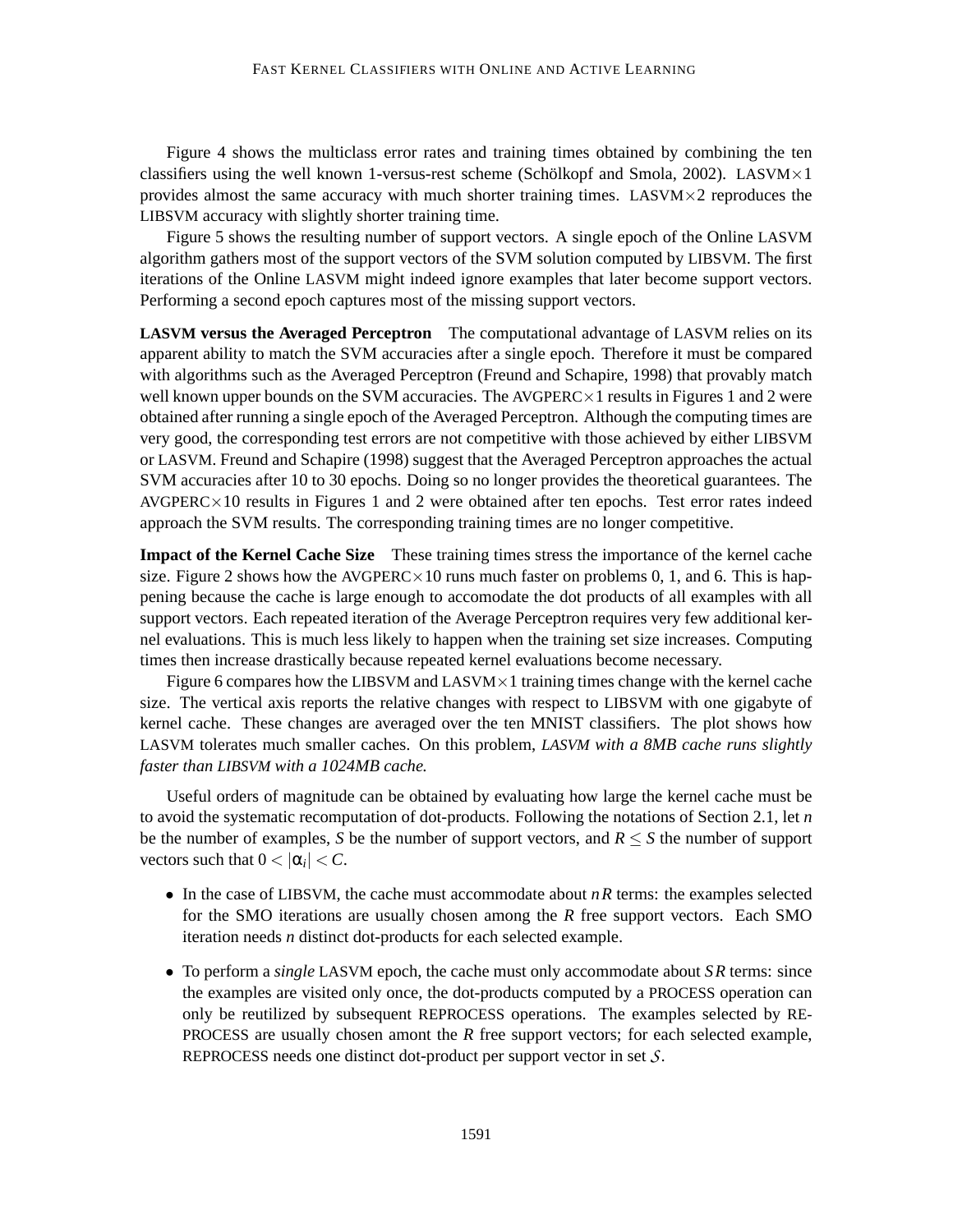• To perform *multiple* LASVM epochs, the cache must accommodate about *nS* terms: the dot-products computed by processing a particular example are reused when processing the same example again in subsequent epochs. This also applies to multiple Averaged Perceptron epochs.

An efficient single epoch learning algorithm is therefore very desirable when one expects *S* to be much smaller than *n*. Unfortunately, this may not be the case when the data set is noisy. Section 3.4 presents results obtained in such less favorable conditions. Section 4 then proposes an active learning method to contain the growth of the number of support vectors, and recover the full benefits of the online approach.

#### **3.4 Multiple Data Set Experiments**

Further experiments were carried out with a collection of standard data sets representing diverse noise conditions, training set sizes, and input dimensionality. Figure 7 presents these data sets and the parameters used for the experiments.

Kernel computation times for these data sets are extremely fast. The data either has low dimensionality or can be represented with sparse vectors. For instance, computing kernel values for two Reuters documents only involves words common to both documents (excluding stop words). The Forest experiments use a kernel implemented with hand optimized assembly code (Graf et al., 2005).

Figure 8 compares the solutions returned by  $LASVM \times 1$  and  $LIBSVM$ . The  $LASVM \times 1$  experiments call the kernel function much less often, but do not always run faster. The fast kernel computation times expose the relative weakness of our kernel cache implementation. The LASVM $\times$ 1 accuracies are very close to the LIBSVM accuracies. The number of support vectors is always slightly smaller.

 $LASVM \times 1$  essentially achieves consistent results over very diverse data sets, after performing one single epoch over the training set only. In this situation, the LASVM PROCESS function gets only once chance to take a particular example into the kernel expansion and potentially make it a support vector. The conservative strategy would be to take all examples and sort them out during the finishing step. The resulting training times would always be worse than LIBSVM's because the finishing step is itself a simplified SMO solver. Therefore LASVM online iterations are able to very quickly discard a large number of examples with a high confidence. This process is not perfect because we can see that the LASVM×1 number of support vectors are smaller than LIBSVM's. Some good support vectors are discarded erroneously.

Figure 9 reports the relative variations of the test error, number of support vectors, and training time measured before and after the finishing step. The online iterations pretty much select the right support vectors on clean data sets such as "Waveform", "Reuters" or "USPS", and the finishing step does very little. On the other problems the online iterations keep much more examples as potential support vectors. The finishing step significantly improves the accuracy on noisy data sets such as "Banana", "Adult" or "USPS+N", and drastically increases the computation time on data sets with complicated decision boundaries such as "Banana" or "Forest".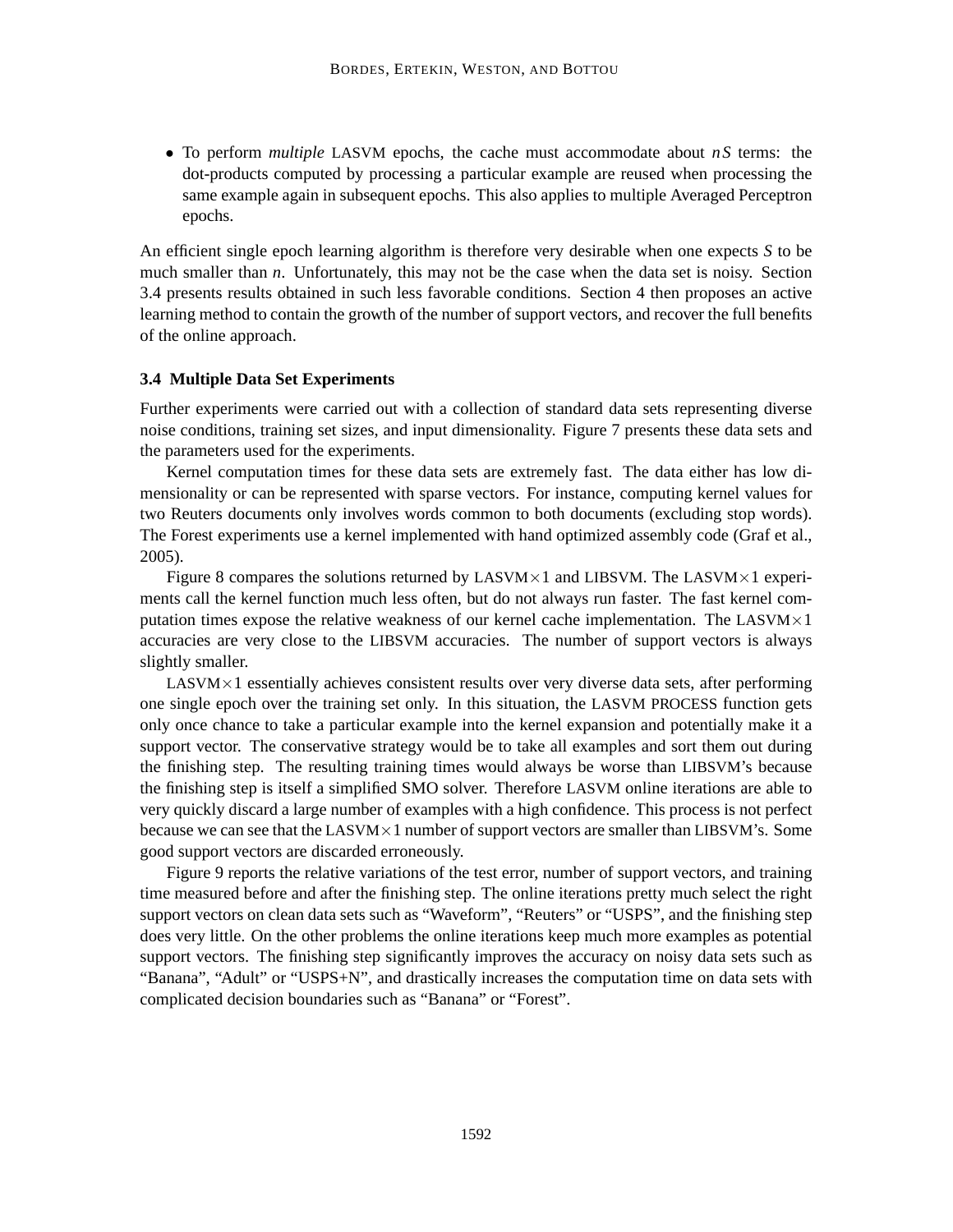|                            | <b>Train Size</b> | <b>Test Size</b> | $\sim$         |      | Cache | τ     | <b>Notes</b>                    |
|----------------------------|-------------------|------------------|----------------|------|-------|-------|---------------------------------|
| Waveform <sup>1</sup>      | 4000              | 1000             | 0.05           |      | 40M   | 0.001 | Artificial data, 21 dims.       |
| Banana <sup>1</sup>        | 4000              | 1300             | 0.5            | 316  | 40M   | 0.001 | Artificial data, 2 dims.        |
| Reuters <sup>2</sup>       | 7700              | 3299             |                |      | 40M   | 0.001 | Topic "moneyfx" vs. rest.       |
| $USPS3$                    | 7329              | 2000             | 2              | 1000 | 40M   | 0.001 | Class "0" vs. rest.             |
| $USPS+N^3$                 | 7329              | 2000             | $\mathfrak{D}$ | 10   | 40M   | 0.001 | 10% training label noise.       |
| $A \text{dult}^3$          | 32562             | 16282            | 0.005          | 100  | 40M   | 0.001 | As in (Platt, 1999).            |
| Forest <sup>3</sup> (100k) | 100000            | 50000            |                | 3    | 512M  | 0.001 | As in (Collobert et al., 2002). |
| Forest <sup>3</sup> (521k) | 521012            | 50000            |                |      | 1250M | 0.01  | As in (Collobert et al., 2002). |

<sup>1</sup> http://mlg.anu.edu.au/∼raetsch/data/index.html

 $^2$  http://www.daviddlewis.com/resources/testcollections/reuters21578

 $3$  ftp://ftp.ics.uci.edu/pub/machine-learning-databases

Figure 7: Data Sets discussed in Section 3.4.

|                 | <b>LIBSVM</b> |         |              |                   | $LASVM\times1$ |         |              |                    |
|-----------------|---------------|---------|--------------|-------------------|----------------|---------|--------------|--------------------|
| Data Set        | Error         | $S_{V}$ | <b>KCalc</b> | Time              | Error          | $S_{V}$ | <b>KCalc</b> | <b>Time</b>        |
| Waveform        | 8.82%         | 1006    | 4.2M         | 3.2s              | 8.68%          | 948     | 2.2M         | 2.7s               |
| Banana          | 9.96%         | 873     | 6.8M         | 9.9s              | 9.98%          | 869     | 6.7M         | 10.0s              |
| Reuters         | 2.76%         | 1493    | 11.8M        | 24s               | 2.76%          | 1504    | 9.2M         | 31.4s              |
| <b>USPS</b>     | 0.41%         | 236     | 1.97M        | 13.5s             | 0.43%          | 201     | 1.08M        | 15.9s              |
| $USPS+N$        | 0.41%         | 2750    | 63M          | 305s              | 0.53%          | 2572    | 20M          | 178s               |
| Adult           | 14.90%        | 11327   | 1760M        | 1079 <sub>s</sub> | 14.94%         | 11268   | 626M         | 809s               |
| Forest $(100k)$ | 8.03%         | 43251   | 27569M       | 14598s            | 8.15%          | 41750   | 18939M       | 10310 <sub>s</sub> |
| Forest $(521k)$ | 4.84%         | 124782  | 316750M      | 159443s           | 4.83%          | 122064  | 188744M      | 137183s            |

Figure 8: Comparison of LIBSVM versus LASVM×1: Test error rates (Error), number of support vectors (SV), number of kernel calls (KCalc), and training time (Time). Bold characters indicate significative differences.

|               | <b>Relative Variation</b> |        |         |  |  |  |
|---------------|---------------------------|--------|---------|--|--|--|
| Data Set      | Error                     | SV     | Time    |  |  |  |
| Waveform      | $-0\%$                    | $-0\%$ | $+4%$   |  |  |  |
| Banana        | $-79%$                    | $-74%$ | $+185%$ |  |  |  |
| Reuters       | $0\%$                     | $-0\%$ | $+3\%$  |  |  |  |
| <b>USPS</b>   | 0%                        | $-2\%$ | $+0\%$  |  |  |  |
| USPS+N%       | $-67%$                    | $-33%$ | $+7%$   |  |  |  |
| Adult         | $-13%$                    | $-19%$ | $+80%$  |  |  |  |
| Forest (100k) | $-1\%$                    | $-24%$ | $+248%$ |  |  |  |
| Forest (521k) | $-2\%$                    | $-24%$ | $+84%$  |  |  |  |

Figure 9: Relative variations of test error, number of support vectors and training time measured before and after the finishing step.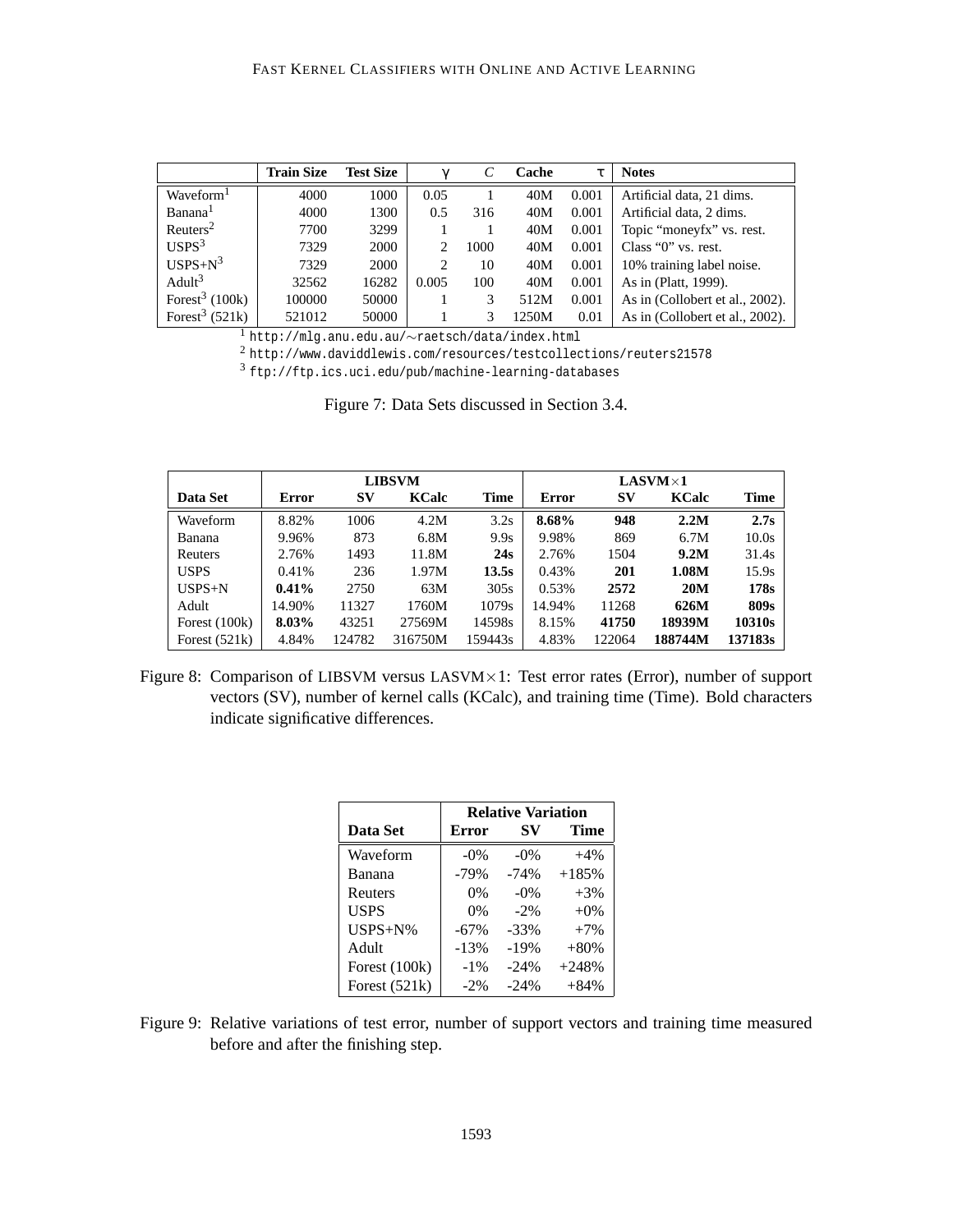#### **3.5 The Collection of Potential Support Vectors**

The final step of the REPROCESS operation computes the current value of the kernel expansion bias *b* and the stopping criterion δ:

$$
g_{\max} = \max_{s \in S} g_s \text{ with } \alpha_s < B_s \qquad b = \frac{g_{\max} + g_{\min}}{2}
$$
\n
$$
g_{\min} = \min_{s \in S} g_s \text{ with } \alpha_s > A_s \qquad \delta = g_{\max} - g_{\min}. \tag{10}
$$

The quantities *g*min and *g*max can be interpreted as bounds for the decision threshold *b*. The quantity δ then represents an uncertainty on the decision threshold *b*.

The quantity δ also controls how LASVM collects potential support vectors. The definition of PROCESS and the equality (9) indicate indeed that  $PROCESS(k)$  adds the support vector  $x_k$  to the kernel expansion if and only if

$$
y_k \hat{y}(x_k) < 1 + \frac{\delta}{2} - \tau. \tag{11}
$$

When  $\alpha$  is optimal, the uncertainty  $\delta$  is zero, and this condition matches the Karush-Kuhn-Tucker condition for support vectors  $y_k \hat{y}(x_k) \leq 1$ .

Intuitively, relation (11) describes how PROCESS collects potential support vectors that are compatible with the current uncertainty level  $\delta$  on the threshold *b*. Simultaneously, the REPROCESS operations reduce δ and discard the support vectors that are no longer compatible with this reduced uncertainty.

The online iterations of the LASVM algorithm make equal numbers of PROCESS and REPRO-CESS for purely heuristic reasons. Nothing guarantees that this is the optimal proportion. The results reported in Figure 9 clearly suggest to investigate this arbitrage more closely.

**Variations on REPROCESS** Experiments were carried out with a slightly modified LASVM algorithm: instead of performing a single REPROCESS, the modified online iterations repeatedly run REPROCESS until the uncertainty  $\delta$  becomes smaller than a predefined threshold  $\delta_{\text{max}}$ .

Figure 10 reports comparative results for the "Banana" data set. Similar results were obtained with other data sets. The three plots report test error rates, training time, and number of support vectors as a function of  $\delta_{\text{max}}$ . These measurements were performed after one epoch of online iterations without finishing step, and after one and two epochs followed by the finishing step. The corresponding LIBSVM figures are indicated by large triangles on the right side of the plot.

Regardless of  $\delta_{\text{max}}$ , the SVM test error rate can be replicated by performing two epochs followed by a finishing step. However, this does not guarantee that the optimal SVM solution has been reached.

Large values of  $\delta_{\text{max}}$  essentially correspond to the unmodified LASVM algorithm. Small values of  $\delta_{\text{max}}$  considerably increases the computation time because each online iteration calls REPROCESS many times in order to sufficiently reduce  $\delta$ . Small values of  $\delta_{\text{max}}$  also remove the LASVM ability to produce a competitive result after a single epoch followed by a finishing step. The additional optimization effort discards support vectors more aggressively. Additional epochs are necessary to recapture the support vectors that should have been kept.

There clearly is a sweet spot around  $\delta_{\text{max}} = 3$  when one epoch of online iterations alone almost match the SVM performance and also makes the finishing step very fast. This sweet spot is difficult to find in general. If  $\delta_{\text{max}}$  is a little bit too small, we must make one extra epoch. If  $\delta_{\text{max}}$  is a little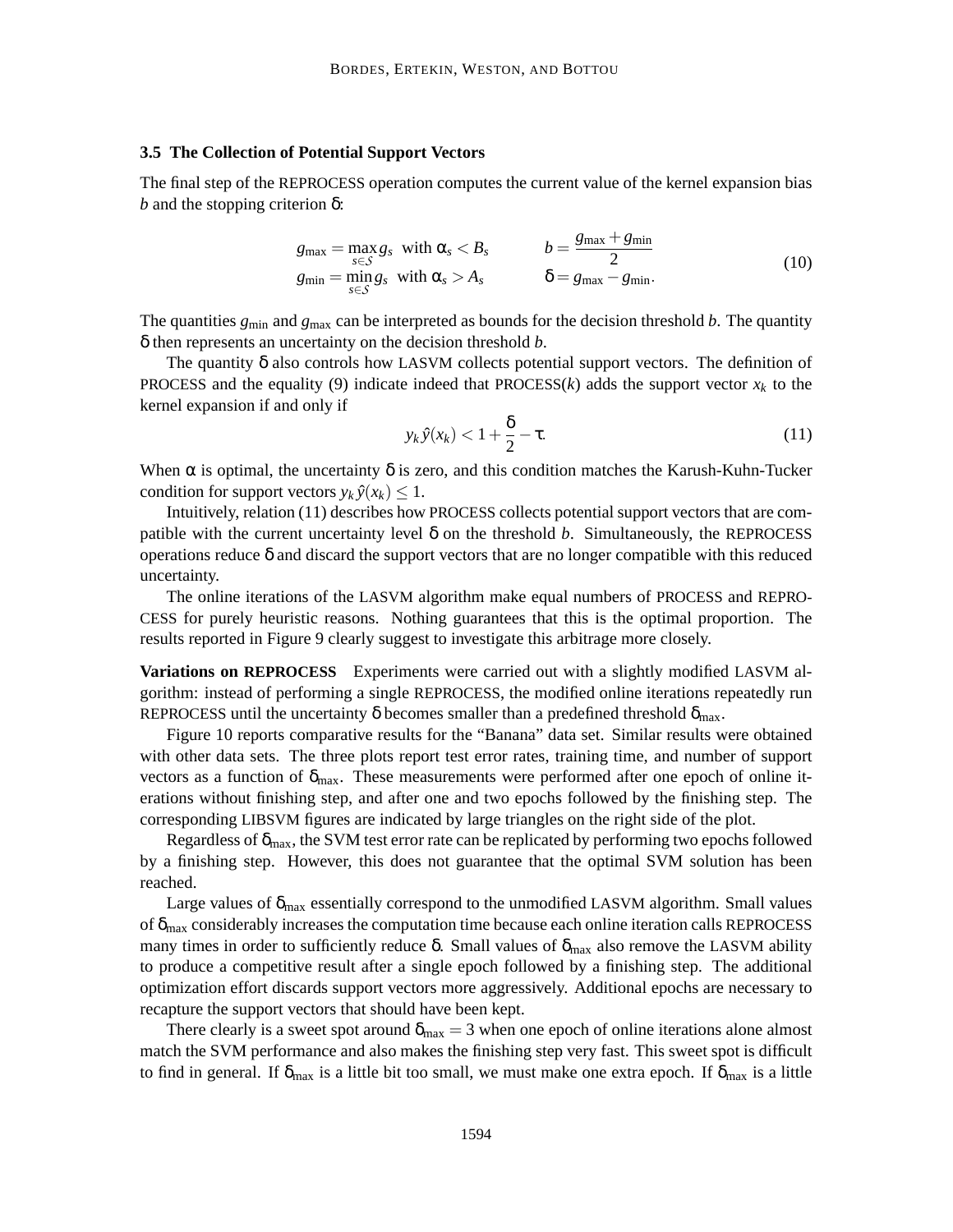

Figure 10: Impact of additional REPROCESS measured on "Banana" data set. During the LASVM online iterations, calls to REPROCESS are repeated until  $\delta < \delta_{\text{max}}$ .

bit too large, the algorithm behaves like the unmodified LASVM. Short of a deeper understanding of these effects, the unmodified LASVM seems to be a robust compromise.

**SimpleSVM** The right side of each plot in Figure 10 corresponds to an algorithm that optimizes the coefficient of the current support vectors at each iteration. This is closely related to the SimpleSVM algorithm (Vishwanathan et al., 2003). Both LASVM and the SimpleSVM update a current kernel expansion by adding or removing one or two support vectors at each iteration. The two key differences are the numerical objective of these updates and their computational costs.

Whereas each SimpleSVM iteration seeks the optimal solution of the SVM QP problem restricted to the current set of support vectors, the LASVM online iterations merely attempt to improve the value of the dual objective function  $W(\alpha)$ . As a a consequence, LASVM needs a finishing step and the SimpleSVM does not. On the other hand, Figure 10 suggests that seeking the optimum at each iteration discards support vectors too aggressively to reach competitive accuracies after a single epoch.

Each SimpleSVM iteration updates the current kernel expansion using rank 1 matrix updates (Cauwenberghs and Poggio, 2001) whose computational cost grows as the square of the number of support vectors. LASVM performs these updates using SMO direction searches whose cost grows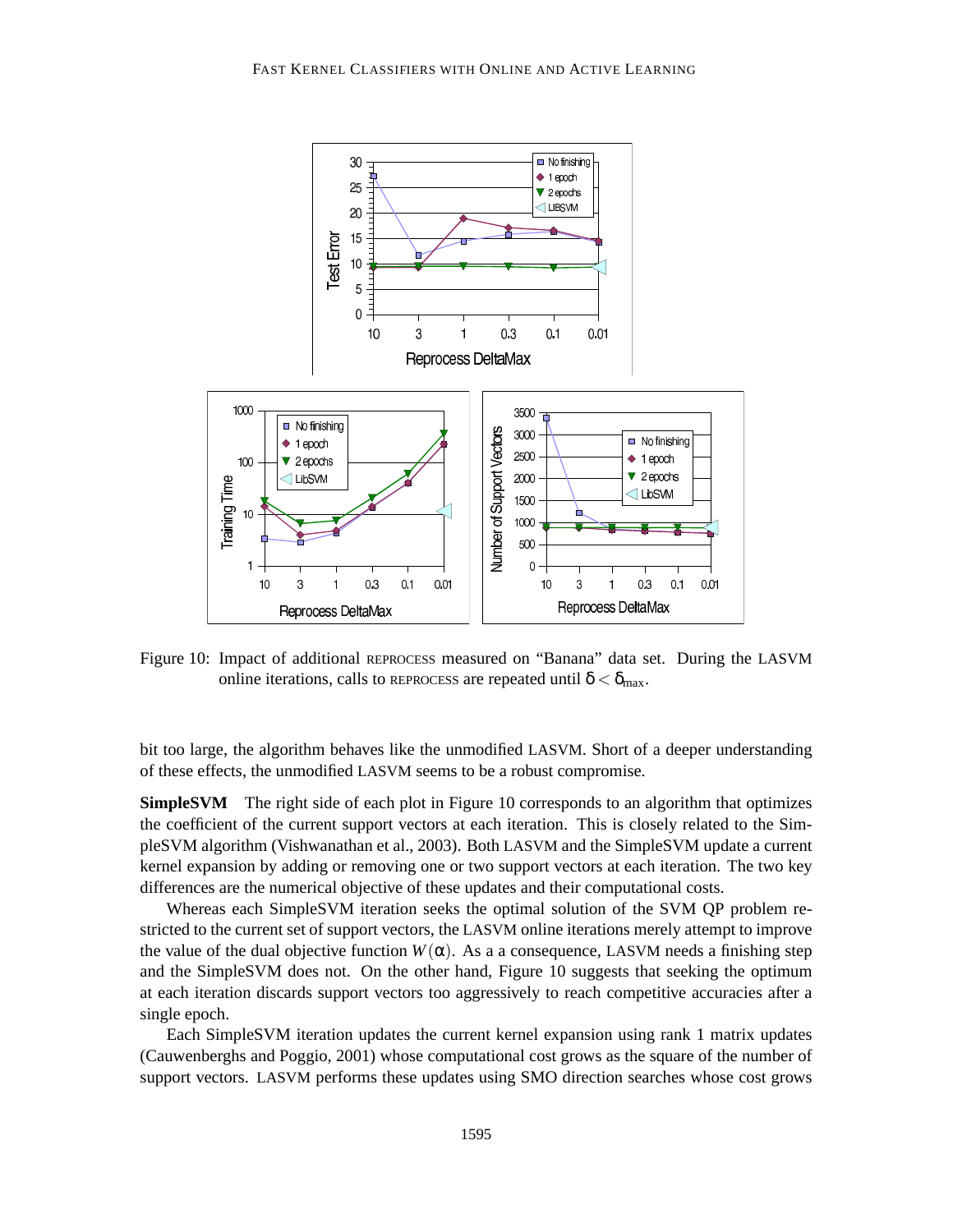linearly with the number of examples. Rank 1 updates make good sense when one seeks the optimal coefficients. On the other hand, all the kernel values involving support vectors must be stored in memory. The LASVM direction searches are more amenable to caching strategies for kernel values.

# **4. Active Selection of Training Examples**

The previous section presents LASVM as an Online Learning algorithm or as a Stochastic Optimization algorithm. In both cases, the LASVM online iterations pick random training examples. The current section departs from this framework and investigates more refined ways to select an informative example for each iteration.

This departure is justified in the offline setup because the complete training set is available beforehand and can be searched for informative examples. It is also justified in the online setup when the continuous stream of fresh training examples is too costly to process, either because the computational requirements are too high, or because it is inpractical to label all the potential training examples.

In particular, we show that selecting informative examples yields considerable speedups. Furthermore, training example selection can be achieved without the knowledge of the training example labels. In fact, excessive reliance on the training example labels can have very detrimental effects.

## **4.1 Gradient Selection**

The most obvious approach consists in selecting an example *k* such that the PROCESS operation results in a large increase of the dual objective function. This can be approximated by choosing the example which yields the  $\tau$ -violating pair with the largest gradient. Depending on the class  $y_k$ , the PROCESS( $k$ ) operation considers pair  $(k, j)$  or  $(i, k)$  where *i* and *j* are the indices of the examples in  $S$  with extreme gradients:

$$
i = \argmax_{s \in S} g_s \text{ with } \alpha_s < B_s , \qquad j = \argmin_{s \in S} g_s \text{ with } \alpha_s > A_s.
$$

The corresponding gradients are  $g_k - g_j$  for positive examples and  $g_i - g_k$  for negative examples. Using the expression (9) of the gradients and the value of  $b$  and  $\delta$  computed during the previous REPROCESS (10), we can write:

when 
$$
y_k = +1
$$
,  $g_k - g_j = y_k g_k - \frac{g_i + g_j}{2} + \frac{g_i - g_j}{2} = 1 + \frac{\delta}{2} - y_k \hat{y}(x_k)$   
when  $y_k = -1$ ,  $g_i - g_k = \frac{g_i + g_j}{2} + \frac{g_i - g_j}{2} + y_k g_k = 1 + \frac{\delta}{2} - y_k \hat{y}(x_k)$ .

This expression shows that the *Gradient Selection Criterion* simply suggests to pick the most misclassified example

$$
k_G = \underset{k \notin \mathcal{S}}{\arg \min} \ \ y_k \, \hat{y}(x_k). \tag{12}
$$

#### **4.2 Active Selection**

Always picking the most misclassified example is reasonable when one is very confident of the training example labels. On noisy data sets, this strategy is simply going to pick mislabelled examples or examples that sit on the wrong side of the optimal decision boundary.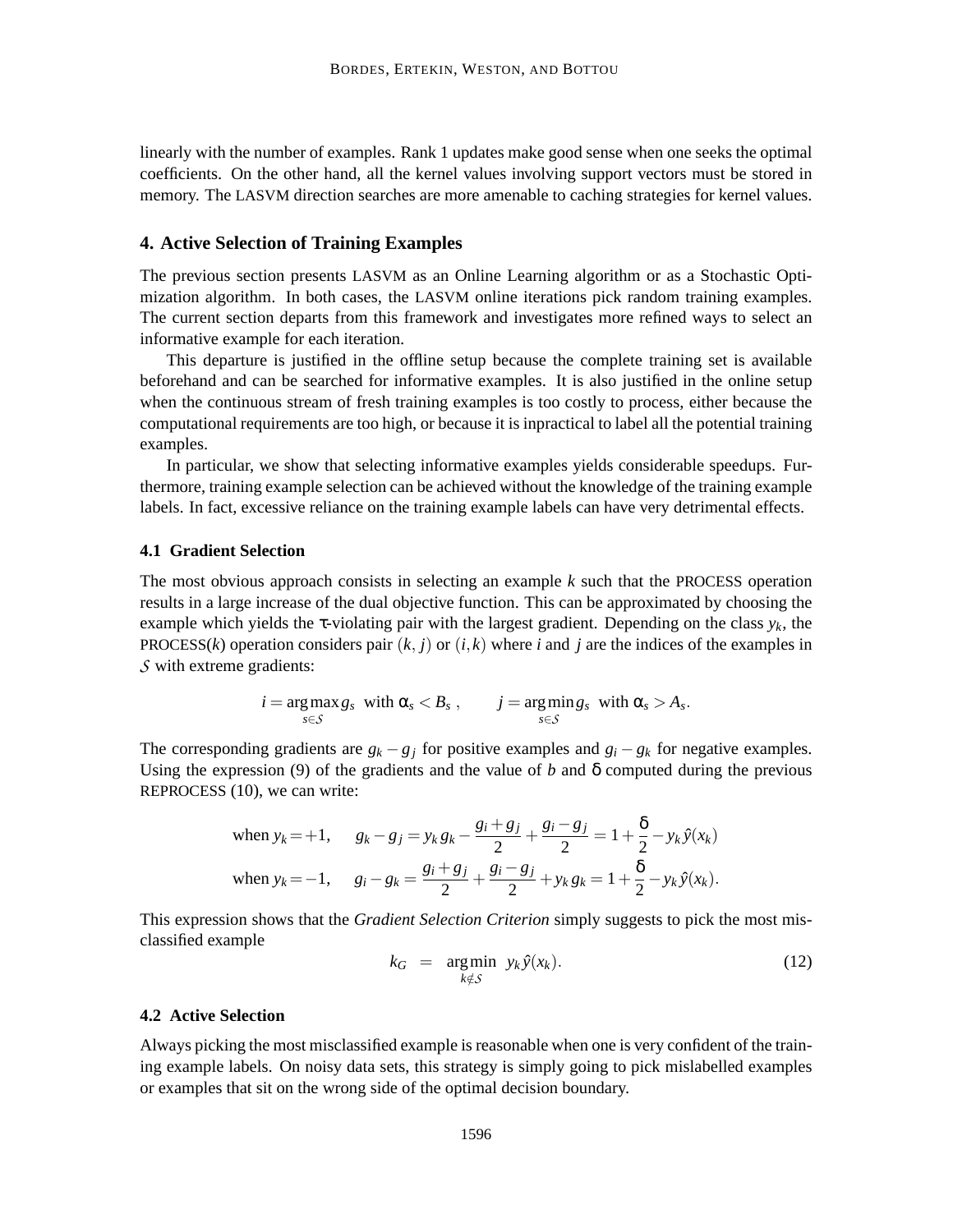When training example labels are unreliable, a conservative approach chooses the example *k<sup>A</sup>* that yields the strongest minimax gradient:

$$
k_A = \underset{k \notin S}{\arg \min} \max_{y = \pm 1} y \hat{y}(x_k) = \underset{k \notin S}{\arg \min} |\hat{y}(x_k)|. \tag{13}
$$

This *Active Selection Criterion* simply chooses the example that comes closest to the current decision boundary. Such a choice yields a gradient approximatively equal to  $1+\delta/2$  regardless of the true class of the example.

Criterion (13) does not depend on the labels  $y_k$ . The resulting learning algorithm only uses the labels of examples that have been selected during the previous online iterations. This is related to the *Pool Based Active Learning* paradigm (Cohn et al., 1990).

Early active learning literature, also known as *Experiment Design* (Fedorov, 1972), contrasts the passive learner, who observes examples  $(x, y)$ , with the active learner, who constructs queries  $x$ and observes their labels *y*. In this setup, the active learner cannot beat the passive learner because he lacks information about the input pattern distribution (Eisenberg and Rivest, 1990). Pool-based active learning algorithms observe the pattern distribution from a vast pool of unlabelled examples. Instead of constructing queries, they incrementally select unlabelled examples  $x_k$  and obtain their labels  $y_k$  from an oracle.

Several authors (Campbell et al., 2000; Schohn and Cohn, 2000; Tong and Koller, 2000) propose incremental active learning algorithms that clearly are related to Active Selection. The initialization consists of obtaining the labels for a small random subset of examples. A SVM is trained using all the labelled examples as a training set. Then one searches the pool for the unlabelled example that comes closest to the SVM decision boundary, one obtains the label of this example, retrains the SVM and reiterates the process.

#### **4.3 Randomized Search**

Both criteria (12) and (13) suggest a search through all the training examples. This is impossible in the online setup and potentially expensive in the offline setup.

It is however possible to locate an approximate optimum by simply examining a small constant number of randomly chosen examples. The randomized search first samples *M* random training examples and selects the best one among these *M* examples. With probability  $1 - \eta^M$ , the value of the criterion for this example exceeds the η-quantile of the criterion for all training examples  $(Schölkopf and Smola, 2002, theorem 6.33) regardless of the size of the training set. In practice this$ means that the best among 59 random training examples has 95% chances to belong to the best 5% examples in the training set.

Randomized search has been used in the offline setup to accelerate various machine learning algorithms (Domingo and Watanabe, 2000; Vishwanathan et al., 2003; Tsang et al., 2005). In the online setup, randomized search is the only practical way to select training examples. For instance, here is a modification of the basic LASVM algorithm to select examples using the Active Selection Criterion with Randomized Search: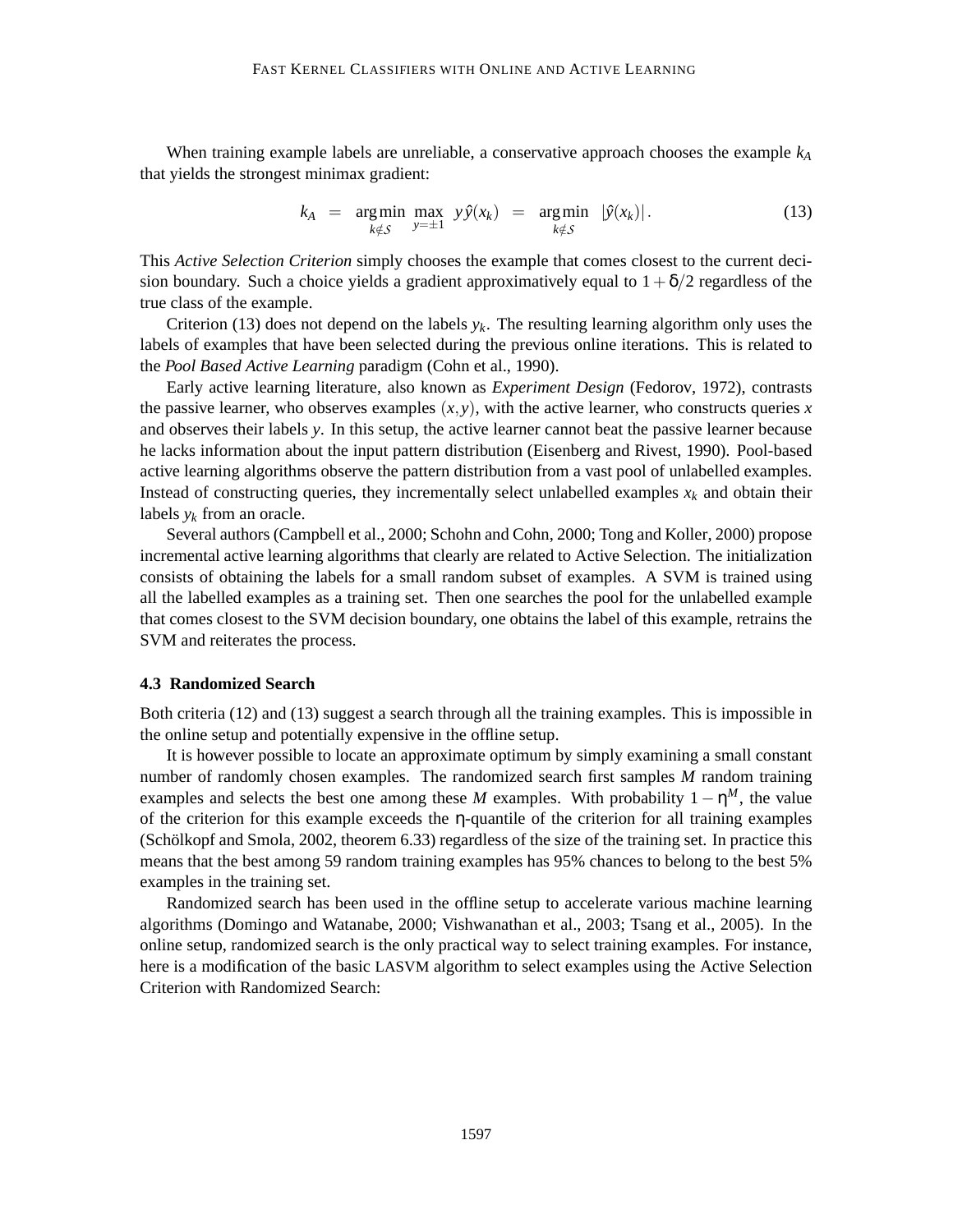| <b>LASVM + Active Example Selection + Randomized Search</b> |
|-------------------------------------------------------------|
| 1) Initialization:                                          |
| Seed $S$ with a few examples of each class.                 |
| Set $\alpha \leftarrow 0$ and $g \leftarrow 0$ .            |
| 2) Online Iterations:                                       |
| Repeat a predefined number of times:                        |
| - Pick <i>M</i> random examples $s_1 \dots s_M$ .           |
| $-k_t \leftarrow \arg\min \left  \hat{y}(x_{s_i}) \right $  |
| $i=1M$<br>- Run PROCESS $(k_t)$ .                           |
| - Run REPROCESS once.                                       |
|                                                             |
| 3) Finishing:                                               |
| Repeat REPROCESS until $\delta \leq \tau$ .                 |

Each online iteration of the above algorithm is about *M* times more computationally expensive that an online iteration of the basic LASVM algorithm. Indeed one must compute the kernel expansion (2) for *M* fresh examples instead of a single one (9). This cost can be reduced by heuristic techniques for adapting  $M$  to the current conditions. For instance, we present experimental results where one stops collecting new examples as soon as  $M$  contains five examples such that  $|\hat{y}(x_s)| < 1+\delta/2.$ 

Finally the last two paragraphs of appendix A discuss the convergence of LASVM with example selection according to the gradient selection criterion or the active selection criterion. The gradient selection criterion always leads to a solution of the SVM problem. On the other hand, the active selection criterion only does so when one uses the sampling method. In practice this convergence occurs very slowly. The next section presents many reasons to prefer the intermediate kernel classifiers visited by this algorithm.

## **4.4 Example Selection for Online SVMs**

This section experimentally compares the LASVM algorithm using different example selection methods. Four different algorithms are compared:

- RANDOM example selection randomly picks the next training example among those that have not yet been PROCESSed. This is equivalent to the plain LASVM algorithm discussed in Section 3.2.
- GRADIENT example selection consists in sampling 50 random training examples among those that have not yet been PROCESSed. The sampled example with the smallest  $y_k \hat{y}(x_k)$  is then selected.
- ACTIVE example selection consists in sampling 50 random training examples among those that have not yet been PROCESSed. The sampled example with the smallest  $|\hat{y}(x_k)|$  is then selected.
- AUTOACTIVE example selection attempts to adaptively select the sampling size. Sampling stops as soon as 5 examples are within distance  $1+\delta/2$  of the decision boundary. The maximum sample size is 100 examples. The sampled example with the smallest  $|\hat{y}(x_k)|$  is then selected.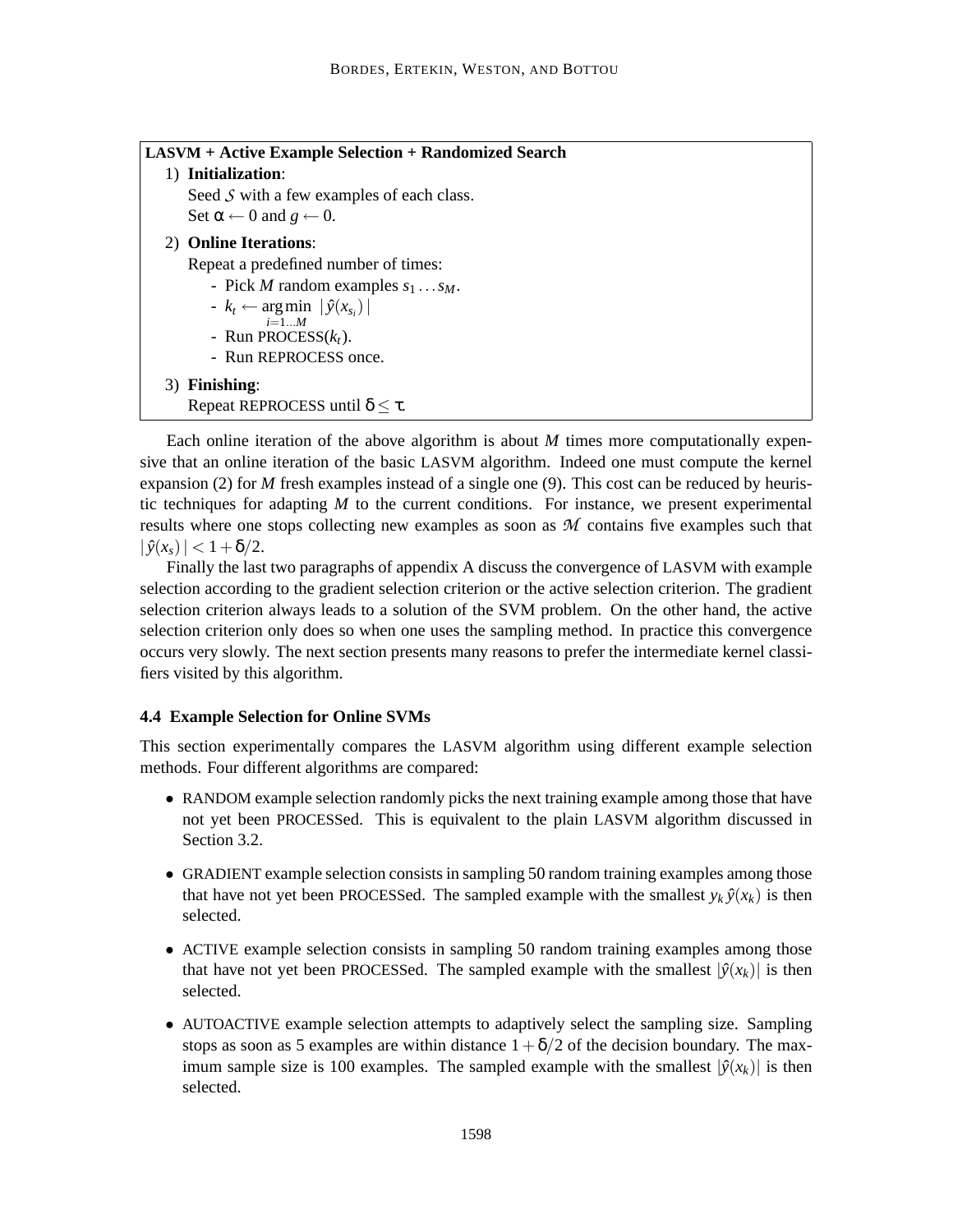

Figure 11: Comparing example selection criteria on the Adult data set. Measurements were performed on 65 runs using randomly selected training sets. The graphs show the error measured on the remaining testing examples as a function of the number of iterations and the computing time. The dashed line represents the LIBSVM test error under the same conditions.

**Adult Data Set** We first report experiments performed on the "Adult" data set. This data set provides a good indication of the relative performance of the Gradient and Active selection criteria under noisy conditions.

Reliable results were obtained by averaging experimental results measured for 65 random splits of the full data set into training and test sets. Paired tests indicate that test error differences of 0.25% on a single run are statistically significant at the 95% level. We conservatively estimate that average error differences of 0.05% are meaningful.

Figure 11 reports the average error rate measured on the test set as a function of the number of online iterations (left plot) and of the average computing time (right plot). Regardless of the training example selection method, all reported results were measured after performing the LASVM finishing step. More specifically, we run a predefined number of online iterations, save the LASVM state, perform the finishing step, measure error rates and number of support vectors, and restore the saved LASVM state before proceeding with more online iterations. Computing time includes the duration of the online iterations and the duration of the finishing step.

The GRADIENT example selection criterion performs very poorly on this noisy data set. A detailed analysis shows that most of the selected examples become support vectors with coefficient reaching the upper bound *C*. The ACTIVE and AUTOACTIVE criteria both reach smaller test error rates than those achieved by the SVM solution computed by LIBSVM. The error rates then seem to increase towards the error rate of the SVM solution (left plot). We believe indeed that continued iterations of the algorithm eventually yield the SVM solution.

Figure 12 relates error rates and numbers of support vectors. The RANDOM LASVM algorithm performs as expected: a single pass over all training examples replicates the accuracy and the num-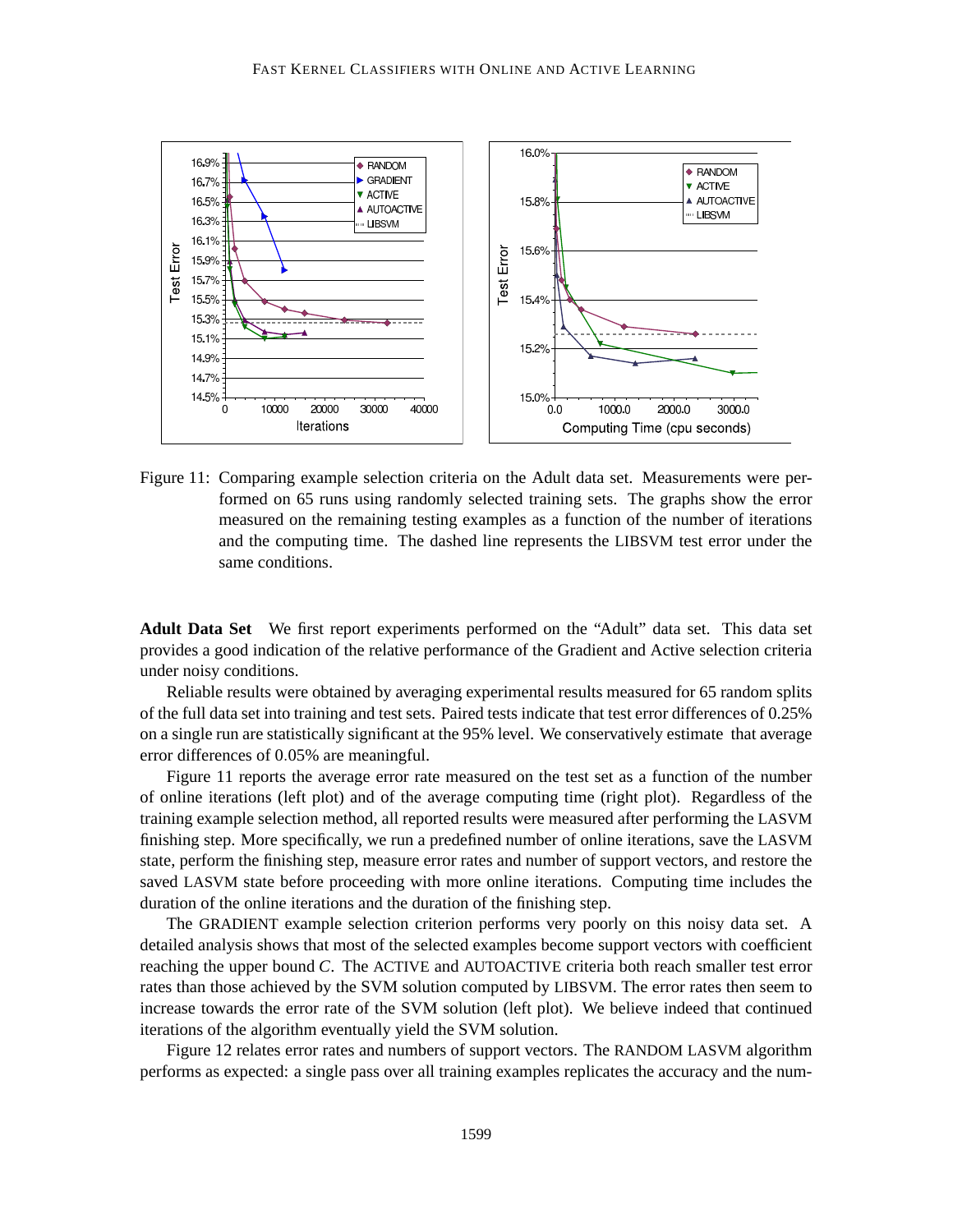

Figure 12: Comparing example selection criteria on the Adult data set. Test error as a function of the number of support vectors.

ber of support vectors of the LIBSVM solution. Both the ACTIVE and AUTOACTIVE criteria yield kernel classifiers with the same accuracy and much less support vectors. For instance, the AUTOAC-TIVE LASVM algorithm reaches the accuracy of the LIBSVM solution using 2500 support vectors instead of 11278. Figure 11 (right plot) shows that this result is achieved after 150 seconds only. This is about one fifteenth of the time needed to perform a full RANDOM LASVM epoch.<sup>2</sup>

Both the ACTIVE LASVM and AUTOACTIVE LASVM algorithms exceed the LIBSVM accuracy after a few iterations only. This is surprising because these algorithms only use the training labels of the few selected examples. They both outperform the LIBSVM solution by using only a small subset of the available training labels.

**MNIST Data Set** The comparatively clean MNIST data set provides a good opportunity to verify the behavior of the various example selection criteria on a problem with a much lower error rate.

Figure 13 compares the performance of the RANDOM, GRADIENT and ACTIVE criteria on the classification of digit "8" versus all other digits. The curves are averaged on 5 runs using different random seeds. All runs use the standard MNIST training and test sets. Both the GRADIENT and ACTIVE criteria perform similarly on this relatively clean data set. They require about as much computing time as RANDOM example selection to achieve a similar test error.

Adding ten percent label noise on the MNIST training data provides additional insight regarding the relation between noisy data and example selection criteria. Label noise was not applied to the testing set because the resulting measurement can be readily compared to test errors achieved by training SVMs without label noise. The expected test errors under similar label noise conditions can be derived from the test errors measured without label noise. Figure 14 shows the test errors achieved when 10% label noise is added to the training examples. The GRADIENT selection cri-

<sup>2.</sup> The timing results reported in Figure 8 were measured on a faster computer.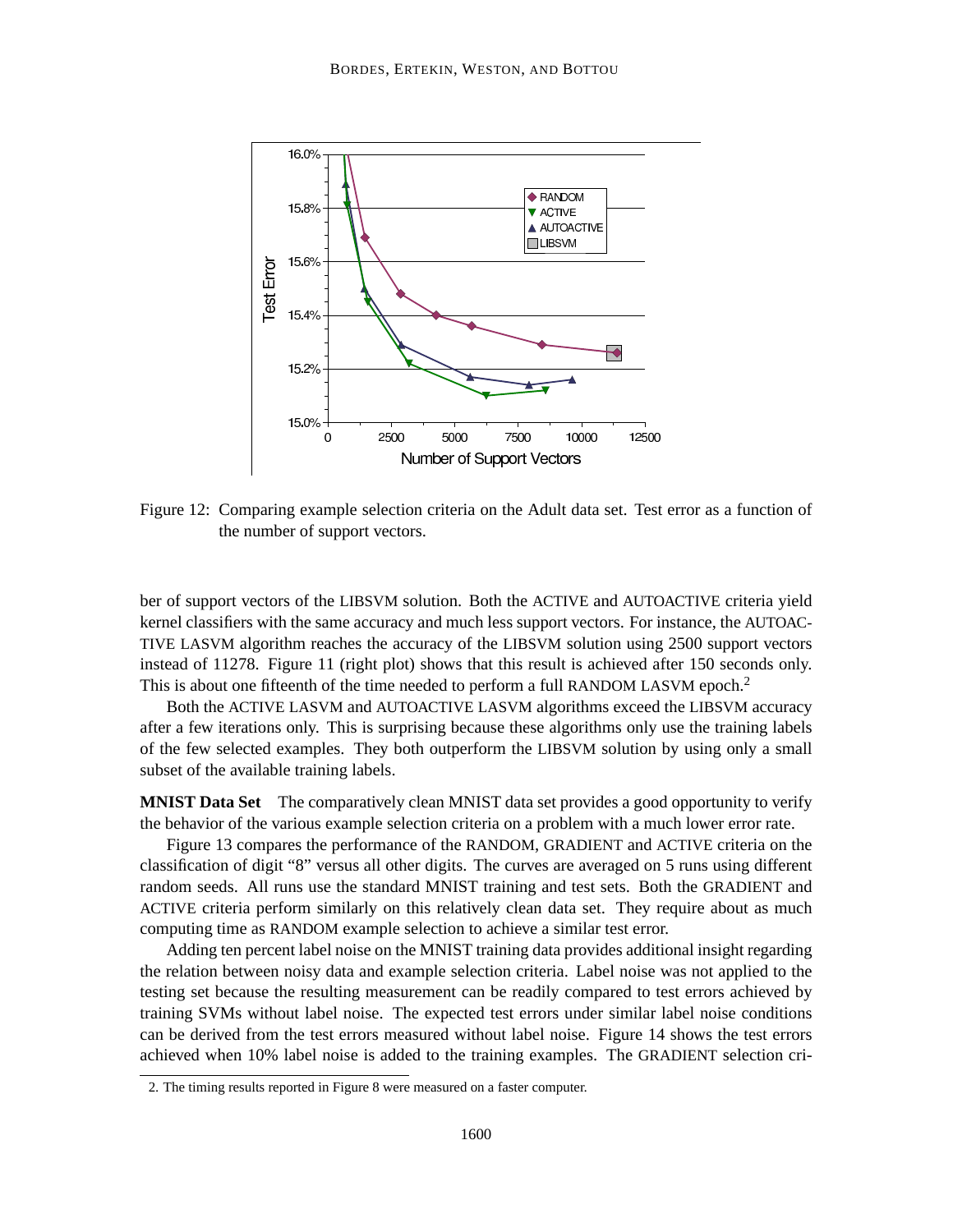

Figure 13: Comparing example selection criteria on the MNIST data set, recognizing digit "8" against all other classes. Gradient selection and Active selection perform similarly on this relatively noiseless task.



Figure 14: Comparing example selection criteria on the MNIST data set with 10% label noise on the training examples.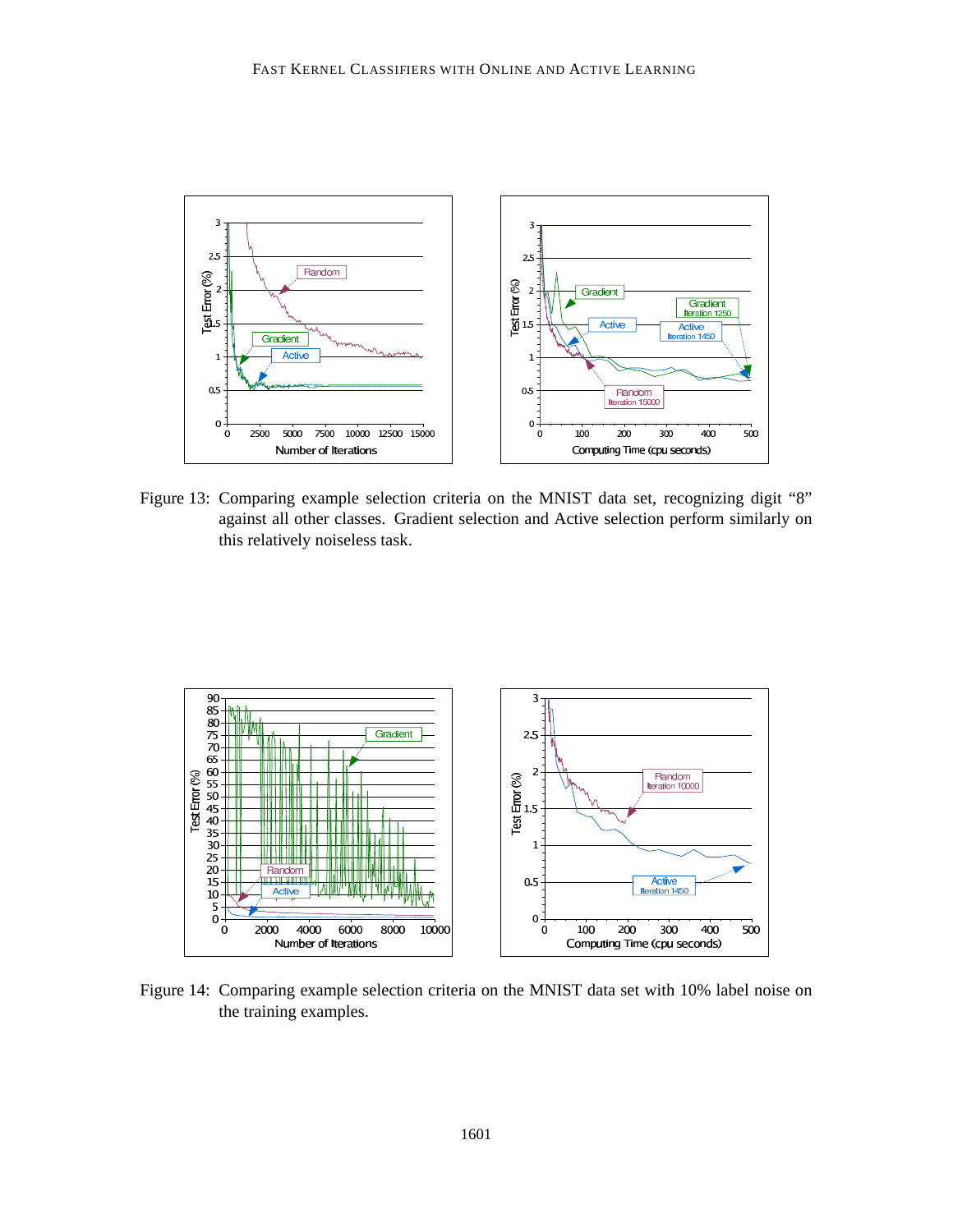

Figure 15: Comparing example selection criteria on the MNIST data set. Active example selection is insensitive to the artificial label noise.

terion causes a very chaotic convergence because it keeps selecting mislabelled training examples. The ACTIVE selection criterion is obviously undisturbed by the label noise.

Figure 15 summarizes error rates and number of support vectors for all noise conditions. In the presence of label noise on the training data, LIBSVM yields a slightly higher test error rate, and a much larger number of support vectors. The RANDOM LASVM algorithm replicates the LIBSVM results after one epoch. Regardless of the noise conditions, the ACTIVE LASVM algorithm reaches the accuracy and the number of support vectors of the LIBSVM solution obtained with clean training data. Although we have not been able to observe it on this data set, we expect that, after a very long time, the ACTIVE curve for the noisy training set converges to the accuracy and the number of support vectors achieved of the LIBSVM solution obtained for the noisy training data.

#### **4.5 Online SVMs for Active Learning**

The ACTIVE LASVM algorithm implements two dramatic speedups with respect to existing active learning algorithms such as (Campbell et al., 2000; Schohn and Cohn, 2000; Tong and Koller, 2000). First it chooses a query by sampling a small number of random examples instead of scanning all unlabelled examples. Second, it uses a single LASVM iteration after each query instead of fully retraining the SVM.

Figure 16 reports experiments performed on the Reuters and USPS data sets presented in table 7. The RETRAIN ACTIVE 50 and RETRAIN ACTIVE ALL select a query from 50 or all unlabeled examples respectively, and then retrain the SVM. The SVM solver was initialized with the solution from the previous iteration. The LASVM ACTIVE 50 and LASVM ACTIVE ALL do not retrain the SVM, but instead make a single LASVM iteration for each new labeled example.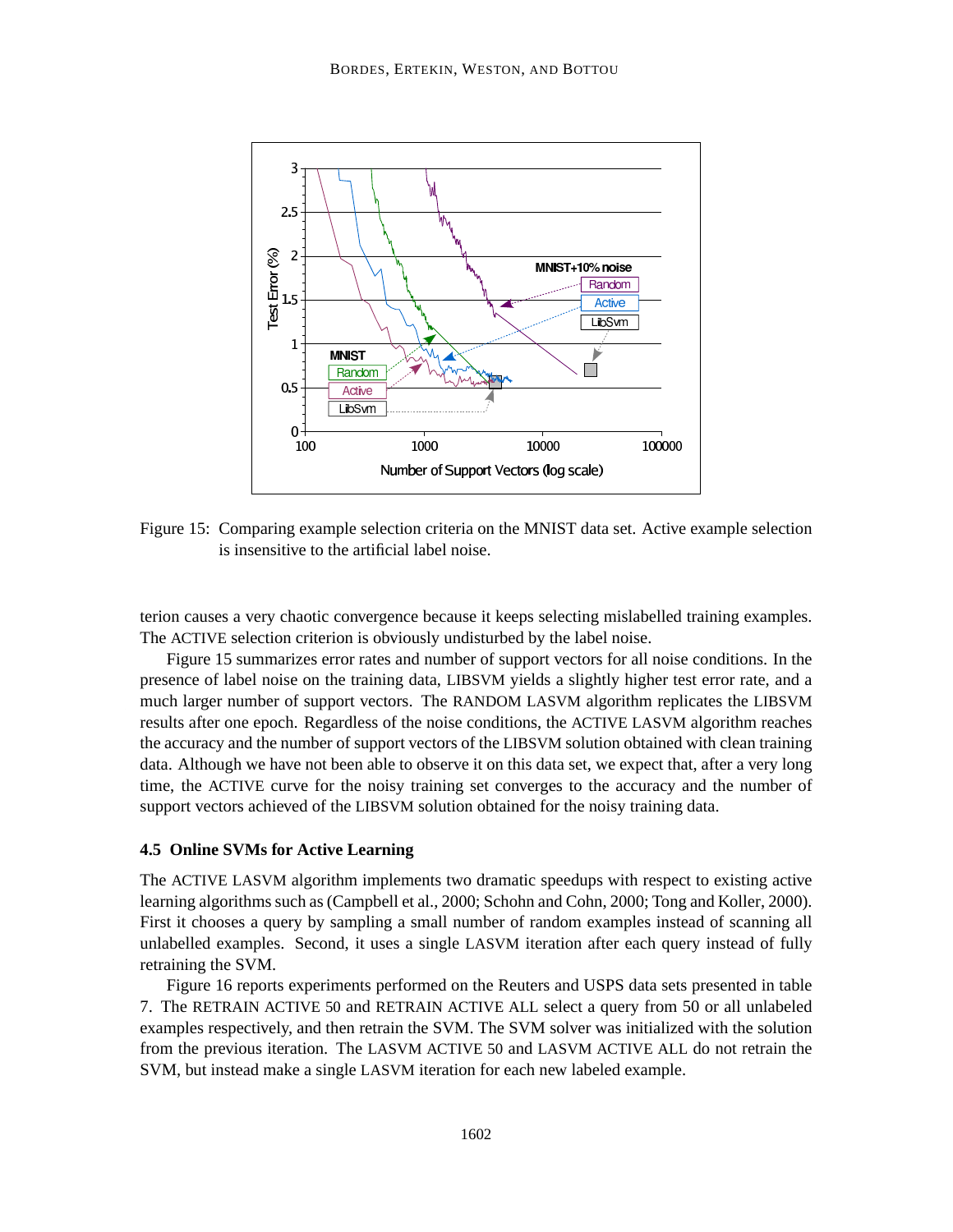

Figure 16: Comparing active learning methods on the USPS and Reuters data sets. Results are averaged on 10 random choices of training and test sets. Using LASVM iterations instead of retraining causes no loss of accuracy. Sampling  $M = 50$  examples instead of searching all examples only causes a minor loss of accuracy when the number of labeled examples is very small.

All the active learning methods performed approximately the same, and were superior to random selection. Using LASVM iterations instead of retraining causes no loss of accuracy. Sampling  $M = 50$  examples instead of searching all examples only causes a minor loss of accuracy when the number of labeled examples is very small. Yet the speedups are very significant: for 500 queried labels on the Reuters data set, the RETRAIN ACTIVE ALL, LASVM ACTIVE ALL, and LASVM AC-TIVE 50 algorithms took 917 seconds, 99 seconds, and 9.6 seconds respectively.

## **5. Discussion**

This work started because we observed that the data set sizes are quickly outgrowing the computing power of our calculators. One possible avenue consists of harnessing the computing power of multiple computers (Graf et al., 2005). Instead we propose learning algorithms that remain closely related to SVMs but require less computational resources. This section discusses their practical and theoretical implications.

#### **5.1 Practical Significance**

When we have access to an abundant source of training examples, the simple way to reduce the complexity of a learning algorithm consists of picking a random subset of training examples and running a regular training algorithm on this subset. Unfortunately this approach renounces the more accurate models that the large training set could afford. This is why we say, by reference to statistical efficiency, that an *efficient* learning algorithm should at least pay a brief look at every training example.

The online LASVM algorithm is very attractive because it matches the performance of a SVM trained on all the examples. More importantly, it achives this performance after a single epoch,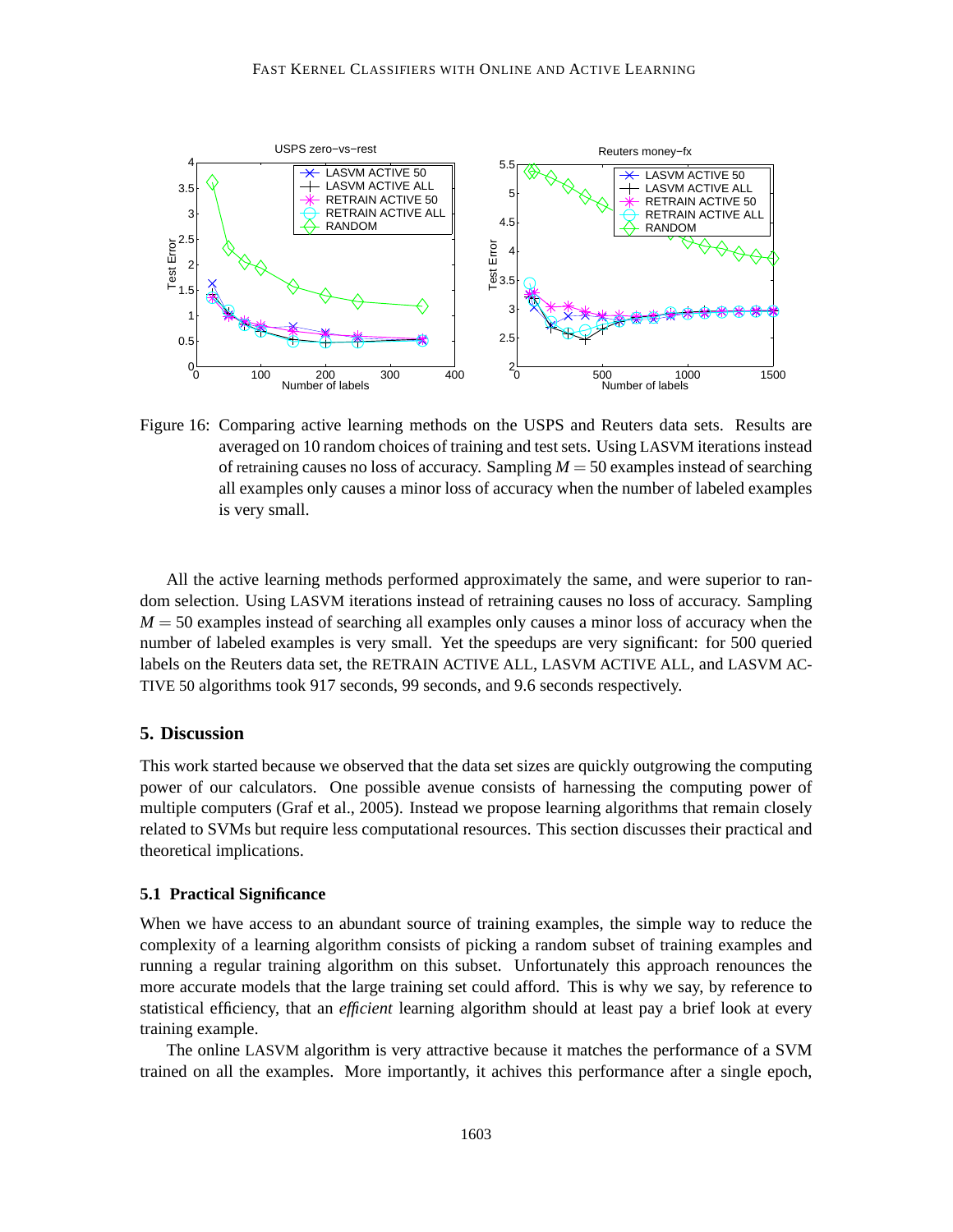faster than a SVM (figure 2) and using much less memory than a SVM (figure 6). This is very important in practice because modern data storage devices are most effective when the data is accessed sequentially.

Active Selection of the LASVM training examples brings two additional benefits for practical applications. It achieves equivalent performances with significantly less support vectors, further reducing the required time and memory. It also offers an obvious opportunity to parallelize the search for informative examples.

#### **5.2 Informative Examples and Support Vectors**

By suggesting that all examples should not be given equal attention, we first state that all training examples are not equally informative. This question has been asked and answered in various contexts (Fedorov, 1972; Cohn et al., 1990; MacKay, 1992). We also ask whether these differences can be exploited to reduce the computational requirements of learning algorithms. Our work answers this question by proposing algorithms that exploit these differences and achieve very competitive performances.

Kernel classifiers in general distinguish the few training examples named support vectors. Kernel classifier algorithms usually maintain an active set of potential support vectors and work by iterations. Their computing requirements are readily associated with the training examples that belong to the active set. Adding a training example to the active set increases the computing time associated with each subsequent iteration because they will require additional kernel computations involving this new support vector. Removing a training example from the active set reduces the cost of each subsequent iteration. However it is unclear how such changes affect the number of subsequent iterations needed to reach a satisfactory performance level.

Online kernel algorithms, such as the kernel perceptrons usually produce different classifiers when given different sequences of training examples. Section 3 proposes an online kernel algorithm that converges to the SVM solution after many epochs. The final set of support vectors is intrinsically defined by the SVM QP problem, regardless of the path followed by the online learning process. Intrinsic support vectors provide a benchmark to evaluate the impact of changes in the active set of current support vectors. Augmenting the active set with an example that is not an intrinsic support vector moderately increases the cost of each iteration without clear benefits. Discarding an example that is an intrinsic support vector incurs a much higher cost. Additional iterations will be necessary to recapture the missing support vector. Empirical evidence is presented in Section 3.5.

Nothing guarantees however that the most informative examples are the support vectors of the SVM solution. Bakır et al. (2005) interpret Steinwart's theorem (Steinwart, 2004) as an indication that the number of SVM support vectors is asymptotically driven by the examples located on the wrong side of the optimal decision boundary. Although such outliers might play a useful role in the construction of a decision boundary, it seems unwise to give them the bulk of the available computing time. Section 4 adds explicit example selection criteria to LASVM. The Gradient Selection Criterion selects the example most likely to cause a large increase of the SVM objective function. Experiments show that it prefers outliers over honest examples. The Active Selection Criterion bypasses the problem by choosing examples without regard to their labels. Experiments show that it leads to competitive test error rates after a shorter time, with less support vectors, and using only the labels of a small fraction of the examples.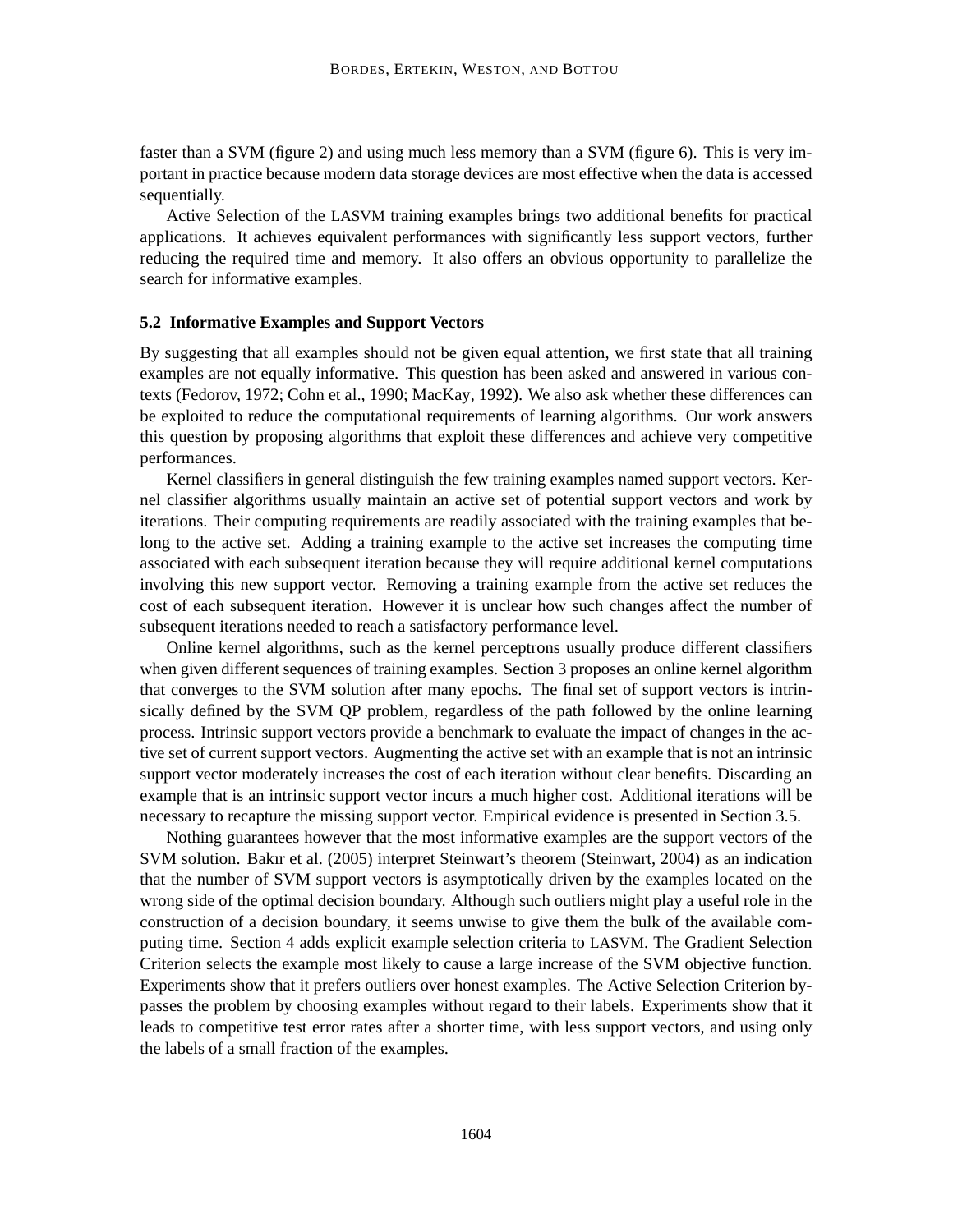## **5.3 Theoretical Questions**

The appendix provides a comprehensive analysis of the convergence of the algorithms discussed in this contribution. Such convergence results are useful but limited in scope. This section underlines some aspects of this work that would vastly benefit from a deeper theoretical understanding.

- Empirical evidence suggests that a single epoch of the LASVM algorithm yields misclassification rates comparable with a SVM. We also know that LASVM exactly reaches the SVM solution after a sufficient number of epochs. Can we theoretically estimate the expected difference between the first epoch test error and the many epoch test error? Such results exist for well designed online learning algorithms based on stochastic gradient descent (Murata and Amari, 1999; Bottou and LeCun, 2005). Unfortunately these results do not directly apply to kernel classifiers. A better understanding would certainly suggest improved algorithms.
- Test error rates are sometimes improved by active example selection. In fact this effect has already been observed in the active learning setups (Schohn and Cohn, 2000). This small improvement is difficult to exploit in practice because it requires very sensitive early stopping criteria. Yet it demands an explanation because it seems that one gets a better performance by using less information. There are three potential explanations: (*i*) active selection works well on unbalanced data sets because it tends to pick equal number of examples of each class (Schohn and Cohn, 2000), (*ii*) active selection improves the SVM loss function because it discards distant outliers, (*iii*) active selection leads to more sparse kernel expansions with better generalization abilities (Cesa-Bianchi et al., 2005). These three explanations may be related.
- We know that the number of SVM support vectors scales linearly with the number of examples (Steinwart, 2004). Empirical evidence suggests that active example selection yields transitory kernel classifiers that achieve low error rates with much less support vectors. What is the scaling law for this new number of support vectors?
- What is the minimal computational cost for learning *n* independent examples and achieving "optimal" test error rates? The answer depends of course of how we define these "optimal" test error rates. This cost intuitively scales at least linearly with *n* because one must pay a look at each example to fully exploit them. The present work suggest that this cost might be smaller than *n* times the reduced number of support vectors achievable with the active learning technique. This range is consistent with previous work showing that stochastic gradient algorithms can train a fixed capacity model in linear time (Bottou and LeCun, 2005). Learning seems to be much easier than computing the optimum of the empirical loss.

## **5.4 Future Directions**

Progress can also be achieved along less arduous directions.

• Section 3.5 suggests that better convergence speed could be attained by cleverly modulating the number of calls to REPROCESS during the online iterations. Simple heuristics might go a long way.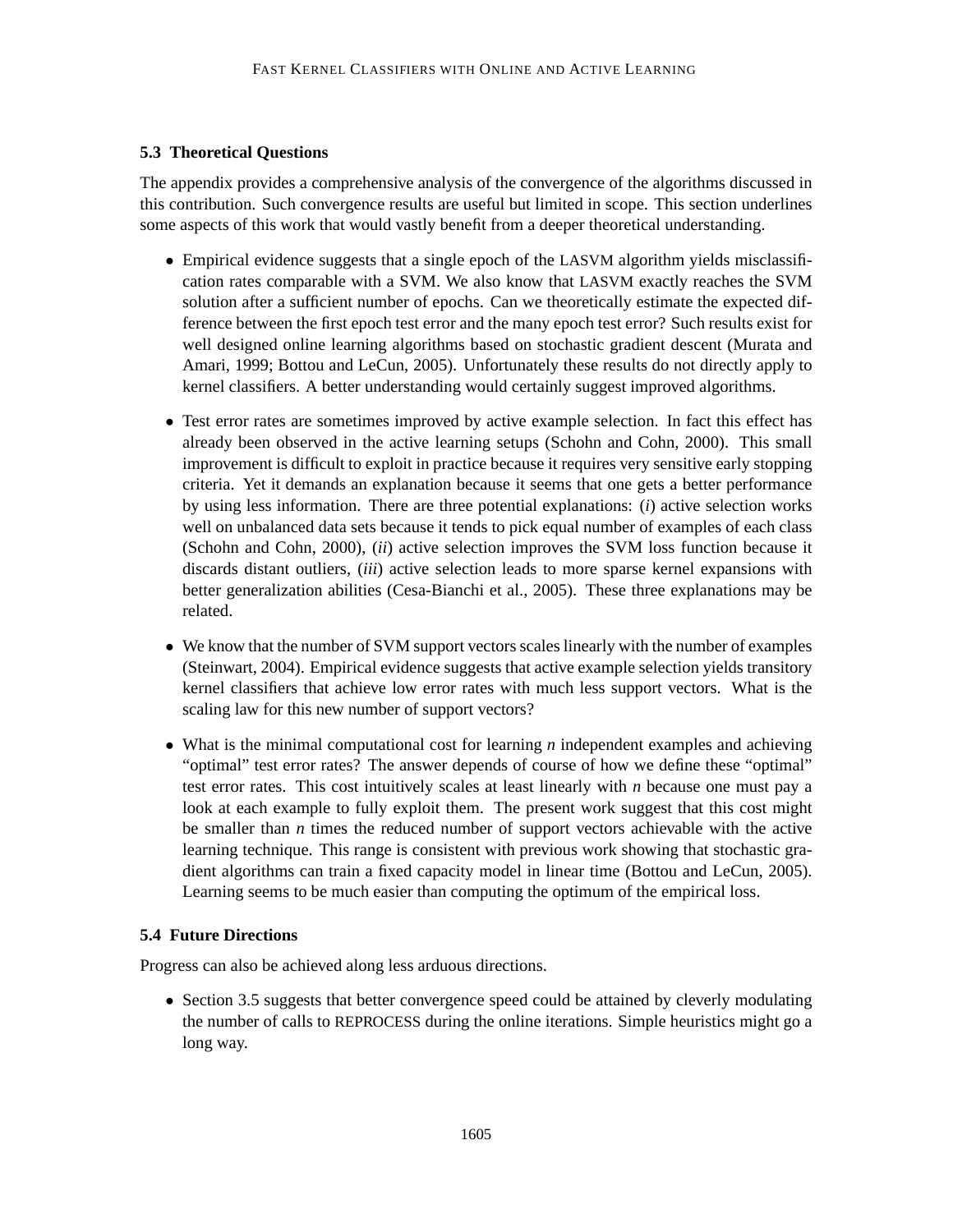- Section 4.3 suggests a heuristic to adapt the sampling size for the randomized search of informative training examples. This AUTOACTIVE heuristic performs very well and deserves further investigation.
- Sometimes one can generate a very large number of training examples by exploiting known invariances. Active example selection can drive the generation of examples. This idea was suggested in (Loosli et al., 2004) for the SimpleSVM.

## **6. Conclusion**

This work explores various ways to speedup kernel classifiers by asking which examples deserve more computing time. We have proposed a novel online algorithm that converges to the SVM solution. LASVM reliably reaches competitive accuracies after performing a single pass over the training examples, outspeeding state-of-the-art SVM solvers. We have then shown how active example selection can yield faster training, higher accuracies and simpler models using only a fraction of the training examples labels.

## **Acknowledgments**

Part of this work was funded by NSF grant CCR-0325463. We also thank Eric Cosatto, Hans-Peter Graf, C. Lee Giles and Vladimir Vapnik for their advice and support, Ronan Collobert and Chih-Jen Lin for thoroughly checking the mathematical appendix, and Sathiya Keerthi for pointing out reference (Takahashi and Nishi, 2003).

#### **Appendix A. Convex Programming with Witness Families**

This appendix presents theoretical elements about convex programming algorithms that rely on successive direction searches. Results are presented for the case where directions are selected from a well chosen finite pool, like SMO (Platt, 1999), and for the stochastic algorithms, like the online and active SVM discussed in the body of this contribution.

Consider a compact convex subset  $\mathcal F$  of  $\mathbb R^n$  and a concave function  $f$  defined on  $\mathcal F$ . We assume that  $f$  is twice differentiable with continuous derivatives. This appendix discusses the maximization of function *f* over set *F*:

$$
\max_{x \in \mathcal{F}} f(x). \tag{14}
$$

This discussion starts with some results about feasible directions. Then it introduces the notion of witness family of directions which leads to a more compact characterization of the optimum. Finally it presents maximization algorithms and establishes their convergence to approximate solutions

#### **A.1 Feasible Directions**

**Notations** Given a point  $x \in \mathcal{F}$  and a direction  $u \in \mathbb{R}_*^n = \mathbb{R}^n$ , let

$$
\begin{array}{rcl}\n\phi(x,u) & = & \max\{\lambda \ge 0 \, | \, x + \lambda u \in \mathcal{F}\} \\
f^*(x,u) & = & \max\{f(x + \lambda u), x + \lambda u \in \mathcal{F}\}.\n\end{array}
$$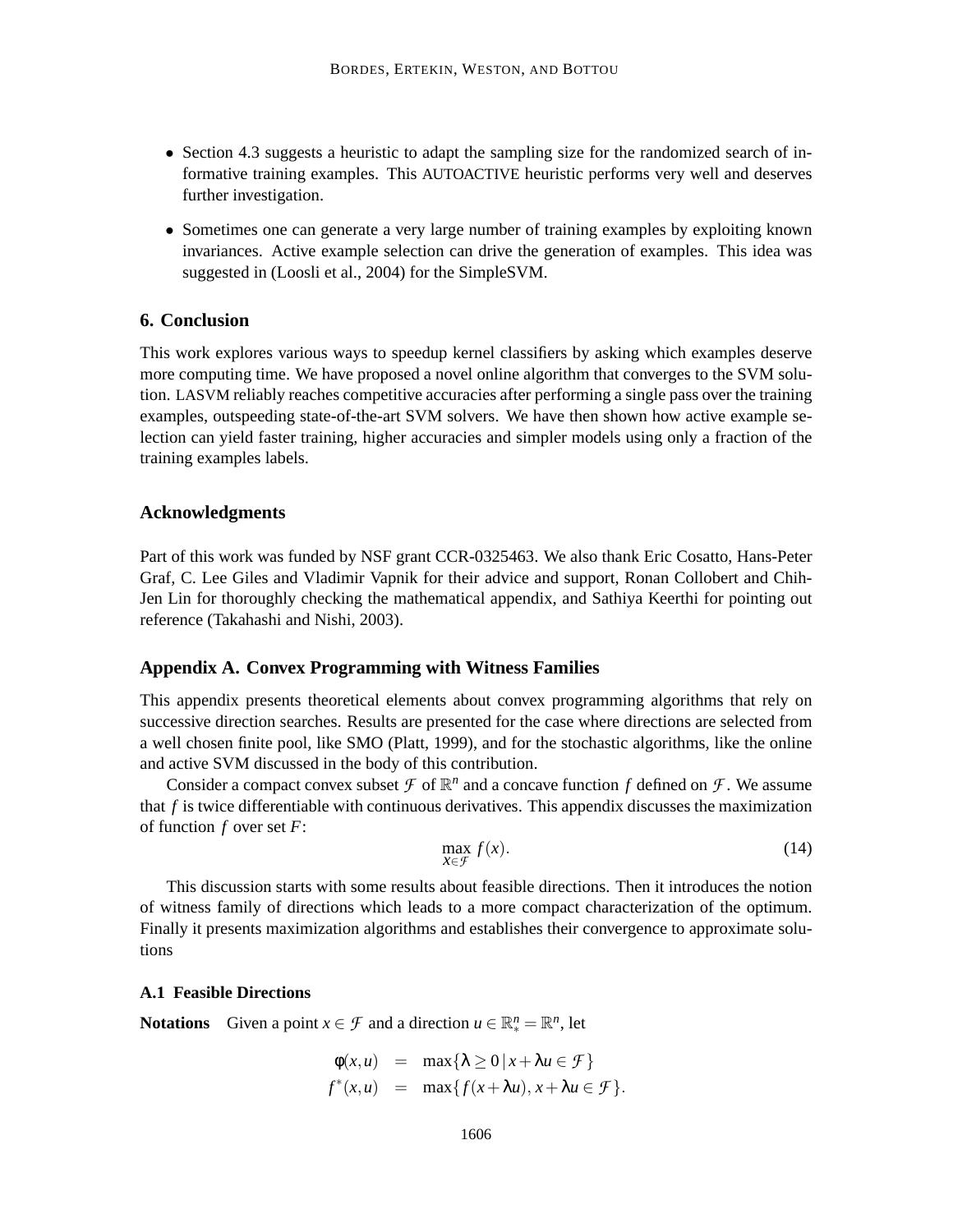In particular we write  $\phi(x,0) = \infty$  and  $f^*(x,0) = f(x)$ .

**Definition 1** *The cone of feasible directions in*  $x \in \mathcal{F}$  *is the set* 

$$
\mathcal{D}_X = \{u \in \mathbb{R}^n \,|\, \phi(x, u) > 0\}.
$$

All the points  $x + \lambda u$ ,  $0 \le \lambda \le \phi(x, u)$  belong to F because F is convex. Intuitively, a direction  $u \neq 0$  is feasible in *x* when we can start from *x* and make a little movement along direction *u* without leaving the convex set  $\mathcal{F}$ .

**Proposition 2** *Given*  $x \in \mathcal{F}$  *and*  $u \in \mathbb{R}^n$ *,* 

$$
f^*(x, u) > f(x) \quad \Longleftrightarrow \quad \left\{ \begin{array}{l} u' \nabla f(x) > 0 \\ u \in \mathcal{D}_X. \end{array} \right.
$$

**Proof** Assume  $f^*(x, u) > f(x)$ . Direction  $u \neq 0$  is feasible because the maximum  $f^*(x, u)$  is reached for some  $0 < \lambda^* \leq \phi(x, u)$ . Let  $v \in [0, 1]$ . Since set  $\mathcal{F}$  is convex,  $x + v\lambda^* u \in \mathcal{F}$ . Since function *f* is concave,  $f(x + v\lambda^* u) \ge (1 - v)f(x) + v f^*(x, u)$ . Writing a first order expansion when  $v \to 0$ yields  $\lambda^* u' \nabla f(x) \ge f^*(x, u) - f(x) > 0$ . Conversely, assume  $u' \nabla f(x) > 0$  and  $u \ne 0$  is a feasible direction. Recall  $f(x + \lambda u) = f(x) + \lambda u' \nabla f(x) + o(\lambda)$ . Therefore we can choose  $0 < \lambda_0 \le \phi(x, u)$ such that  $f(x + \lambda_0 u) > f(x) + \lambda_0 u' \nabla f(x)/2$ . Therefore  $f^*(x, u) \ge f(x + \lambda_0 u) > f(x)$ .  $\blacksquare$ 

**Theorem 3 (Zoutendijk (1960) page 22)** *The following assertions are equivalent:*

*i) x is a solution of problem (14).*

*ii*) ∀*u* ∈  $\mathbb{R}^n$  *f*<sup>\*</sup>(*x*,*u*) ≤ *f*(*x*)*.* 

*iii*)  $\forall u \in \mathcal{D}_{\mathcal{X}} \quad u' \nabla f(x) \leq 0.$ 

**Proof** The equivalence between assertions *(ii)* and *(iii)* results from proposition 2. Assume assertion (*i*) is true. Assertion (*ii*) is necessarily true because  $f^*(u,x) \le \max_{f} f = f(x)$ . Conversely, assume assertion (*i*) is false. Then there is  $y \in \mathcal{F}$  such that  $f(y) > f(x)$ . Therefore  $f^*(x, y - x) > f(x)$ and assertion (*ii*) is false.

#### **A.2 Witness Families**

We now seek to improve this theorem. Instead of considering all feasible directions in  $\mathbb{R}^n$ , we wish to only consider the feasible directions from a smaller set U.

**Proposition 4** *Let*  $x \in \mathcal{F}$  *and*  $v_1 \dots v_k \in \mathcal{D}_x$  *be feasible directions. Every positive linear combination of*  $v_1 \ldots v_k$  *(i.e. a linear combination with positive coefficients) is a feasible direction.* 

**Proof** Let *u* be a positive linear combination of the  $v_i$ . Since the  $v_i$  are feasible directions there are  $y_i = x + \lambda_i v_i \in \mathcal{F}$ , and *u* can be written as  $\sum_i \gamma_i (y_i - x)$  with  $\gamma_i \ge 0$ . Direction *u* is feasible because the convex  $\mathcal{F}$  contains  $(\sum \gamma_i y_i) / (\sum \gamma_i) = x + (1/\sum \gamma_i) u$ . П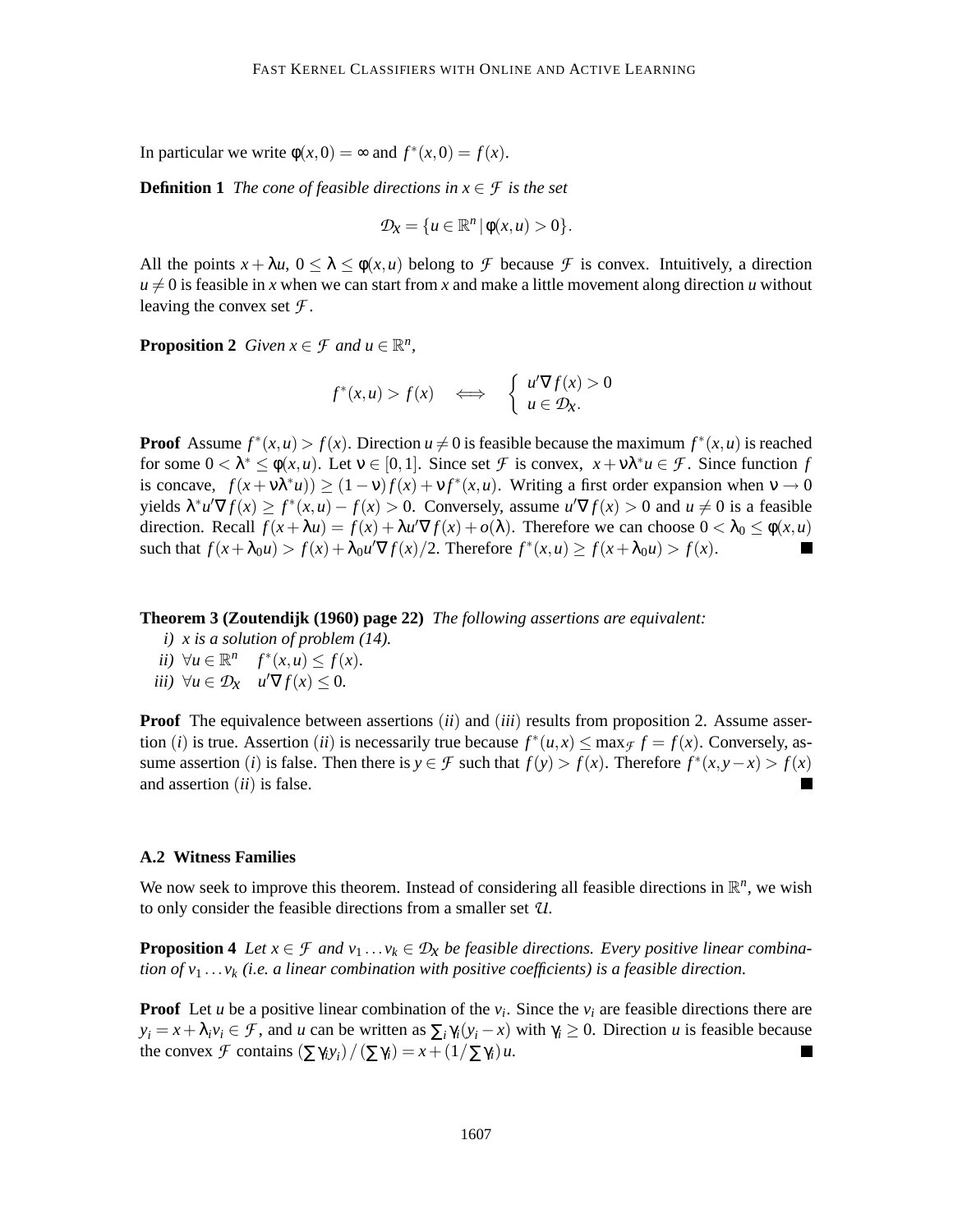**Definition 5** *A set of directions*  $U \subset \mathbb{R}^n$  *is a "witness family for*  $\mathcal{F}$ " when, for any point  $x \in \mathcal{F}$ , *any feasible direction*  $u \in \mathcal{D}_x$  *can be expressed as a positive linear combination of a finite number of feasible directions*  $v_j \in U \cap \mathcal{D}_x$ .

This definition directly leads to an improved characterization of the optima.

**Theorem 6** *Let*  $\mathcal U$  *be a witness family for convex set*  $\mathcal F$ *. The following assertions are equivalent:*

- *i) x is a solution of problem (14).*
- *ii*)  $∀u ∈ U$   $f^*(x, u) ≤ f(x)$ *.*
- *iii*)  $\forall u \in \mathcal{U} \cap \mathcal{D}_{\mathcal{X}} \quad u' \nabla f(x) \leq 0.$

**Proof** The equivalence between assertions *(ii)* and *(iii)* results from proposition 2. Assume assertion (*i*) is true. Theorem 3 implies that assertion (*ii*) is true as well. Conversely, assume assertion (*i*) is false. Theorem 3 implies that there is a feasible direction  $u \in \mathbb{R}^n$  on point *x* such that  $u'\nabla f(x) > 0$ . Since U is a witness family, there are positive coefficients  $\gamma_1 \dots \gamma_k$  and feasible directions  $v_1, \ldots, v_k \in \mathcal{U} \cap \mathcal{D}_X$  such that  $u = \sum \gamma_i v_i$ . We have then  $\sum \gamma_j v'_j \nabla f(x) > 0$ . Since all coefficients  $\gamma_j$  are positive, there is at least one term  $j_0$  such that  $v'_{j_0} \nabla f(x) > 0$ . Assertion *(iii)* is therefore false.  $\blacksquare$ 

The following proposition provides an example of witness family for the convex domain  $\mathcal{F}_s$  that appears in the SVM QP problem (5).

**Proposition 7** Let  $(e_1 \ldots e_n)$  be the canonical basis of  $\mathbb{R}^n$ . Set  $\mathcal{U}_s = \{e_i - e_j, i \neq j\}$  is a witness *family for convex set* F<sup>s</sup> *defined by the constraints*

$$
x \in \mathcal{F}_s \quad \Longleftrightarrow \quad \left\{ \begin{array}{l} \forall i \quad A_i \leq x_i \leq B_i \\ \sum_i x_i = 0. \end{array} \right.
$$

**Proof** Let  $u \in \mathbb{R}^n_*$  be a feasible direction in  $x \in \mathcal{F}_s$ . Since *u* is a feasible direction, there is  $\lambda > 0$ such that  $y = x + \lambda u \in \mathcal{F}_s$ . Consider the subset  $\mathcal{B} \subset \mathcal{F}_s$  defined by the constraints

$$
z \in \mathcal{B} \quad \Leftrightarrow \quad \left\{ \begin{array}{l} \forall i, A_i \leq \min(x_i, y_i) \leq z_i \leq \max(x_i, y_i) \leq B_i \\ \sum_i z_i = 0. \end{array} \right.
$$

Let us recursively define a sequence of points  $z(j) \in \mathcal{B}$ . We start with  $z(0) = x \in \mathcal{B}$ . For each *t* ≥ 0, we define two sets of coordinate indices  $I_t^+ = \{i | z_i(t) < y_i\}$  and  $I_t^- = \{j | z_j(t) > y_j\}$ . The recursion stops if either set is empty. Otherwise, we choose  $i \in I_t^+$  and  $j \in I_t^-$  and define  $z(t+1) =$  $z(t) + \gamma(t) v(t) \in \mathcal{B}$  with  $v(t) = e_i - e_j \in \mathcal{U}_s$  and  $\gamma(t) = \min(y_i - z_i(t), z_i(t) - y_i) > 0$ . Intuitively, we move towards *y* along direction  $v(t)$  until we hit the boundaries of set  $B$ .

Each iteration removes at least one of the indices *i* or *j* from sets  $I_t^+$  and  $I_t^-$ . Eventually one of these sets gets empty and the recursion stops after a finite number *k* of iterations. The other set is also empty because

$$
\sum_{i\in I_k^+}|y_i-z_i(k)|-\sum_{i\in I_k^-}|y_i-z_i(k)| = \sum_{i=1}^n y_i-z_i(k) = \sum_{i=1}^n y_i-\sum_{i=1}^n z_i(k) = 0.
$$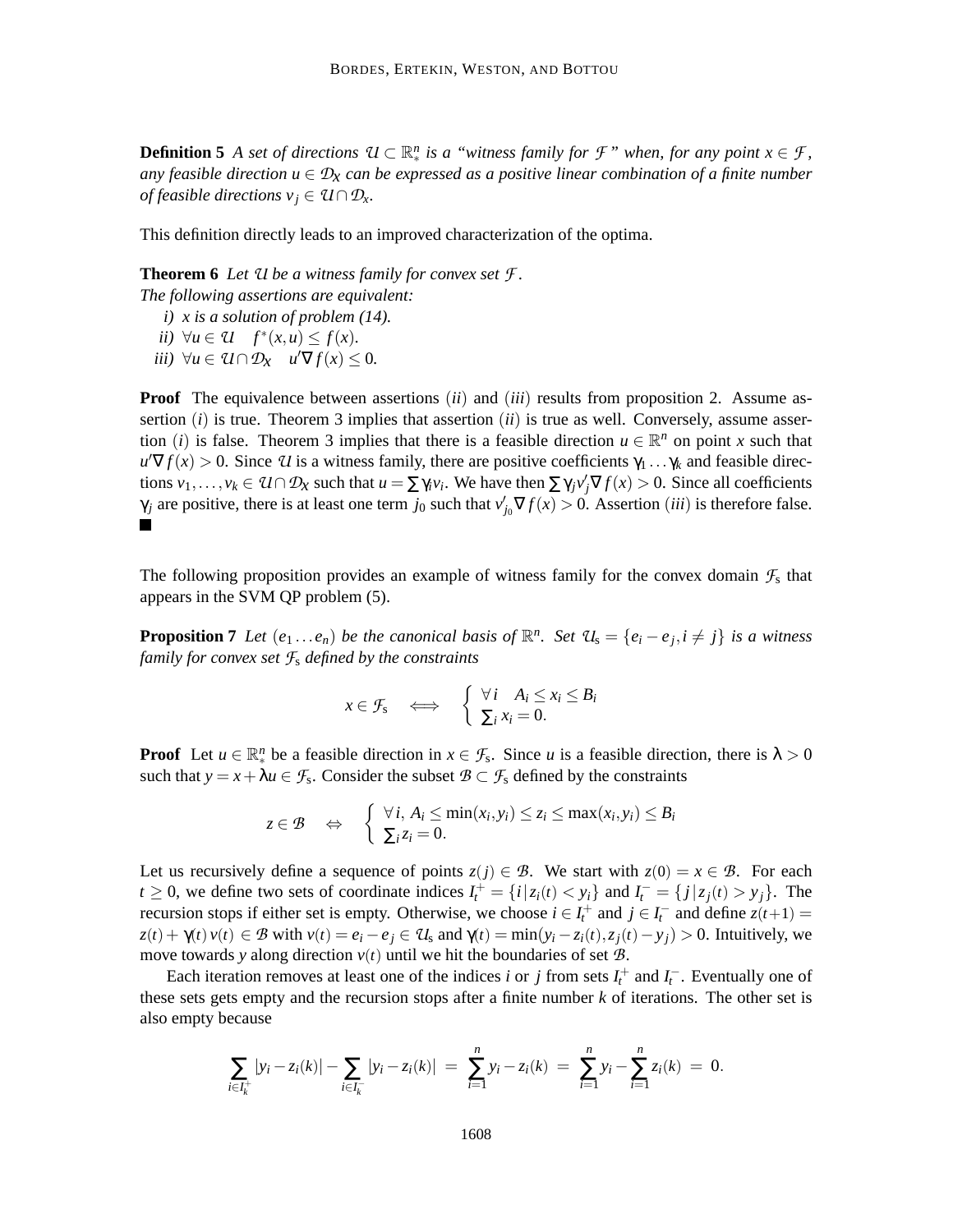Therefore  $z(k) = y$  and  $\lambda u = y - x = \sum_t \gamma(t) v(t)$ . Moreover the  $v(t)$  are feasible directions on *x* because  $v(t) = e_i - e_j$  with  $i \in I_t^+ \subset I_0^+$  and  $j \in I_t^- \subset I_0^-$ .

Assertion (*iii*) in Theorem 6 then yields the following necessary and sufficient optimality criterion for the SVM QP problem (5):

$$
\forall (i,j) \in \{1 \dots n\}^2 \qquad x_i < B_i \text{ and } x_j > A_j \Rightarrow \frac{\partial f}{\partial x_i}(x) - \frac{\partial f}{\partial x_j}(x) \le 0.
$$

Different constraint sets call for different choices of witness family. For instance, it is sometimes useful to disregard the equality constraint in the SVM polytope  $\mathcal{F}_s$ . Along the lines of proposition 7, it is quite easy to prove that  $\{\pm e_i, i = 1 \dots n\}$  is a witness family. Theorem 6 then yields an adequate optimality criterion.

## **A.3 Finite Witness Families**

This section deals with *finite witness families*. Theorem 9 shows that  $\mathcal F$  is necessarily a convex polytope, that is a bounded set defined by a finite number of linear of linear equality and inequality constraints (Schrijver, 1986).

**Proposition 8** *Let*  $C_x = \{x + u, u \in D_x\}$  *for*  $x \in \mathcal{F}$ *. Then*  $\mathcal{F} = \bigcap_{x \in \mathcal{F}} C_x$ *.* 

**Proof** We first show that  $\mathcal{F} \subset \bigcap_{\mathcal{X} \in \mathcal{F}} C_{\mathcal{X}}$ . Indeed  $\mathcal{F} \subset C_{\mathcal{X}}$  for all *x* because every point  $z \in \mathcal{F}$  defines a feasible direction  $z − x ∈ D_x$ .

Conversely, Let  $z \in \bigcap_{x \in \mathcal{F}} C_x$  and assume that *z* does not belong to  $\mathcal{F}$ . Let  $\hat{z}$  be the projection of *z* on *F*. We know that  $z \in C_{\hat{z}}$  because  $z \in \bigcap_{x \in \mathcal{F}} C_x$ . Therefore  $z - \hat{z}$  is a feasible direction in  $\hat{z}$ . Choose 0 < λ < φ( $\hat{z}$ ,*z* −  $\hat{z}$ ). We know that λ < 1 because *z* does not belong to *F*. But then  $\hat{z} + \lambda(z - \hat{z}) \in \mathcal{F}$  is closer to *z* than  $\hat{z}$ . This contradicts the definition of the projection  $\hat{z}$ .

**Theorem 9** *Let* F *be a bounded convex set. If there is a finite witness family for*  $\mathcal{F}$ *, then*  $\mathcal{F}$  *is a convex polytope.*<sup>3</sup>

**Proof** Consider a point  $x \in \mathcal{F}$  and let  $\{v_1 \dots v_k\} = \mathcal{U} \cap \mathcal{D}_x$ . Proposition 4 and definition 5 imply that  $\mathcal{D}_x$  is the polyhedral cone  $\{z = \sum \gamma_i v_i, \gamma_i \ge 0\}$  and can be represented (Schrijver, 1986) by a finite number of linear equality and inequality constraints of the form  $nz \leq 0$  where the directions *n* are unit vectors. Let  $\mathcal{K}_x$  be the set of these unit vectors. Equality constraints arise when the set  $\mathcal{K}_x$ contains both *n* and −*n*. Each set  $\mathcal{K}_x$  depends only on the subset  $\{v_1 \dots v_k\} = \mathcal{U} \cap \mathcal{D}_x$  of feasible witness directions in *x*. Since the finite set  $U$  contains only a finite number of potential subsets, there is only a finite number of distinct sets  $K<sub>x</sub>$ .

Each set  $C_x$  is therefore represented by the constraints  $nz \le nx$  for  $n \in \mathcal{K}_x$ . The intersection  $\mathcal{F} =$  $\bigcap_{x \in \mathcal{F}} C_x$  is then defined by all the constraints associated with  $C_x$  for any  $x \in \mathcal{F}$ . These constraints involve only a finite number of unit vectors *n* because there is only a finite number of distinct sets K*x*.

Inequalities defined by the same unit vector *n* can be summarized by considering only the most restrictive right hand side. Therefore  $\mathcal F$  is described by a finite number of equality and inequality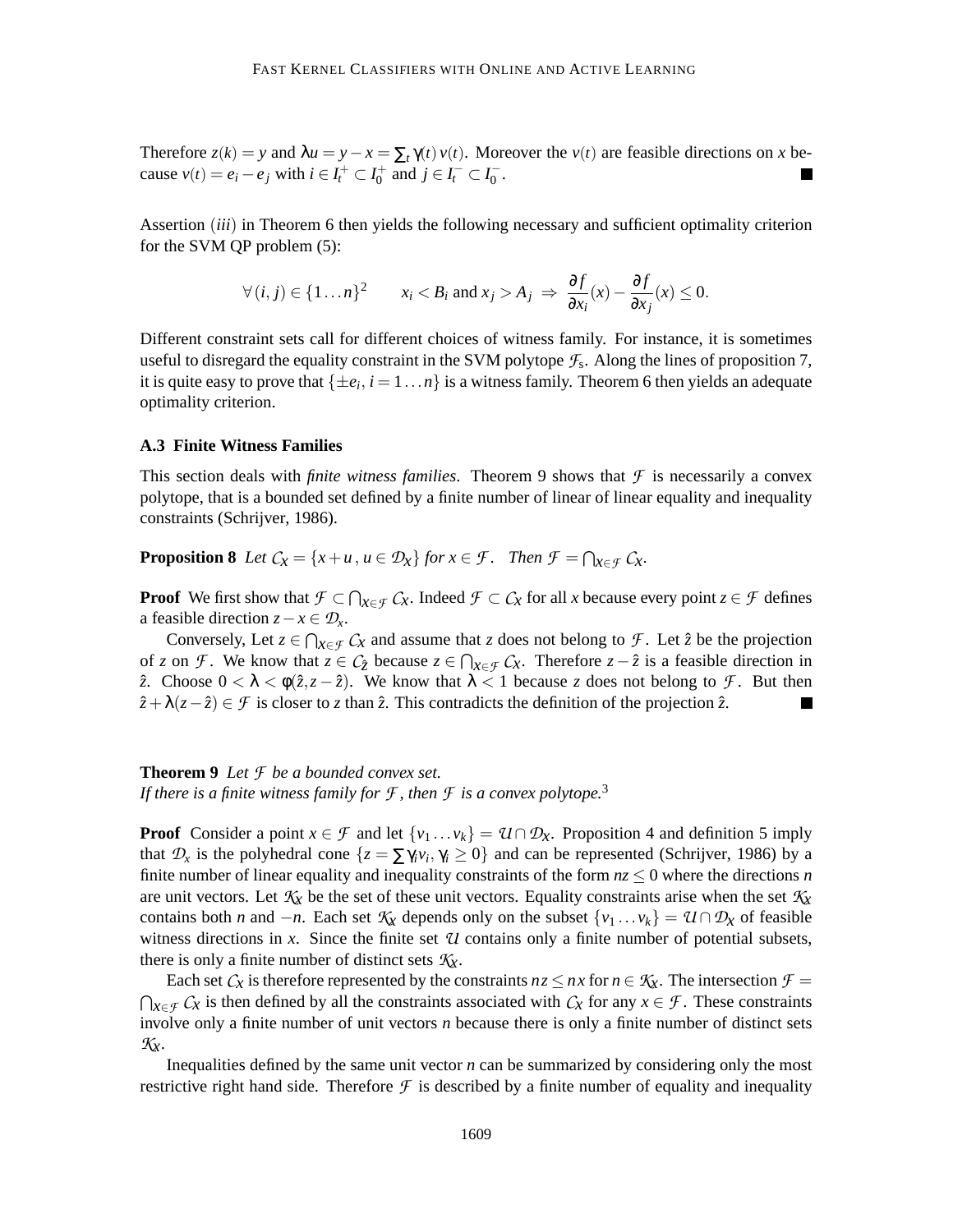constraints. Since  $\mathcal F$  is bounded, it is a polytope.

A convex polytope comes with useful continuity properties.

**Proposition 10** *Let*  $\mathcal{F}$  *be a polytope, and let*  $u \in \mathbb{R}^n$  *be fixed. Functions*  $x \mapsto \phi(x, u)$  *and*  $x \mapsto f^*(x, u)$  *are uniformly continous on*  $\mathcal{F}$ *.* 

**Proof** The polytope F is defined by a finite set of constraints  $n \times \leq b$ . Let  $\mathcal{K}_{\mathcal{F}}$  be the set of pairs  $(n, b)$  representing these constraints. Function  $x \mapsto \phi(x, u)$  is a continuous on F because we can write:

$$
\phi(x, u) = \min \left\{ \frac{b - nx}{nu} \quad \text{for all } (n, b) \in \mathcal{K}_{\mathcal{F}} \text{ such that } nu > 0 \right\}.
$$

Function  $x \mapsto \phi(x, u)$  is uniformly continuous because it is continuous on the compact  $\mathcal{F}$ .

Choose  $\varepsilon > 0$  and let  $x, y \in \mathcal{F}$ . Let the maximum  $f^*(x, u)$  be reached in  $x + \lambda^* u$  with  $0 \le \lambda^* \le$  $\phi(x, u)$ . Since *f* is uniformly continous on compact *F*, there is  $\eta > 0$  such that  $|f(x + \lambda^* u) - f(y + \lambda^* u)|$  $\lambda' u$ )| < ε whenever  $||x - y + (\lambda^* - \lambda') u|| < η(1 + ||u||)$ . In particular, it is sufficient to have  $||x - y||$  <  $η$  and  $|λ^* – λ'| < η$ . Since  $φ$  is uniformly continuous, there is  $τ > 0$  such that  $|φ(y, u) – φ(x, u)| < η$ whenever  $||x-y|| < \tau$ . We can then select  $0 \leq \lambda' \leq \phi(y, u)$  such that  $|\lambda^* - \lambda'| < \eta$ . Therefore, when  $||x - y|| < \min(\eta, \tau), f^*(x, u) = f(x + \lambda^* u) \leq f(y + \lambda' u) + \varepsilon \leq f^*(y, u) + \varepsilon.$ 

By reversing the roles of *x* and *y* in the above argument, we can similary establish that  $f^*(y, u) \leq$  $f^*(x, u) + \varepsilon$  when  $||x - y|| \le \min(\eta, \tau)$ . Function  $x \mapsto f^*(x, u)$  is therefore uniformly continuous on  ${\mathcal F}$ .

## **A.4 Stochastic Witness Direction Search**

Each iteration of the following algorithm randomly chooses a feasible witness direction and performs an optimization along this direction. The successive search directions  $u_t$  are randomly selected (step 2a) according to some distribution  $P_t$  defined on U. Distribution  $P_t$  possibly depends on values observed before time *t*.

# **Stochastic Witness Direction Search (WDS)**

1) Find an initial feasible point  $x_0 \in \mathcal{F}$ . 2) For each  $t = 1, 2, ...,$ 2a) Draw a direction  $u_t \in \mathcal{U}$  from a distribution  $P_t$ 2b) If  $u \in \mathcal{D}_{X_{t-1}}$  and  $u'_t \nabla f(x_{t-1}) > 0$ ,  $x_t \leftarrow \argmax f(x) \text{ under } x \in \{x_{t-1} + \lambda u_t \in \mathcal{F}, \lambda \geq 0\}$ otherwise  $x_t \leftarrow x_{t-1}.$ 

Clearly the Stochastic WDS algorithm does not work if the distributions  $P_t$  always give probability zero to important directions. On the other hand, convergence is easily established if all feasible directions can be drawn with non zero minimal probability at any time.

<sup>3.</sup> We believe that the converse of Theorem 9 is also true.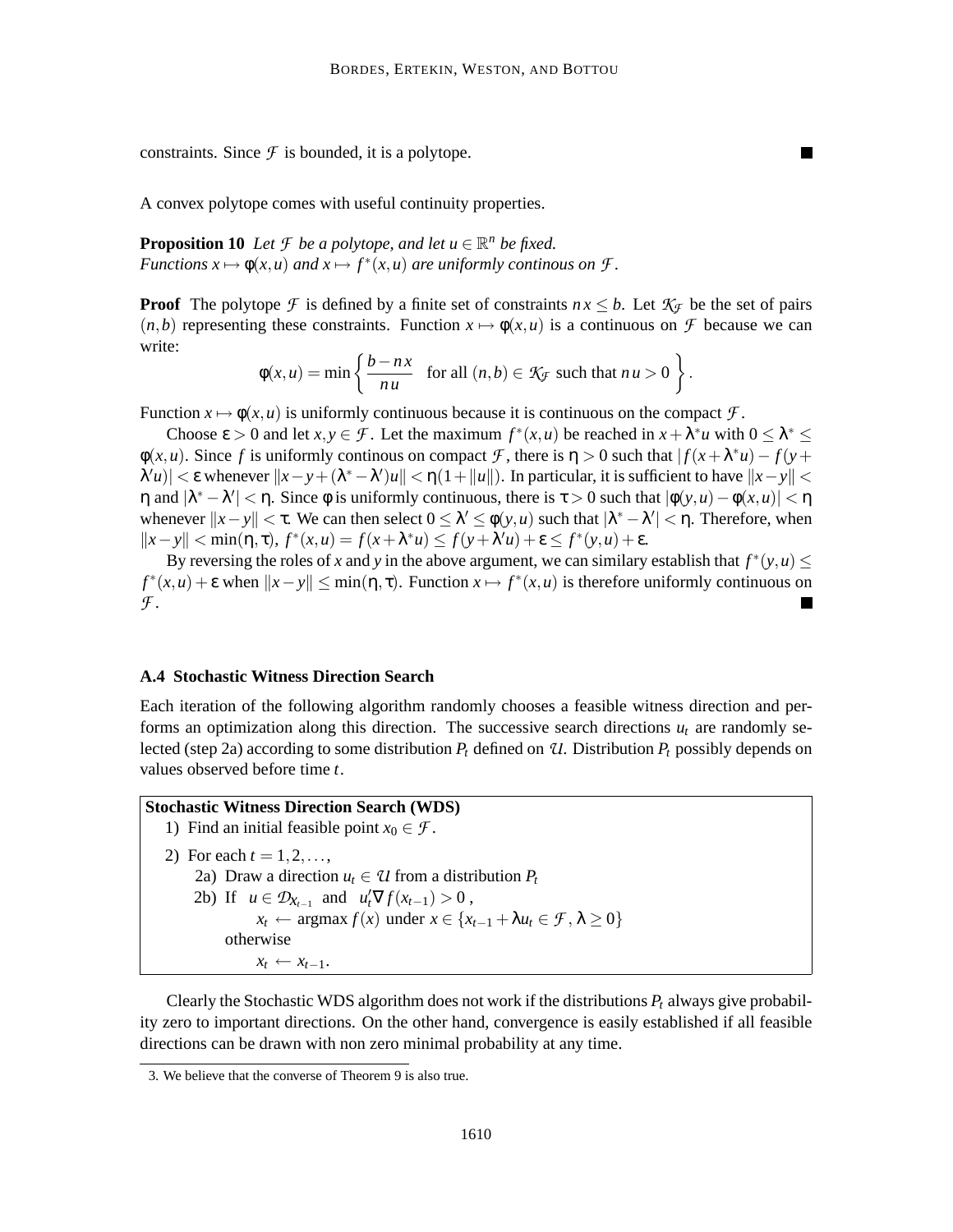**Theorem 11** Let f be a concave function defined on a compact convex set  $\mathcal{F}$ , differentiable with *continuous derivatives. Assume* U *is a finite witness set for set*  $\mathcal{F}$ *, and let the sequence*  $x_t$  *be defined by the Stochastic WDS algorithm above. Further assume there is*  $\pi > 0$  *such that*  $P_t(u) > \pi$  *for all u* ∈  $\mathcal{U} \cap \mathcal{D}_{X_{t-1}}$ . All accumulation points of the sequence  $x_t$  are then solutions of problem (14) with *probability* 1*.*

**Proof** We want to evaluate the probability of event *Q* comprising all sequences of selected directions  $(u_1, u_2,...)$  leading to a situation where  $x_t$  has an accumulation point  $x^*$  that is not a solution of problem (14).

For each sequence of directions  $(u_1, u_2, \ldots)$ , the sequence  $f(x_t)$  is increasing and bounded. It converges to  $f^* = \sup_t f(x_t)$ . We have  $f(x^*) = f^*$  because f is continuous. By Theorem 6, there is a direction  $u \in \mathcal{U}$  such that  $f^*(x^*, u) > f^*$  and  $\phi(x^*, u) > 0$ . Let  $x_{k_t}$  be a subsequence converging to  $x^*$ . Thanks to the continuity of  $\phi$ ,  $f^*$  and  $\nabla f$ , there is a  $t_0$  such that  $f^*(x_{k_t}, u) > f^*$  and  $\phi(x_{k_t}, u) > 0$ for all  $k_t > t_0$ .

Choose  $\varepsilon > 0$  and let  $Q_T \subset Q$  contain only sequences of directions such that  $t_0 = T$ . For any  $k_t > T$ , we know that  $\phi(x_{k_t}, u) > 0$  which means  $u \in U \cap \mathcal{D}_{X_{k_t}}$ . We also know that  $u_{k_t} \neq u$  because we would otherwise obtain a contradiction  $f(x_{k_t+1}) = f^*(x_k, u) > f^*$ . The probability of selecting such a  $u_{k_t}$  is therefore smaller than  $(1 - \pi)$ . The probability that this happens simultaneously for *N* distinct  $k_t \geq T$  is smaller than  $(1 - \pi)^N$  for any *N*. We get  $P(Q_T) \leq \varepsilon/T^2$  by choosing *N* large enough.

Then we have  $P(Q) = \sum_{T} P(Q_T) \le \varepsilon (\sum_{T} 1/T^2) = K\varepsilon$ . Hence  $P(Q) = 0$  because we can choose ε as small as we want, We can therefore assert with probability 1 that all accumulation points of sequence  $x_t$  are solutions. L.

This condition on the distributions  $P_t$  is unfortunately too restrictive. The PROCESS and RE-PROCESS iterations of the Online LASVM algorithm (Section 3.2) only exploit directions from very specific subsets.

On the other hand, the Online LASVM algorithm only ensures that any remaining feasible direction at time *T* will eventually be selected with probability 1. Yet it is challenging to mathematically express that there is no coupling between the subset of time points *t* corresponding to a subsequence converging to a particular accumulation point, and the subset of time points *t* corresponding to the iterations where specific feasible directions are selected.

This problem also occurs in the deterministic Generalized SMO algorithm (Section 3.1). An asymptotic convergence proof (Lin, 2001) only exist for the important case of the SVM QP problem using a specific direction selection strategy. Following Keerthi and Gilbert (2002), we bypass this technical difficulty by defining a notion of approximate optimum and proving convergence in finite time. It is then easy to discuss the properties of the limit point.

#### **A.5 Approximate Witness Direction Search**

**Definition 12** *Given a finite witness family* U *and the tolerances*  $\kappa > 0$  *and*  $\tau > 0$ *, we say that x is a* κτ*-approximate solution of problem (14) when the following condition is verified:*

$$
\forall u \in \mathcal{U}, \quad \phi(x, u) \leq \kappa \quad \text{or} \quad u' \nabla f(x) \leq \tau.
$$

*A vector*  $u \in \mathbb{R}_n$  *such that*  $\phi(x, u) > \kappa$  *and*  $u \nabla f(x) > \tau$  *is called a*  $\kappa \tau$ *-violating direction in point x.*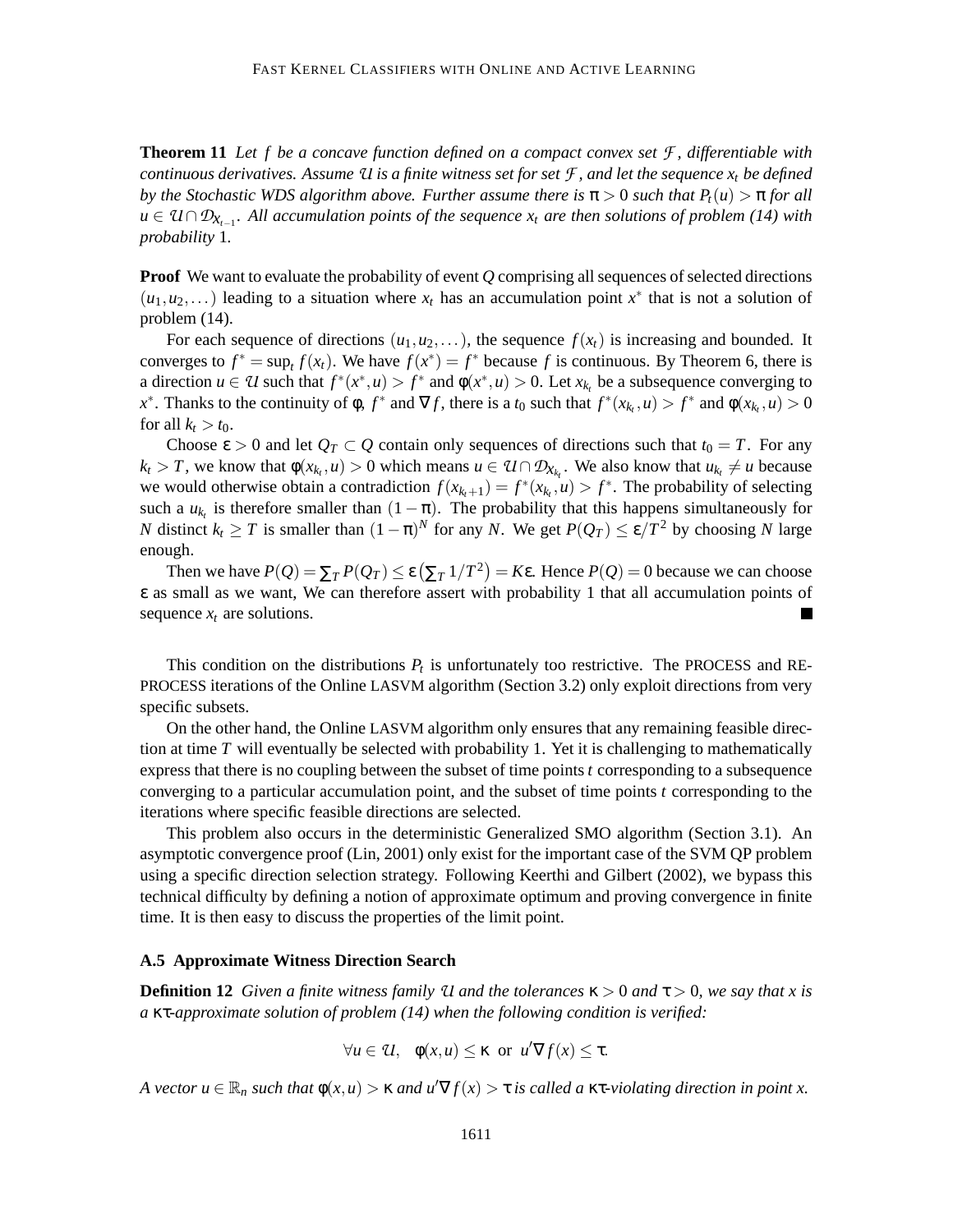This definition is inspired by assertion (*iii*) in Theorem 6. The definition demands a *finite* witness family because this leads to proposition 13 establishing that κτ-approximate solutions indicate the location of actual solutions when κ and τ tend to zero.

**Proposition 13** Let U be a finite witness family for bounded convex set  $\mathcal{F}$ . Consider a sequence  $x_t \in \mathcal{F}$  *of*  $\kappa_t \tau_t$ -approximate solutions of problem (14) with  $\tau_t \to 0$  and  $\kappa_t \to 0$ . The accumulation *points of this sequence are solutions of problem (14).*

**Proof** Consider an accumulation point  $x^*$  and a subsequence  $x_{k_t}$  converging to  $x^*$ . Define function

$$
(x, \tau, \kappa) \mapsto \psi(x, \tau, \kappa, u) = (u' \nabla f(x) - \tau) \max \{0, \phi(x, u) - \kappa\}
$$

such that *u* is a κτ-violating direction if and only if  $\psi(x, \kappa, \tau, u) > 0$ . Function  $\psi$  is continuous thanks to Theorem 9, proposition 10 and to the continuity of  $\nabla f$ . Therefore, we have  $\psi(x_{k_t}, \kappa_{k_t}, \tau_{k_t}, u) \le 0$ for all  $u \in \mathcal{U}$ . Taking the limit when  $k_t \to \infty$  gives  $\psi(x^*, 0, 0, u) \leq 0$  for all  $u \in \mathcal{U}$ . Theorem 6 then states that  $x^*$  is a solution.

The following algorithm introduces the two tolerance parameters  $\tau > 0$  and  $\kappa > 0$  into the Stochastic Witness Direction Search algorithm.

**Approximate Stochastic Witness Direction Search** 1) Find an initial feasible point  $x_0 \in \mathcal{F}$ . 2) For each  $t = 1, 2, ...$ , 2a) Draw a direction  $u_t \in \mathcal{U}$  from a probability distribution  $P_t$ 2b) If  $u_t$  is a  $\kappa\tau$ -violating direction,  $x_t \leftarrow \argmax f(x)$  under  $x \in \{x_{t-1} + \lambda u_t \in \mathcal{F}, \lambda \geq 0\}$ otherwise  $x_t \leftarrow x_{t-1}.$ 

The successive search directions  $u_t$  are drawn from some unspecified distributions  $P_t$  defined on  $U$ . Proposition 16 establishes that this algorithm always converges to some  $x^* \in \mathcal{F}$  after a finite number of steps, regardless of the selected directions  $(u_t)$ . The proof relies on the two intermediate results that generalize a lemma proposed by Keerthi and Gilbert (2002) in the case of quadratic functions.

**Proposition 14** *If*  $u_t$  *is a*  $\kappa \tau$ *-violating direction in*  $x_{t-1}$ *,* 

$$
\phi(x_t, u_t) u'_t \nabla f(x_t) = 0.
$$

**Proof** Let the maximum  $f(x_t) = f^*(x_{t-1}, u_t)$  be attained in  $x_t = x_{t-1} + \lambda^* u_t$  with  $0 \le \lambda^* \le \phi(x_{t-1}, u_t)$ . We know that  $\lambda^* \neq 0$  because  $u_t$  is  $\kappa \tau$ -violating and proposition 2 implies  $f^*(x_{t-1}, u_t) > f(x_{t-1})$ . If  $\lambda^*$  reaches its upper bound,  $\phi(x_t, u_t) = 0$ . Otherwise  $x_t$  is an unconstrained maximum and  $u'_t \nabla f(x_t) = 0.$ 

**Proposition 15** *There is a constant*  $K > 0$  *such that* 

$$
\forall t \; , \; f(x_t) - f(x_{t-1}) \; \geq \; K \, \|x_t - x_{t-1}\|.
$$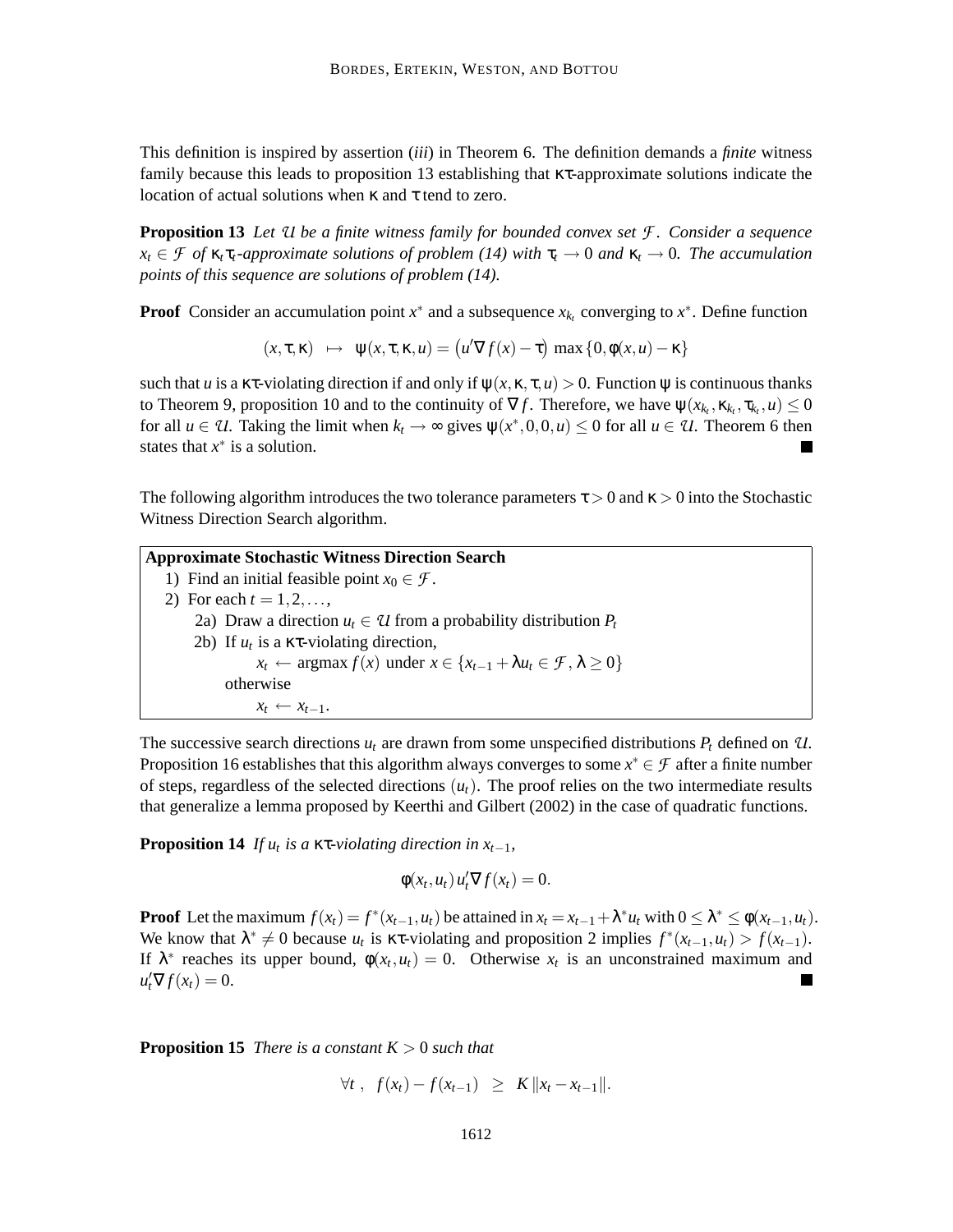**Proof** The relation is obvious when  $u_t$  is not a  $\kappa \tau$ -violating direction in  $x_{t-1}$ . Otherwise let the maximum  $f(x_t) = f^*(x_{t-1}, u_t)$  be attained in  $x_t = x_{t-1} + \lambda^* u_t$ . Let  $\lambda = v\lambda^*$  with  $0 < v \le 1$ . Since  $x_t$  is a maximum,

$$
f(x_t) - f(x_{t-1}) = f(x_{t-1} + \lambda^* u_t) - f(x_{t-1}) \ge f(x_{t-1} + \lambda u_t) - f(x_{t-1}).
$$

Let *H* be the maximum over  $\mathcal F$  of the norm of the Hessian of  $f$ . A Taylor expansion with the Cauchy remainder gives

$$
\left| f(x_{t-1} + \lambda u_t) - f(x_{t-1}) - \lambda u_t' \nabla f(x_{t-1}) \right| \leq \frac{1}{2} \lambda^2 \|u_t\|^2 H
$$

or, more specifically,

$$
f(x_{t-1} + \lambda u_t) - f(x_{t-1}) - \lambda u_t' \nabla f(x_{t-1}) \geq -\frac{1}{2} \lambda^2 \|u_t\|^2 H.
$$

Combining these inequalities yields

$$
f(x_t) - f(x_{t-1}) \ge f(x_{t-1} + \lambda u_t) - f(x_{t-1}) \ge \lambda u_t' \nabla f(x_{t-1}) - \frac{1}{2} \lambda^2 \|u_t\|^2 H.
$$

Recalling  $u_t^{\prime} \nabla f(x_{t-1}) > \tau$ , and  $\lambda \|u_t\| = v \|x_t - x_{t-1}\|$ , we obtain

$$
f(x_t) - f(x_{t-1}) \ge ||x_t - x_{t-1}|| \left( v \frac{\tau}{U} - v^2 \frac{1}{2} DH \right)
$$

where  $U = \max_{U} ||u||$  and *D* is the diameter of the compact convex  $\mathcal{F}$ . Choosing  $v = min(1, \frac{\tau}{\sqrt{LC}})$ *UDH* ) then gives the desired result.

**Proposition 16** *Assume* U *is a finite witness set for set* F *. The Approximate Stochastic WDS algorithm converges to some x*<sup>∗</sup> ∈ F *after a finite number of steps.*

 $\blacksquare$ 

**Proof** Sequence  $f(x_t)$  converges because it is increasing and bounded. Therefore it satisfies Cauchy's convergence criterion:

$$
\forall \epsilon > 0, \exists t_0, \forall t_2 > t_1 > t_0, f(x_{t_2}) - f(x_{t_1}) = \sum_{t_1 < t \le t_2} f(x_t) - f(x_{t-1}) < \epsilon.
$$

Using proposition 15, we can write

$$
\forall \epsilon > 0, \exists t_0, \forall t_2 > t_1 > t_0, \|x_{t_2} - x_{t_1}\| \leq \sum_{t_1 < t \leq t_2} \|x_t - x_{t-1}\| \leq \sum_{t_1 < t \leq t_2} \frac{f(x_t) - f(x_{t-1})}{K} < \frac{\epsilon}{K}.
$$

Therefore sequence  $x_t$  satisfies Cauchy's condition and converges to some  $x^* \in \mathcal{F}$ .

Assume this convergence does not occur in a finite time. Since  $U$  is finite, the algorithm exploits at least one direction  $u \in \mathcal{U}$  an infinite number of times. Therefore there is a strictly increasing sequence of positive indices  $k_t$  such that  $u_{k_t} = u$  is  $\kappa \tau$ -violating in point  $x_{k_t-1}$ . We have then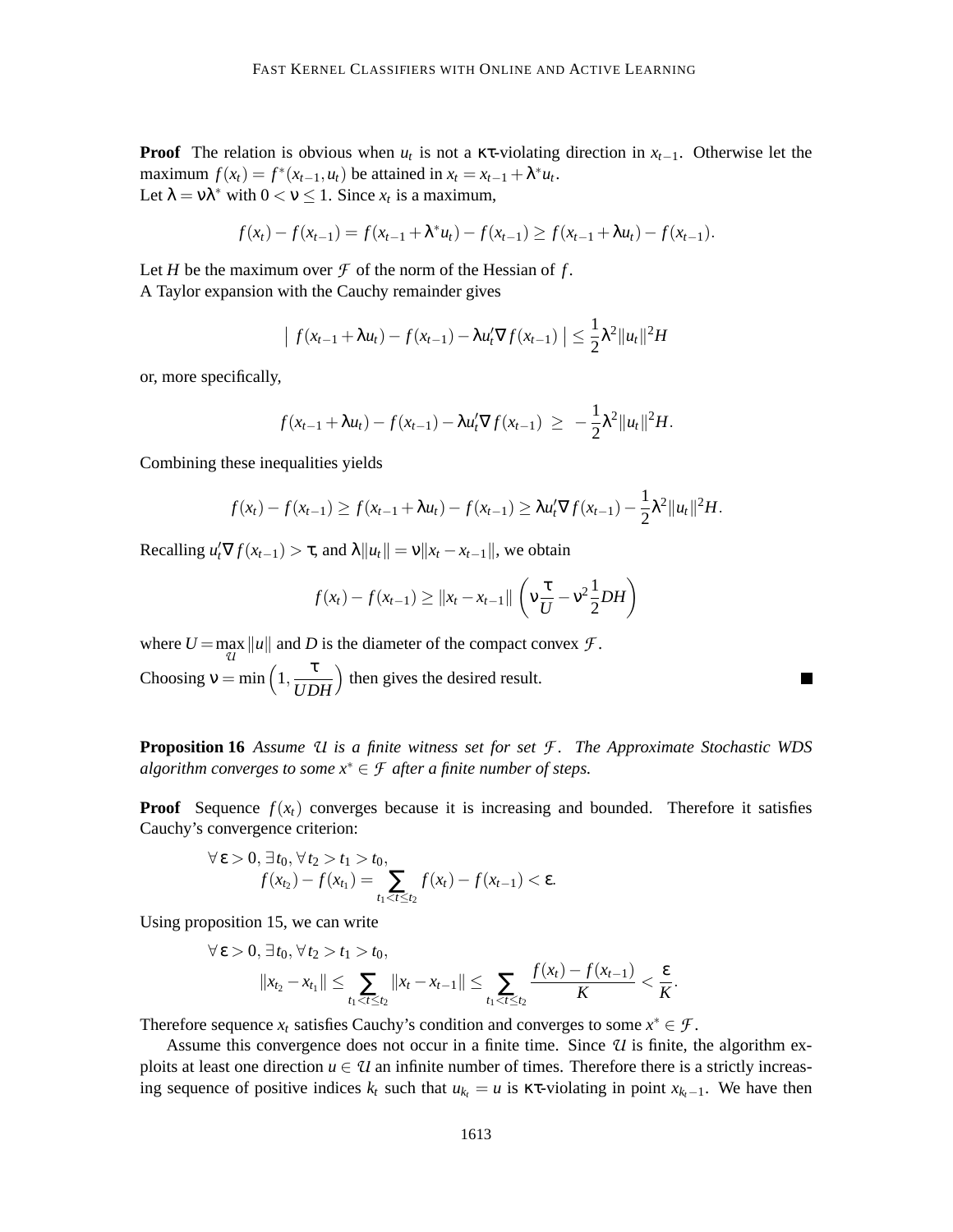$\phi(x_{k_t-1}, u) > \kappa$  and  $u' \nabla f(x_{k_t-1}) > \tau$ . By continuity we have  $\phi(x^*, u) \ge \kappa$  and  $u' \nabla f(x^*) \ge \tau$ . On the other hand, proposition 14 states that  $\phi(x_k, u) u' \nabla f(x_k) = 0$ . By continuity when  $t \to 0$ , we obtain the contradiction  $\phi(x^*, u) u' \nabla f(x^*) = 0$ . M

In general, proposition 16 only holds for  $\kappa > 0$  and  $\tau > 0$ . Keerthi and Gilbert (2002) assert a similar property for  $\kappa = 0$  and  $\tau > 0$  in the case of SVMs only. Despite a mild flaw in the final argument of the initial proof, this assertion is correct (Takahashi and Nishi, 2003).

Proposition 16 does not prove that the limit  $x^*$  is related to the solution of the optimization problem (14). Additional assumptions on the direction selection step are required. Theorem 17 addresses the deterministic case by considering trivial distributions  $P_t$  that always select a  $\kappa\tau$ -violating direction if such directions exist. Theorem 18 addresses the stochastic case under mild conditions on the distribution *P<sup>t</sup>* .

**Theorem 17** *Let the concave function f defined on the compact convex set* F *be twice differentiable with continuous second derivatives. Assume* U *is a finite witness set for set* F *, and let the sequence x<sup>t</sup> be defined by the Approximate Stochastic WDS algorithm above. Assume that step (2a) always selects a* κτ*-violating direction in xt*−<sup>1</sup> *if such directions exist. Then x<sup>t</sup> converges to a* κτ*-approximate solution of problem (14) after a finite number of steps.*

**Proof** Proposition 16 establishes that there is  $t_0$  such that  $x_t = x^*$  for all  $t \ge t_0$ . Assume there is a  $\kappa\tau$ -violating direction in  $x^*$ . For any  $t > t_0$ , step (2a) always selects such a direction, and step (2b) makes  $x_t$  different from  $x_{t-1} = x^*$ . This contradicts the definition of  $t_0$ . Therefore there are no κτ-violating direction in *x* ∗ and *x* ∗ is a κτ-approximate solution. L.

**Example (SMO)** The SMO algorithm (Section 3.1) is<sup>4</sup> an Approximate Stochastic WDS that always selects a κτ-violating direction when one exists. Therefore Theorem 17 applies.

**Theorem 18** *Let the concave function f defined on the compact convex set* F *be twice differentiable with continuous second derivatives. Assume* U *is a finite witness set for set* F *, and let the* sequence  $x_t$  be defined by the Approximate Stochastic WDS algorithm above. Let  $p_t$  be the condi*tional probability that u<sup>t</sup> is* κτ*-violating in xt*−<sup>1</sup> *given that* U *contains such directions. Assume that* limsup  $p_t > 0$ . Then  $x_t$  converges with probability one to a  $\kappa\tau$ -approximate solution of problem (14) *after a finite number of steps.*

**Proof** Proposition 16 establishes that for each sequence of selected directions  $u_t$ , there is a time *t*<sub>0</sub> and a point  $x^* \in \mathcal{F}$  such that  $x_t = x^*$  for all  $t \ge t_0$ . Both  $t_0$  and  $x^*$  depend on the sequence of directions  $(u_1, u_2, \dots)$ .

We want to evaluate the probability of event *Q* comprising all sequences of directions  $(u_1, u_2, \dots)$ leading to a situation where there are  $\kappa\tau$ -violating directions in point  $x^*$ . Choose  $\varepsilon > 0$  and let  $Q_T \subset Q$  contain only sequences of decisions  $(u_1, u_2, \dots)$  such that  $t_0 = T$ .

Since limsup  $p_t > 0$ , there is a subsequence  $k_t$  such that  $p_{k_t} \geq \pi > 0$ . For any  $k_t > T$ , we know that U contains  $\kappa\tau$ -violating directions in  $x_{k_t-1} = x^*$ . Direction  $u_{k_t}$  is not one of them because this

<sup>4.</sup> Strictly speaking we should introduce the tolerance  $\kappa > 0$  into the SMO algorithm. We can also claim that (Keerthi and Gilbert, 2002; Takahashi and Nishi, 2003) have established proposition 16 with  $\kappa = 0$  and  $\tau > 0$  for the specific case of SVMs. Therefore Theorems 17 and 18 remain valid.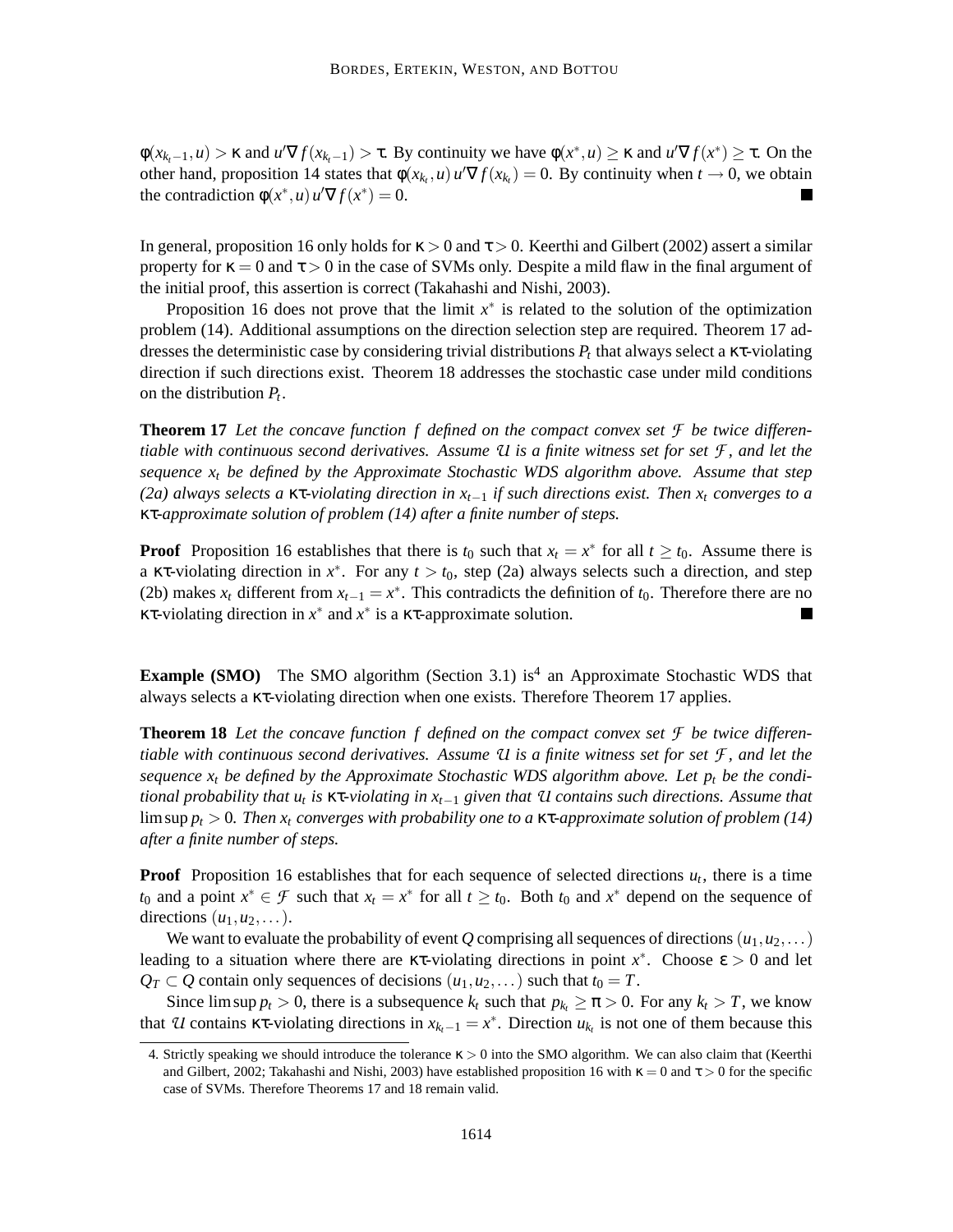would make  $x_{k_t}$  different from  $x_{k_t-1} = x^*$ . This occurs with probability  $1 - p_{k_t} \leq 1 - \pi < 1$ . The probability that this happens simultaneously for *N* distinct  $k_t > T$  is smaller than  $(1 - \pi)^N$  for any *N*. We get  $P(Q_T) \le \varepsilon/T^2$  by choosing *N* large enough.

Then we have  $P(Q) = \sum_{T} P(Q_T) \le \varepsilon (\sum_{T} 1/T^2) = K\varepsilon$ . Hence  $P(Q) = 0$  because we can choose ε as small as we want. We can therefore assert with probability 1 that  $U$  contains no κτ-violating directions in point *x* ∗ . П

**Example (LASVM)** The LASVM algorithm (Section 3.2) is<sup>5</sup> an Approximate Stochastic WDS that alternates two strategies for selecting search directions: PROCESS and REPROCESS. Theorem 18 applies because  $\limsup p_t > 0$ .

**Proof** Consider a arbitrary iteration *T* corresponding to a REPROCESS.

Let us define the following assertions:

- *A* There are  $\tau$ -violating pairs  $(i, j)$  with both  $i \in S$  and  $j \in S$ .
- *B A* is false, but there are  $\tau$ -violating pairs  $(i, j)$  with either  $i \in S$  or  $j \in S$ .
- $C A$  and *B* are false, but there are  $\tau$ -violating pairs  $(i, j)$ .
- $Q_t$  Direction  $u_t$  is  $\tau$ -violating in  $x_{t-1}$ .

A reasoning similar to the convergence discussion in Section 3.2 gives the following lower bounds (where *n* is the total number of examples).

$$
P(Q_T|A) = 1
$$
  
\n
$$
P(Q_T|B) = 0 \t P(Q_{T+1}|B) \ge n^{-1}
$$
  
\n
$$
P(Q_T|C) = 0 \t P(Q_{T+1}|C) = 0 \t P(Q_{T+2}|C) = 0 \t P(Q_{T+3}|C) \ge n^{-2}.
$$

Therefore

$$
P(Q_T \cup Q_{T+1} \cup Q_{T+2} \cup Q_{T+2} | A) \ge n^{-2}
$$
  
\n
$$
P(Q_T \cup Q_{T+1} \cup Q_{T+2} \cup Q_{T+2} | B) \ge n^{-2}
$$
  
\n
$$
P(Q_T \cup Q_{T+1} \cup Q_{T+2} \cup Q_{T+2} | C) \ge n^{-2}.
$$

Since  $p_t = P(Q_t | A \cup B \cup C)$  and since the events *A*, *B*, and *C* are disjoint, we have

$$
p_T + p_{T+1} + p_{T+2} + p_{T+4} \ge P(Q_T \cup Q_{T+1} \cup Q_{T+2} \cup Q_{T+2} | A \cup B \cup C) \ge n^{-2}.
$$

Б

Therefore  $\limsup p_t \geq \frac{1}{4}$  $\frac{1}{4}n^{-2}$ .

**Example (LASVM + Gradient Selection)** The LASVM algorithm with Gradient Example Selection remains an Approximate WDS algorithm. Whenever Random Example Selection has a non zero probability to pick a τ-violating pair, Gradient Example Selection picks the a τ-violating pair with maximal gradient with probability one. Reasoning as above yields  $\limsup p_t \geq 1$ . Therefore Theorem 18 applies and the algorithm converges to a solution of the SVM QP problem.

**Example (LASVM + Active Selection + Randomized Search)** The LASVM algorithm with Active Example Selection remains an Approximate WDS algorithm. However it does not necessarily verify the conditions of Theorem 18. There might indeed be  $\tau$ -violating pairs that do not involve the example closest to the decision boundary.

However, convergence occurs when one uses the Randomized Search method to select an example near the decision boundary. There is indeed a probability greater than 1/*n <sup>M</sup>* to draw a sample

<sup>5.</sup> See footnote 4 discussing the tolerance  $\kappa$  in the case of SVMs.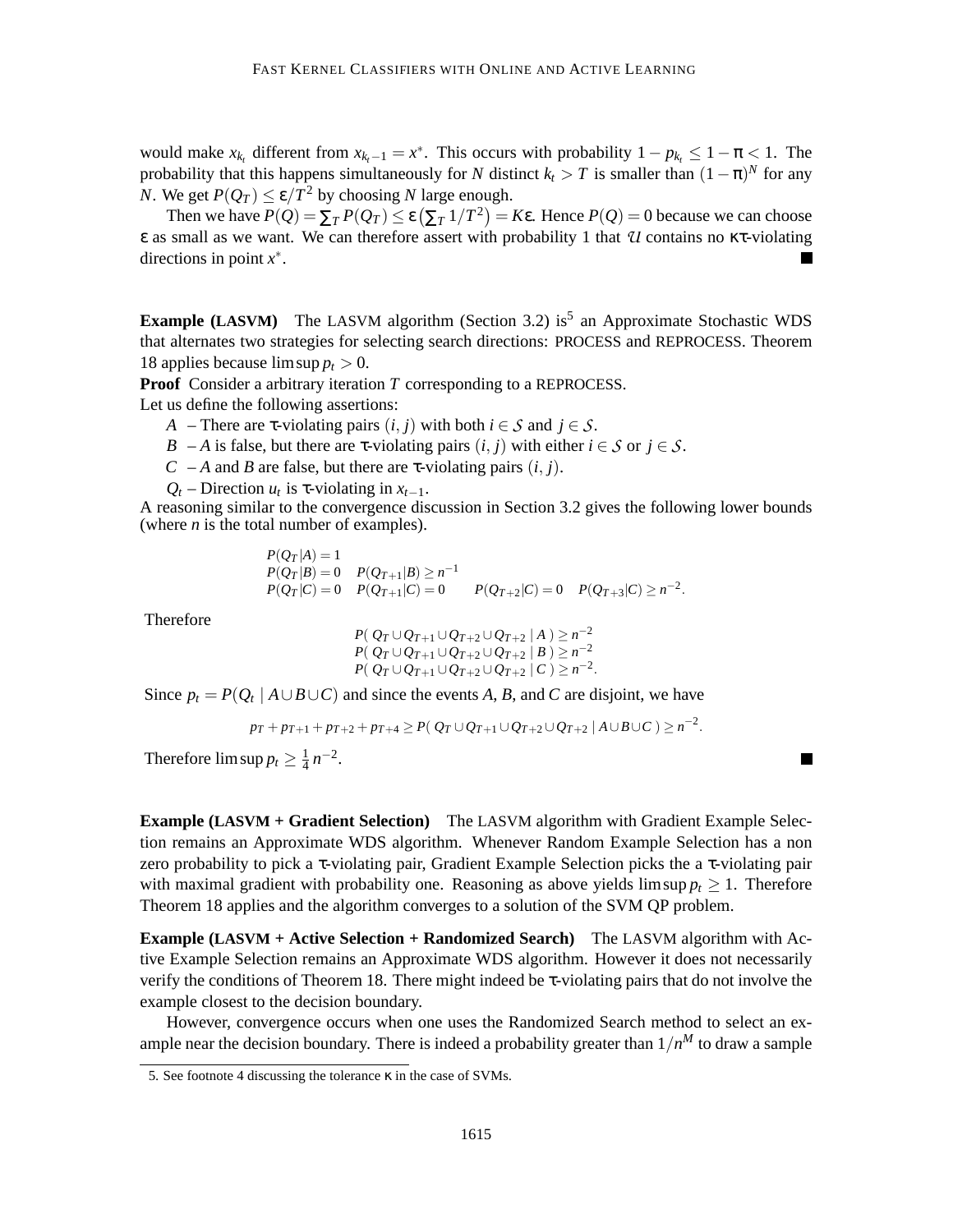containing *M* copies of the same example. Reasonning as above yields  $\limsup p_t \geq \frac{1}{4}$  $\frac{1}{4}n^{-2M}$ . Therefore, Theorem 18 applies and the algorithm eventually converges to a solution of the SVM QP problem.

In practice this convergence occurs very slowly because it involves very rare events. On the other hand, there are good reasons to prefer the intermediate kernel classifiers visited by this algorithm (see Section 4).

# **References**

- M. A. Aizerman, É. M. Braverman, and L. I. Rozonoér. Theoretical foundations of the potential function method in pattern recognition learning. *Automation and Remote Control*, 25:821–837, 1964.
- N. Aronszajn. Theory of reproducing kernels. *Transactions of the American Mathematical Society*, 68:337–404, 1950.
- G. Bakır, L. Bottou, and J. Weston. Breaking SVM complexity with cross-training. In Lawrence Saul, Bernhard Schölkopf, and Léon Bottou, editors, *Advances in Neural Information Processing Systems*, volume 17, pages 81–88. MIT Press, 2005.
- A. Bordes and L. Bottou. The Huller: a simple and efficient online SVM. In *Proceedings of the 16th European Conference on Machine Learning (ECML2005)*, Lecture Notes in Artificial Intelligence, to appear. Springer, 2005.
- L. Bottou, C. Cortes, J. S. Denker, H. Drucker, I. Guyon, L.D. Jackel, Y. LeCun, U. A. Muller, E. Sackinger, P. Simard, and V. Vapnik. Comparison of classifier methods: a case study in handwritten digit recognition. In *Proceedings of the 12th IAPR International Conference on Pattern Recognition, Conference B: Computer Vision & Image Processing.*, volume 2, pages 77– 82, Jerusalem, October 1994. IEEE.
- L. Bottou and Y. LeCun. On-line learning for very large datasets. *Applied Stochastic Models in Business and Industry*, 21(2):137–151, 2005.
- C. Campbell, N. Cristianini, and A. J. Smola. Query learning with large margin classifiers. In *Proceedings of ICML'2000*, 2000.
- G. Cauwenberghs and T. Poggio. Incremental and decremental support vector machine learning. In *Advances in Neural Processing Systems*, 2001.
- N. Cesa-Bianchi, C. Gentile, and L. Zaniboni. Worst-case analysis of selective sampling for linearthreshold algorithms. In L. K. Saul, Y. Weiss, and L. Bottou, editors, *Advances in Neural Information Processing Systems 17*, pages 241–248. MIT Press, Cambridge, MA, 2005.
- C.-C. Chang and C.-J. Lin. LIBSVM : a library for support vector machines. Technical report, Computer Science and Information Engineering, National Taiwan University, 2001-2004. http://www.csie.ntu.edu.tw/∼cjlin/libsvm.
- D. Cohn, L. Atlas, and R. Ladner. Training connectionist networks with queries and selective sampling. In D. Touretzky, editor, *Advances in Neural Information Processing Systems 2*, San Mateo, CA, 1990. Morgan Kaufmann.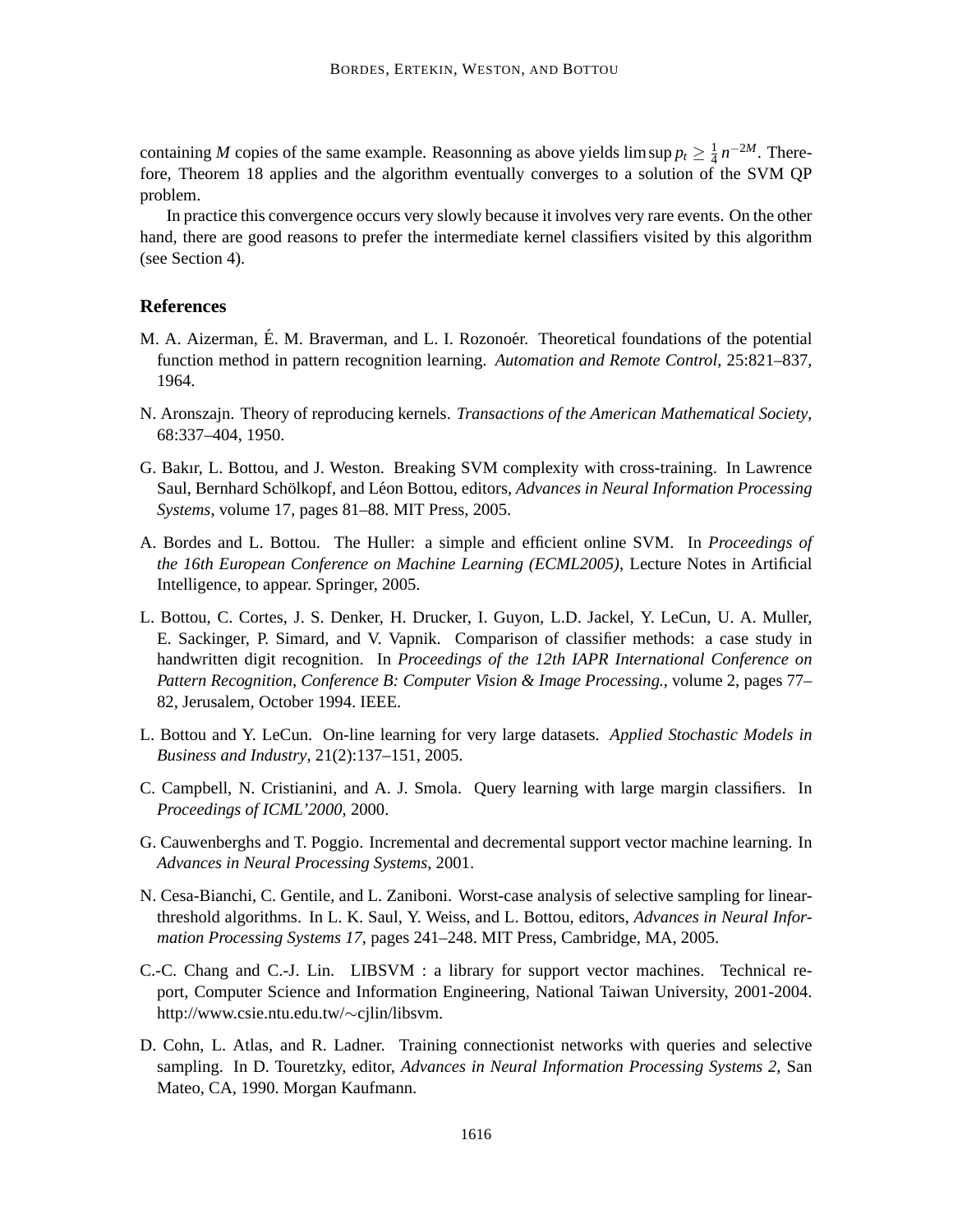- R. Collobert and S. Bengio. SVMTorch: Support vector machines for large-scale regression problems. *Journal of Machine Learning Research*, 1:143–160, 2001.
- R. Collobert, S. Bengio, and Y. Bengio. A parallel mixture of SVMs for very large scale problems. In T. G. Dietterich, S. Becker, and Z. Ghahramani, editors, *Advances in Neural Information Processing Systems 14*, Cambridge, MA, 2002. MIT Press.
- C. Cortes and V. Vapnik. Support vector networks. *Machine Learning*, 20:273–297, 1995.
- K. Crammer, J. Kandola, and Y. Singer. Online classification on a budget. In Sebastian Thrun, Lawrence Saul, and Bernhard Schölkopf, editors, *Advances in Neural Information Processing Systems 16*. MIT Press, Cambridge, MA, 2004.
- K. Crammer and Y. Singer. Ultraconservative online algorithms for multiclass problems. *Journal of Machine Learning Research*, 3:951–991, 2003.
- N. Cristianini and J. Shawe-Taylor. *An Introduction to Support Vector Machines and other kernelbased learning methods*. Cambridge University Press, Cambridge, UK, 2000.
- C. Domingo and O. Watanabe. MadaBoost: a modification of AdaBoost. In *Proceedings of the 13th Annual Conference on Computational Learning Theory, COLT'00*, pages 180–189, 2000.
- B. Eisenberg and R. Rivest. On the sample complexity of PAC learning using random and chosen examples. In M. Fulk and J. Case, editors, *Proceedings of the Third Annual ACM Workshop on Computational Learning Theory*, pages 154–162, San Mateo, CA, 1990. Kaufmann.
- V. V. Fedorov. *Theory of Optimal Experiments.* Academic Press, New York, 1972.
- Y. Freund and R. E. Schapire. Large margin classification using the perceptron algorithm. In J. Shavlik, editor, *Machine Learning: Proceedings of the Fifteenth International Conference*, San Francisco, CA, 1998. Morgan Kaufmann.
- T.-T. Frieß, N. Cristianini, and C. Campbell. The kernel Adatron algorithm: a fast and simple learning procedure for support vector machines. In J. Shavlik, editor, *15th International Conf. Machine Learning*, pages 188–196. Morgan Kaufmann Publishers, 1998. See (Cristianini and Shawe-Taylor, 2000, section 7.2) for an updated presentation.
- C. Gentile. A new approximate maximal margin classification algorithm. *Journal of Machine Learning Research*, 2:213–242, 2001.
- H.-P. Graf, E. Cosatto, L. Bottou, I. Dourdanovic, and V. Vapnik. Parallel support vector machines: The Cascade SVM. In Lawrence Saul, Bernhard Schölkopf, and Léon Bottou, editors, *Advances in Neural Information Processing Systems*, volume 17. MIT Press, 2005.
- I. Guyon, B. Boser, and V. Vapnik. Automatic capacity tuning of very large VC-dimension classifiers. In S. J. Hanson, J. D. Cowan, and C. Lee Giles, editors, *Advances in Neural Information Processing Systems*, volume 5, pages 147–155. Morgan Kaufmann, San Mateo, CA, 1993.
- T. Joachims. Making large–scale SVM learning practical. In B. Scholkopf, C. J. C. Burges, and ¨ A. J. Smola, editors, *Advances in Kernel Methods — Support Vector Learning*, pages 169–184, Cambridge, MA, 1999. MIT Press.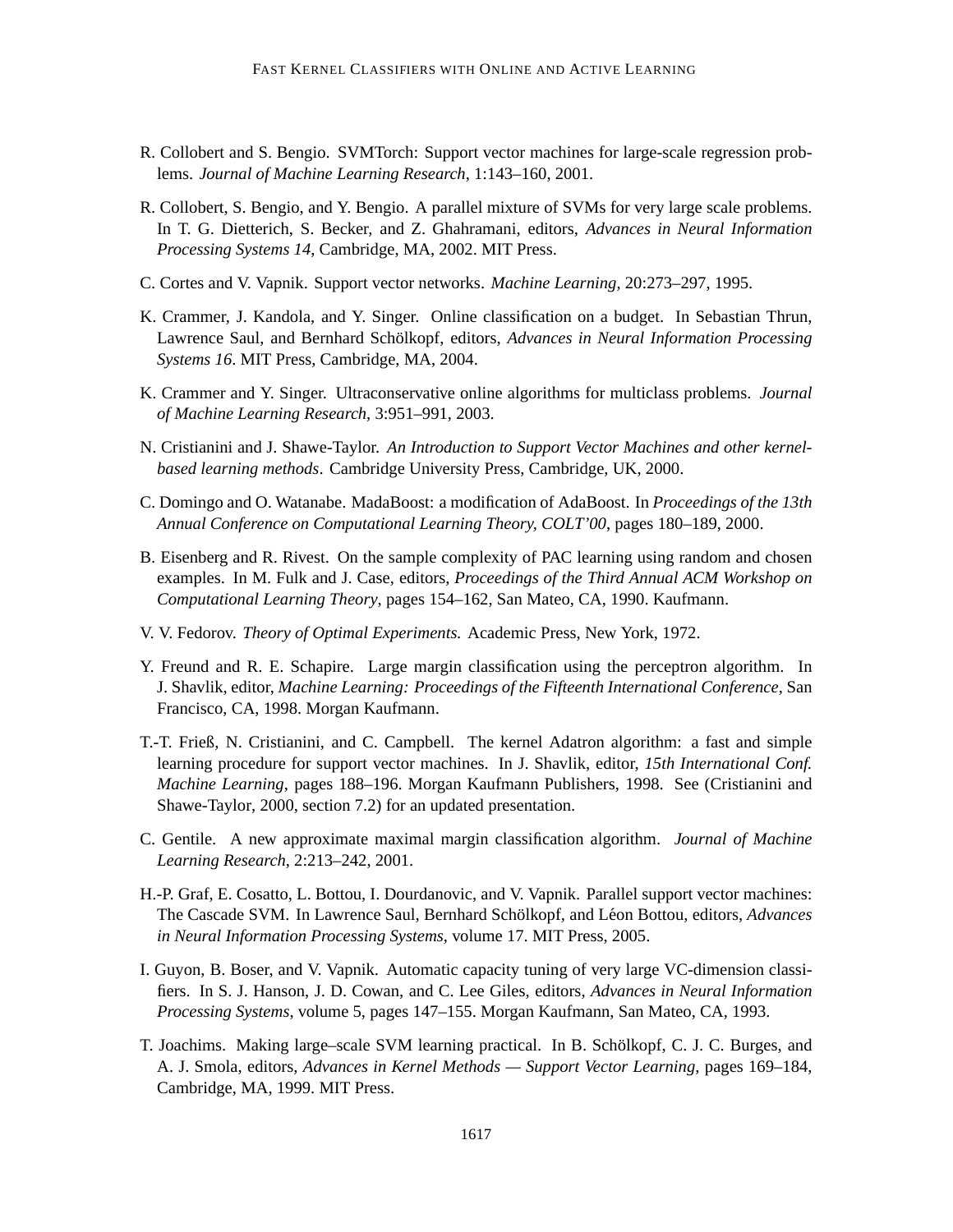- S. S. Keerthi and E. G. Gilbert. Convergence of a generalized SMO algorithm for SVM classifier design. *Machine Learning*, 46:351–360, 2002.
- Y. Li and P. Long. The relaxed online maximum margin algorithm. *Machine Learning*, 46:361–387, 2002.
- C.-J. Lin. On the convergence of the decomposition method for support vector machines. *IEEE Transactions on Neural Networks*, 12(6):1288–1298, 2001.
- N. Littlestone and M. Warmuth. Relating data compression and learnability. Technical report, University of California Santa Cruz, 1986.
- G. Loosli, S. Canu, S.V.N. Vishwanathan, A. J. Smola, and M. Chattopadhyay. Une boîte à outils rapide et simple pour les SVM. In Michel Liquière and Marc Sebban, editors, CAp 2004 -*Confrence d'Apprentissage*, pages 113–128. Presses Universitaires de Grenoble, 2004. ISBN 9-782706-112249.
- D. J. C. MacKay. Information based objective functions for active data selection. *Neural Computation*, 4(4):589–603, 1992.
- N. Murata and S.-I. Amari. Statistical analysis of learning dynamics. *Signal Processing*, 74(1): 3–28, 1999.
- N. J. Nilsson. *Learning machines: Foundations of Trainable Pattern Classifying Systems*. McGraw– Hill, 1965.
- A. B. J. Novikoff. On convergence proofs on perceptrons. In *Proceedings of the Symposium on the Mathematical Theory of Automata*, volume 12, pages 615–622. Polytechnic Institute of Brooklyn, 1962.
- J. Platt. Fast training of support vector machines using sequential minimal optimization. In B. Schölkopf, C. J. C. Burges, and A. J. Smola, editors, *Advances in Kernel Methods* — Sup*port Vector Learning*, pages 185–208, Cambridge, MA, 1999. MIT Press.
- F. Rosenblatt. The perceptron: A probabilistic model for information storage and organization in the brain. *Psychological Review*, 65(6):386–408, 1958.
- G. Schohn and D. Cohn. Less is more: Active learning with support vector machines. In Pat Langley, editor, *Proceedings of the Seventeenth International Conference on Machine Learning (ICML 2000)*, pages 839–846. Morgan Kaufmann, June 2000.
- B. Schölkopf and A. J. Smola. *Learning with Kernels*. MIT Press, Cambridge, MA, 2002.
- A. Schrijver. *Theory of Linear and Integer Programming*. John Wiley and Sons, New York, 1986.
- I. Steinwart. Sparseness of support vector machines—some asymptotically sharp bounds. In Sebastian Thrun, Lawrence Saul, and Bernhard Schölkopf, editors, *Advances in Neural Information Processing Systems 16*. MIT Press, Cambridge, MA, 2004.